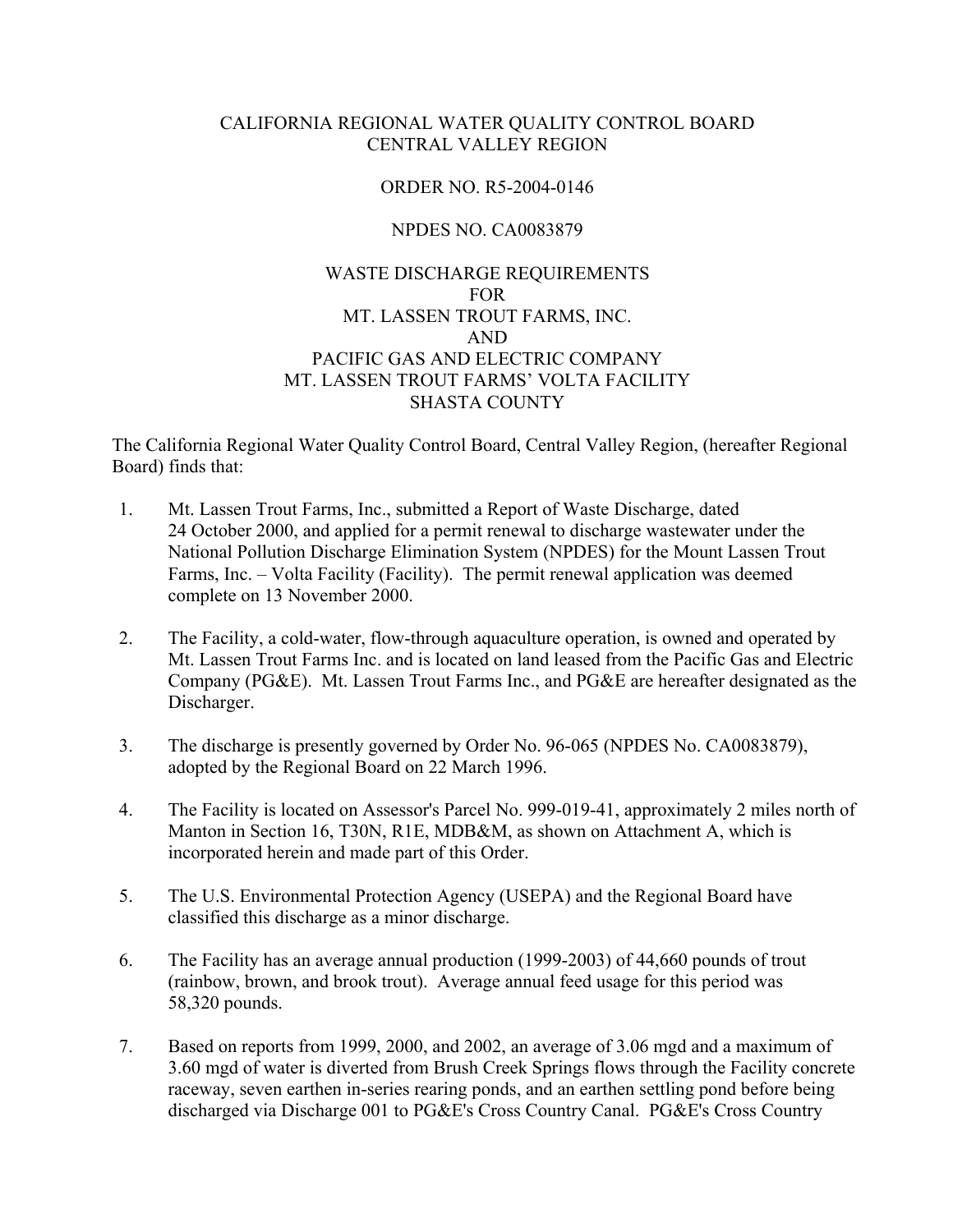Canal is a tributary of the South Fork of Battle Creek. The Discharger in the Report of Waste Discharge estimates 6.0 mgd as the maximum flow that could be discharged from the Facility.

- 8. A settling pond is located prior to Discharge 001 and removes fish fecal matter, unconsumed food, algae, and silt. The raceway, settling pond, and the one of the in-series rearing ponds are cleaned periodically using a vacuum pump to remove solids. The solids are discharged to one of two evaporation ponds located adjacent to the settling pond and one of the in-series ponds. The evaporation ponds are subsequently allowed to dry up, and enzymes are applied to the resulting sludge layer to digest the solids. The solids are later removed for use by local farmers as a fertilizer. The Facility is shown on Attachment B, which is incorporated herein and made part of this Order.
- 9. There is no permanent caretaker's residence located on-site. A seasonal, self-contained travel trailer serves as an employee residence and office. Domestic waste from the selfcontained trailer is disposed off-site.
- 10. Wastes generated at the Facility include fish fecal material, unconsumed fish food, nutrients, algae, silt and therapeutic agents. Based on monthly monitoring reports from 1999, 2000, 2002 and 2003 (January to September), the effluent may be characterized as follows:

| Constituent                         | Maximum | Minimum | Average |
|-------------------------------------|---------|---------|---------|
| Total suspended solids (TSS) (mg/L) |         |         |         |
| Settleable solids (ml/L)            | Trace   | Trace   | Trace   |
| Temperature $(^{\circ}F)$           | 57      | 49      | 53.5    |
| Dissolved oxygen (mg/L)             |         | 8       | 9.21    |
| pH (standard units)                 | 75      |         |         |

- 11. Sodium chloride (salt) is used at the Facility to control external parasites and as an osmoregulatory aid to relieve stress on confined fish. Maximum annual salt use from 1999-2002 was 250 pounds in 2002. Effluent limitations were established for formaldehyde in the previous Order No. 96-065, as usage of formalin (a 37% formaldehyde, methanol-free solution) was identified as a disease preventative measure. Lower fish densities resulted in a reduction in fish stress and fish diseases and formalin has not been used. However, the Discharger wishes to retain the option to use formalin if it becomes necessary. Oxytetracycline (Terramycin®) an antibiotic has been used to treat disease.
- 12. Chemicals not currently used but may be used by the Discharger in the future include benzalkonium chloride, hydrogen peroxide, potassium permanganate, Chloraimine-T, and acetic acid. Antibiotics such as Amoxicillin trihydrate, Romet-30® (Sulfadimethoxineormetroprim), erythromycin, and Florfenicol may be used during periods of disease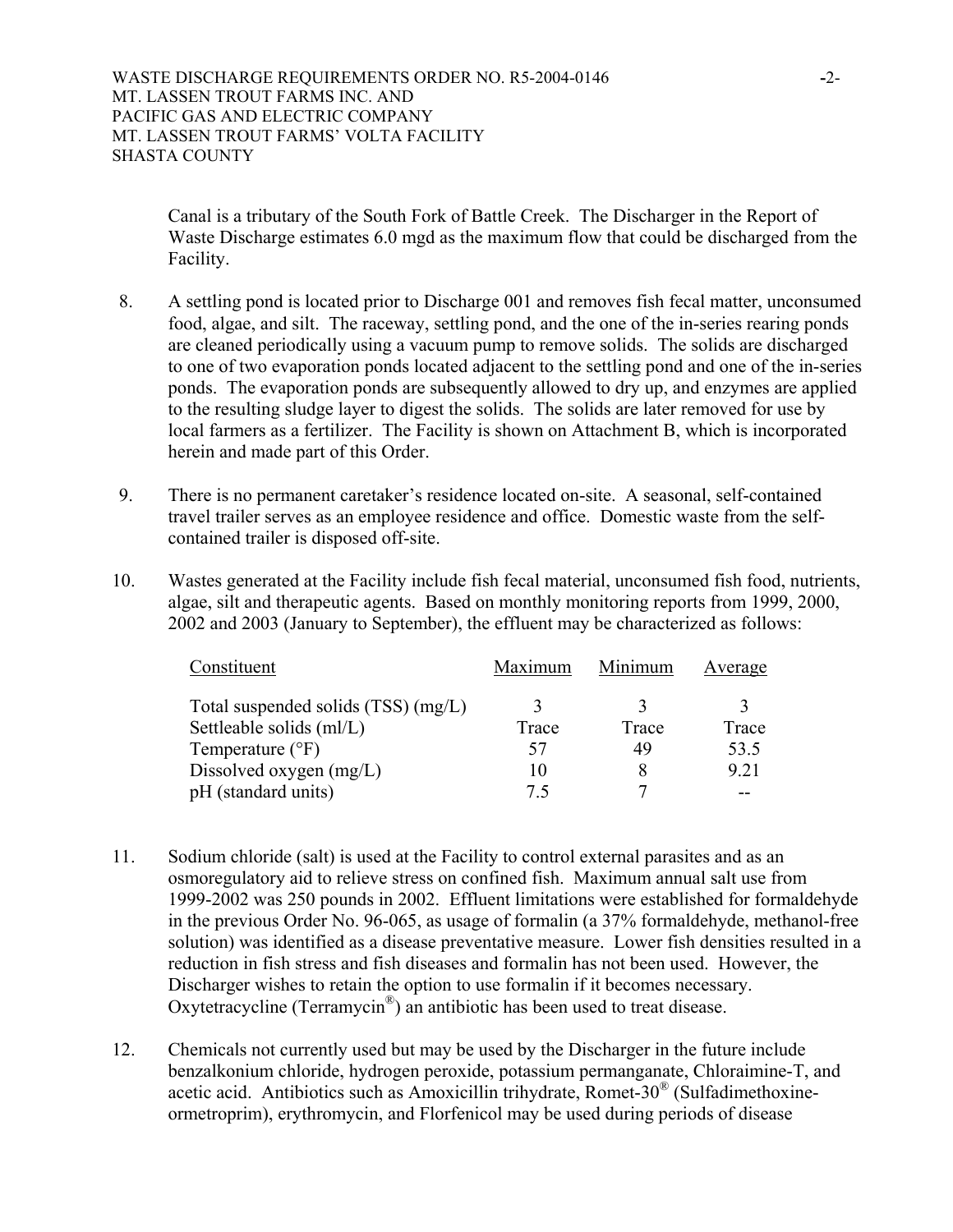outbreak. Penicillin G, an antibiotic, may be used as an immersive bath treatment during periods of disease outbreak at the Facility. To treat enteric redmouth disease, the Discharger may administer enteric redmouth bacterin. The Discharger does not use copper sulfate and does not propose its use in the future.

# **APPLICABLE REGULATIONS, POLICIES, AND PLANS**

- 13. A cold-water concentrated aquatic animal production (CAAP) facility is defined in Title 40 of the Code of Federal Regulations (40 CFR 122.24) as a fish hatchery, fish farm, or other facility which contains, grows, or holds cold-water fish species or other cold water aquatic animals including, but not limited to, the Salmonidae family of fish (e.g. trout and salmon) in ponds, raceways, or other similar structures. In addition, the facility must discharge at least 30 calendar days per year, produce at least 20,000 pounds harvest weight (9,090 kilograms) of aquatic animals per year, and feed at least 5,000 pounds (2,272 kilograms) of food during the calendar month of maximum feeding. A facility that does not meet the above criteria may also be designated a cold water CAAP facility upon a determination that the facility is a significant contributor of pollution to waters of the United States [40 CFR 122.24(c)]. Cold-water, flow-through CAAP facilities are designed to allow the continuous flow of fresh water through tanks and raceways used to produce aquatic animals (typically cold-water fish species). Flows from CAAP facilities ultimately are discharged to waters of the United States and of the State. 40 CFR 122.24 specifies that CAAP facilities are point sources subject to the National Pollutant Discharge Elimination System (NPDES) program. The Discharger's Facility meets the definition of a cold-water, flow-through CAAP.
- 14. The operation of CAAP facilities may introduce a variety of pollutants into receiving waters. U.S. Environmental Protection Agency (USEPA) identifies three classes of pollutants: (1) conventional pollutants (i.e., total suspended solids (TSS), oil and grease (O&G), biochemical oxygen demand (BOD), fecal coliform, and pH); (2) toxic pollutants (e.g., metals such as copper, lead, nickel, and zinc and other toxic pollutants; and (3) non-conventional pollutants (e.g., ammonia-N, formalin, and phosphorus). Some of the most significant pollutants discharged from CAAP facilities are solids from uneaten feed and fish feces that settle to the bottom of the raceways. Both of these types of solids are primarily composed of organic matter including BOD, organic nitrogen, and organic phosphorus.
- 15. Fish raised in CAAP facilities may become vulnerable to disease and parasite infestations. Various aquaculture drugs and chemicals are used periodically at CAAP facilities to ensure the health and productivity of the confined fish population, as well as to maintain production efficiency. Aquaculture drugs and chemicals are used to clean raceways and to treat fish for parasites, fungal growths and bacterial infections. Aquaculture drugs and chemicals are sometimes used to anesthetize fish prior to spawning or "tagging" processes. As a result of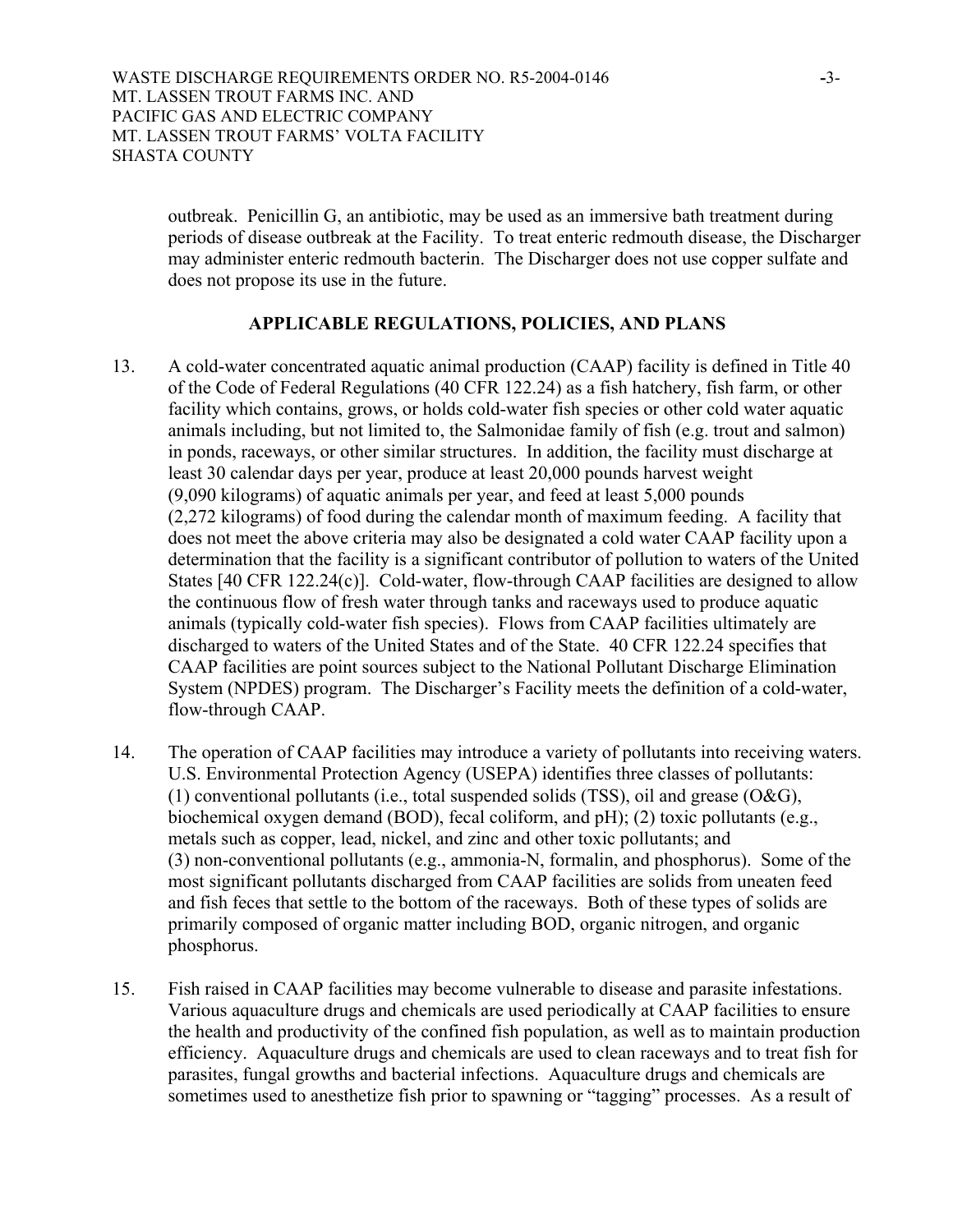WASTE DISCHARGE REQUIREMENTS ORDER NO. R5-2004-0146 **-**4- MT. LASSEN TROUT FARMS INC. AND PACIFIC GAS AND ELECTRIC COMPANY MT. LASSEN TROUT FARMS' VOLTA FACILITY SHASTA COUNTY

these operations and practices, drugs and chemicals may be present in discharges to waters of the United States or waters of the State.

- 16. In August 2004, U.S. EPA promulgated Effluent Limitation Guidelines and New Source Performance Standards for the Concentrated Aquatic Animal Production Point Source Category (hereafter "ELG"). The ELG regulation establishes national technology-based effluent discharge requirements for flow-through and recirculating systems and for net pens based on Best Practicable Control Technology Currently Available (BPT); Best Control Technology for Conventional Pollutants (BCT); Best Available Technology Economically Achievable (BAT); and New Source Performance Standards (NSPS). The requirements, however, are only applicable to facilities that produce 100,000 pounds or more per year of aquatic animals. For facilities that do not meet this production threshold, such as the Discharger's Facility which has an average annual production less than 100,000 pounds of rainbow trout, technology-based effluent limitations are determined on a case-by-case basis using best professional judgment (BPJ) in accordance with 40 CFR 125.3.
- 17. The Regional Board adopted a *Water Quality Control Plan*, *Fourth Edition, for the Sacramento and San Joaquin River Basins* (hereafter Basin Plan). The Basin Plan designates beneficial uses, establishes water quality objectives, and describes an implementation program and policies to achieve water quality objectives for all waters of the Basin. This includes plans and policies adopted by the State Water Resources Control Board (SWRCB) and incorporated by reference, such as Resolution No. 68-16, "Statement of Policy with Respect to Maintaining High Quality of Waters in California" (Resolution No. 68-16). These requirements implement the Basin Plan. The Basin Plans, as amended, designate beneficial uses, establish water quality objectives, and contain implementation plans and policies for waters of the Basins. Pursuant to the California Water Code §13263(a), waste discharge requirements must implement the Basin Plans.
- 18. USEPA adopted the *National Toxics Rule* (NTR) on 22 December 1992, which was amended on 4 May 1995 and 9 November 1999, and the *California Toxics Rule* (CTR) on 18 May 2000, which was amended on 13 February 2001. These Rules contain water quality standards applicable to this discharge. The SWRCB adopted the *Policy for Implementation of Toxics Standards for Inland Surface Waters, Enclosed Bays, and Estuaries of California* (known as the State Implementation Policy or SIP) on 2 March 2000, which contains policies and procedures for implementation of the NTR and the CTR.
- 19. Resolution No. 68-16 requires the Regional Board, in regulating discharges of waste, to maintain high quality waters of the State until it is demonstrated that any change in water quality will be consistent with the maximum benefit to the people of the State, will not unreasonably affect beneficial uses, and will not result in water quality less than that described in the Regional Board's policies (e.g., water quality constituents in concentrations that exceed water quality objectives). Resolution No. 68-16 requires that discharges be regulated to meet best practicable treatment or control in order to assure that pollution or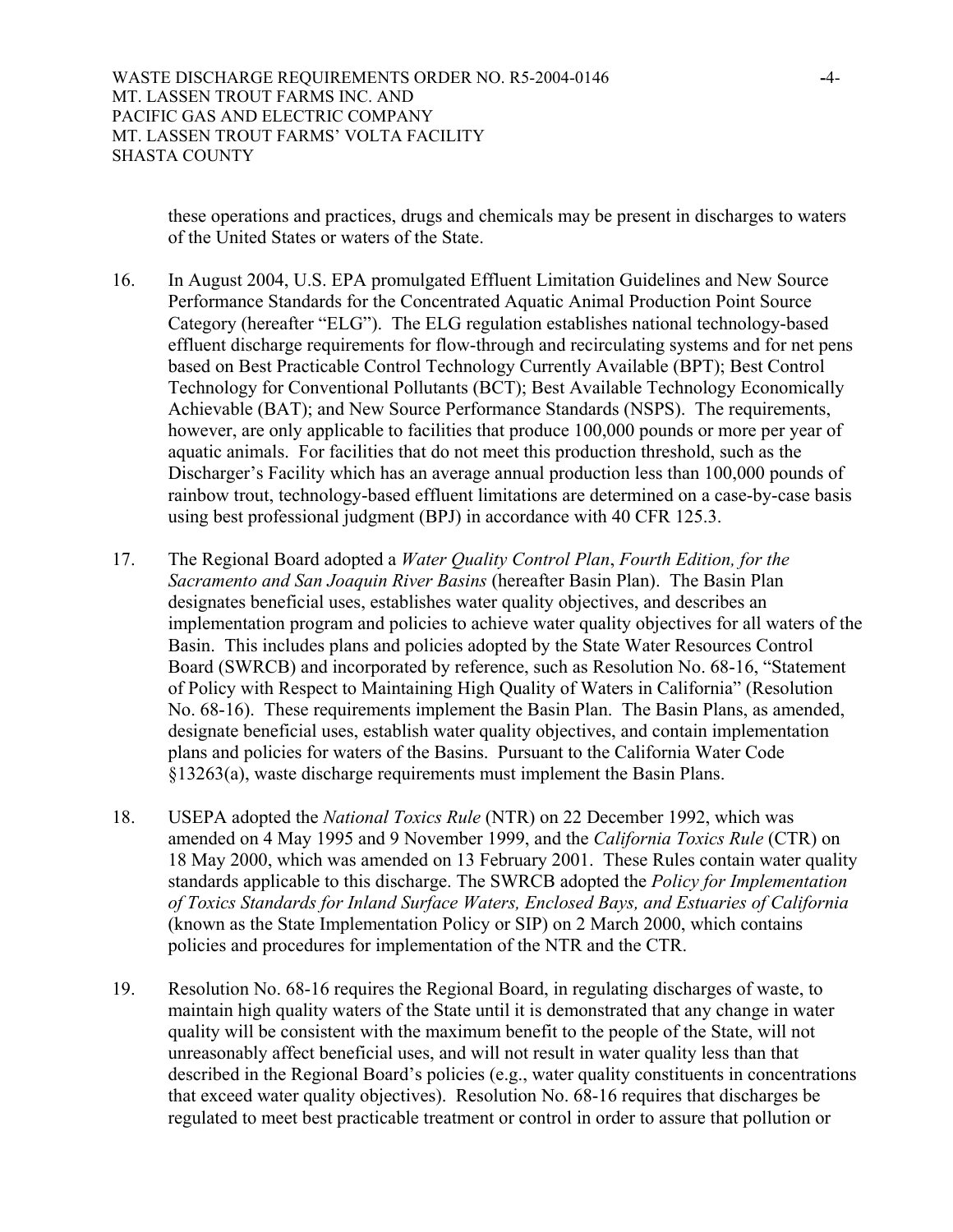nuisance will not occur; and the highest water quality be consistently maintained for the maximum benefit to the people of the State. The Regional Board has considered Resolution No. 68-16 and Federal antidegradation regulations at 40 CFR 131.12 and compliance with these requirements will result in the use of best practicable treatment or control of the discharge. The impact on existing water quality will be insignificant.

#### **BENEFICIAL USES**

- 20. The Basin Plan at page II-2.00 states: "Existing and potential beneficial uses which currently apply to surface waters of the basins are presented in Figure II-1 and Table II-1. The beneficial uses of any specifically identified water body generally apply to its tributary streams." Furthermore, the Regional Board generally is required to apply the beneficial uses of municipal and domestic supply (MUN) to surface waters based on State Board Resolution No. 88-63, which was incorporated in the Basin Plan pursuant to Regional Board Resolution No. 89-056. The Basin Plan does not specifically identify beneficial uses for the PG&E Cross Country Canal, but does identify present and potential uses for Battle Creek. These beneficial uses are agricultural irrigation and stock watering (AGR), hydropower generation (POW), water contact recreation and canoeing and rafting (REC-1), non-contact water recreation (REC-2), warm freshwater aquatic habitat (WARM), warm spawning habitat (SPWN – WARM), cold freshwater aquatic habitat (COLD), cold fish migration habitat (MIGR – COLD), and cold spawning habitat (SPWN – COLD), and wildlife habitat (WILD). The PG&E Cross Country Canal is tributary to the South Fork of Battle Creek and the quality of water in the Canal affects the water quality downstream in Battle Creek. Water rights have been assigned downstream in Battle Creek for agriculture and aquaculture. The Regional Board finds that the beneficial uses identified in the Basin Plan for Battle Creek and, based on State Board Resolution No. 88-63, the beneficial use of municipal and domestic supply (MUN), are applicable to the PG&E Cross Country Canal.
- 21. Beneficial uses of the underlying groundwater are municipal and domestic supply (MUN), agricultural supply (AGR), industrial service supply (IND), and industrial process supply (PRO).

# **EFFLUENT LIMITATIONS AND OTHER SPECIFICATIONS**

22. Federal regulations at 40 CFR 122.44 require NPDES permits to contain effluent limitations, including technology-based and water quality-based limitations for specific constituents and limitations based on toxicity.

# *TECHNOLOGY-BASED EFFLUENT LIMITATIONS*

23. The Facility creates wastes, including solids from algae, silt, fish feces, and uneaten feed. As noted above, USEPA's final ELG for the aquaculture industry does not include numeric effluent limitations on any conventional, non-conventional, or toxic constituents. Rather,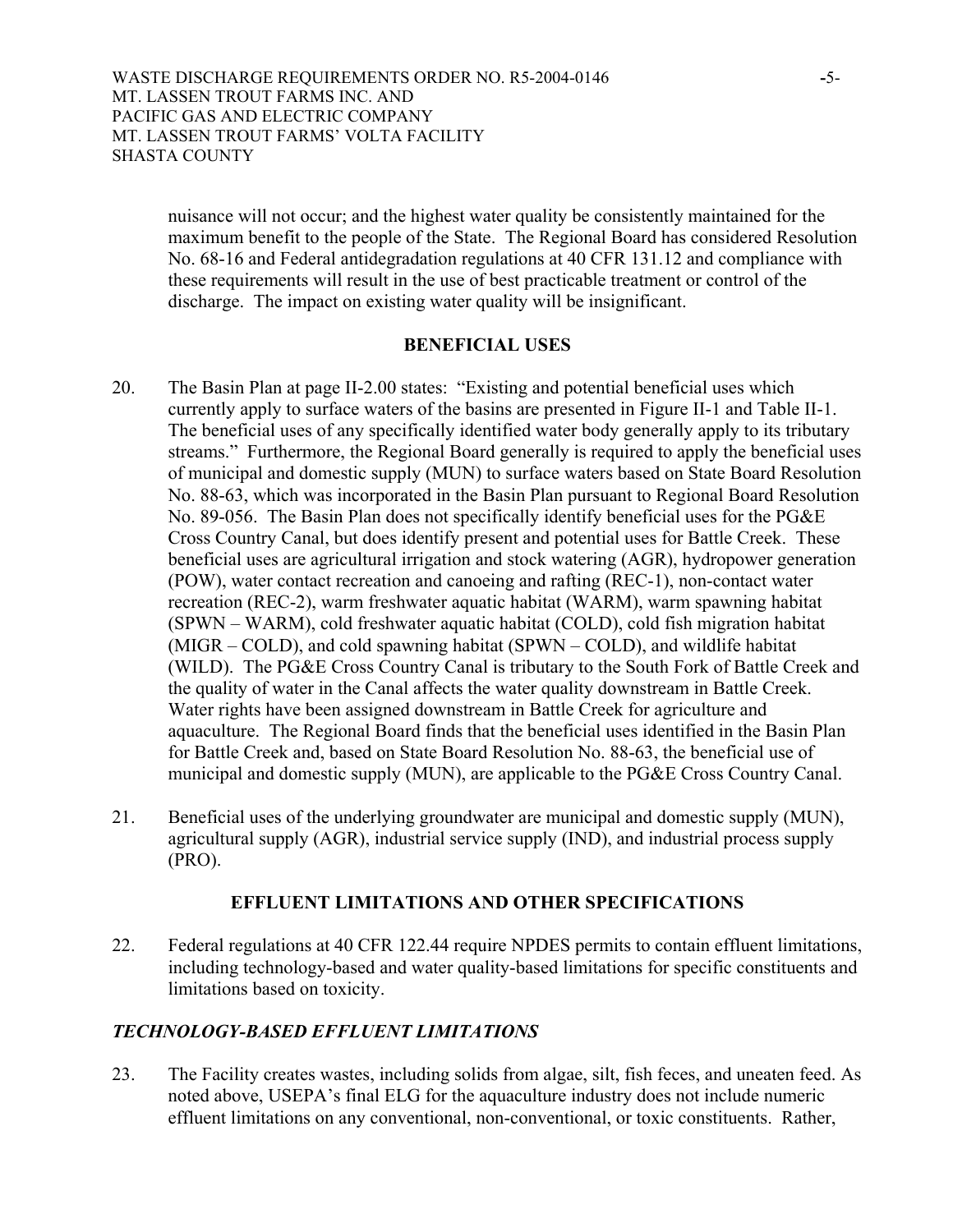WASTE DISCHARGE REQUIREMENTS ORDER NO. R5-2004-0146 **-**6- MT. LASSEN TROUT FARMS INC. AND PACIFIC GAS AND ELECTRIC COMPANY MT. LASSEN TROUT FARMS' VOLTA FACILITY SHASTA COUNTY

USEPA promulgated qualitative limitations in the form of BMP requirements. The Regional Board is establishing effluent limitations for discharges of total suspended solids (TSS) and settleable solids from this Facility. Technology-based requirements in this Order are based on a case-by-case numeric limitations developed using best professional judgment (BPJ) and carried over from the previous Order No. 96-065. These effluent limitations are 5.0 mg/L net TSS as an average monthly limitation and 15 mg/L net TSS as a maximum daily limitation; and 0.1 ml/L settleable solids as an average monthly limitation and 0.2 ml/L settleable solids as a maximum daily limitation. Removal of these numeric limitations for TSS and settleable solids would constitute backsliding under CWA Section 402(o). The Regional Board has determined that these numeric effluent limitations for TSS and settleable solids continue to be applicable to the Facility and that backsliding is not appropriate. These limitations are established as a means of controlling the discharge of solids from algae, silt, fish feces and uneaten food. This Order does not include mass effluent limitations for TSS because there are no standards that specifically require a massbased effluent limitation, mass of the pollutant discharged is not specifically related to a measure of operation (40 CFR 122.45(f)(iii)), and, in addition, mass-based effluent limitations for TSS are not necessary because this Order includes both concentration-based limitations and a maximum flow limitation.

# *WATER QUALITY-BASED EFFLUENT LIMITATIONS*

- 24. Federal regulations at 40 CFR 122.44(d)(1) require effluent limitations for all pollutants that are or may be discharged at a level that will cause, have the reasonable potential to cause, or contribute to an in-stream excursion above a numeric water quality criterion (such as a CTR criterion) or a narrative water quality criterion within a State water quality standard. These regulations also set forth a methodology for establishing effluent limitations based on narrative state water quality criteria [40 CFR  $122.44(d)(1)(vi)(A-C)$ ].
- 25. The USEPA, SWRCB, and Regional Board have adopted or published standards that are used to implement 40 CFR 122.44. The USEPA has promulgated the CTR and NTR that established water quality criteria. The SWRCB has adopted the SIP that implements the CTR and NTR. The USEPA also has published recommended ambient water quality criteria and the Basin Plan contains numeric and narrative water quality objectives. The Basin Plan contains an Implementation Policy ("Policy for Application of Water Quality Objectives") that, in part, sets forth a process for translating narrative water quality objectives into numeric effluent limitations. The USEPA ambient water quality criteria, results of toxicity studies conducted by the California Department of Fish and Game, and the Basin Plan "Policy of Application of Water Quality Objectives" have been used to implement 40 CFR 122.44(d)(1)(v).
- 26. Based information submitted as part of the Report of Waste Discharge and discussions with the Discharger, in annual and monthly monitoring reports, and in independent studies, the Regional Board finds that the discharge has a reasonable potential to cause or contribute to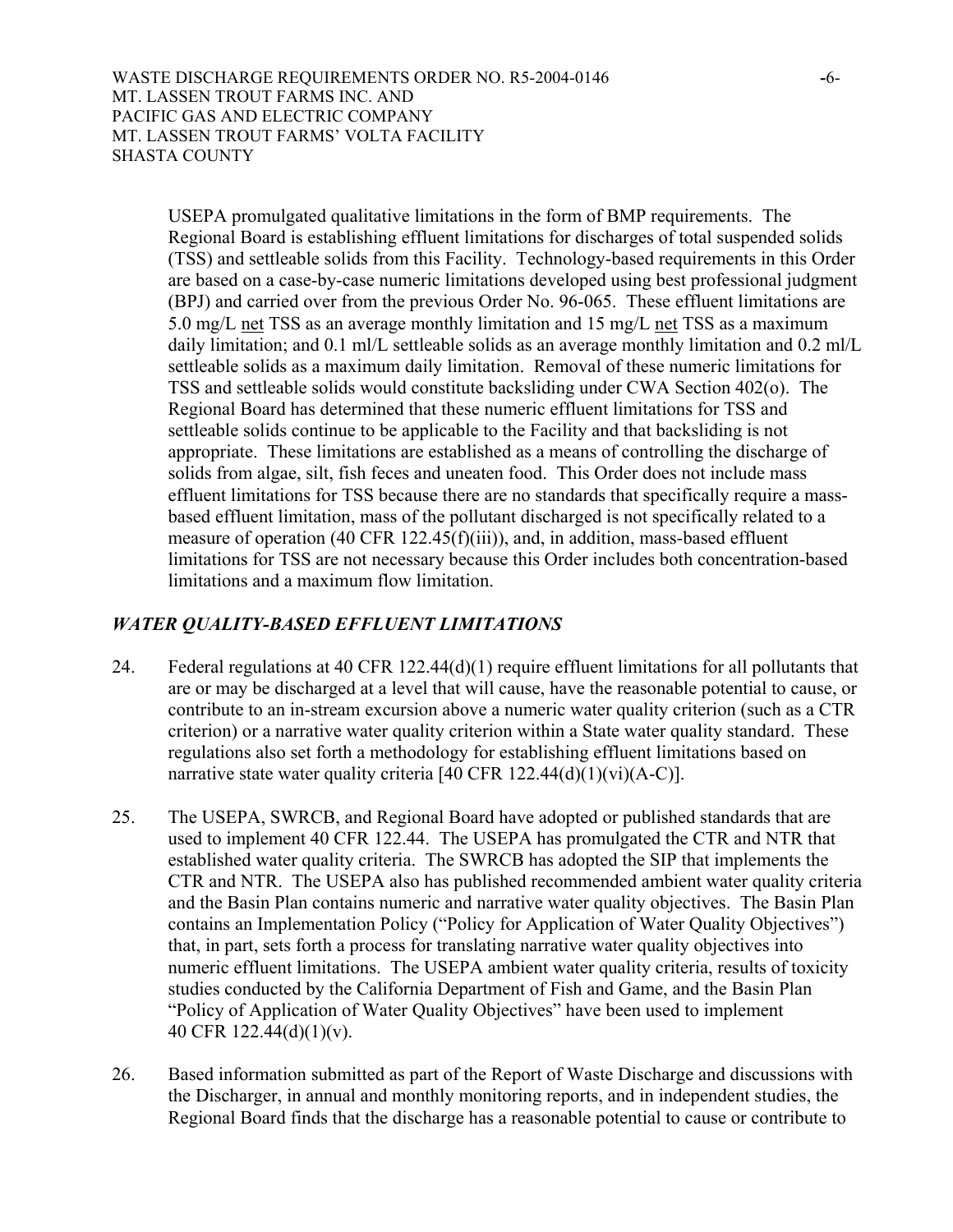WASTE DISCHARGE REQUIREMENTS ORDER NO. R5-2004-0146 **-**7- MT. LASSEN TROUT FARMS INC. AND PACIFIC GAS AND ELECTRIC COMPANY MT. LASSEN TROUT FARMS' VOLTA FACILITY SHASTA COUNTY

an in-stream excursion above numeric or narrative water quality objectives for pH and formaldehyde. Effluent limitations for these constituents are included in this Order. The Regional Board is not obligated to delegate the assimilative capacity of receiving waters to a Discharger. Therefore, the Regional Board establishes water quality-based effluent limitations without benefit of dilution in this Order. Water quality-based effluent limitations are based on the application of water quality criteria or objectives at the point of discharge.

# **CTR Effluent Limitations**

27. The effluent and receiving water have not been monitored for priority pollutants. The Regional Board has monitored similar facilities owned by Mt. Lassen Trout Farms, Inc. during compliance evaluation inspections conducted in April 2003. The Regional Board conducted influent and effluent sampling at the Dales, Jeffcoat, Jeffcoat West, Meadowbrook, and Willow Springs facilities for priority pollutant metals for which there are water quality criteria in the CTR. These metals are antimony, arsenic, beryllium, cadmium, chromium, copper, lead, mercury, nickel, selenium, silver, thallium, and zinc. Based on these data, the Regional Board determined that none of the discharges from the Mt. Lassen Trout Farms, Inc. facilities where priority pollutant metals sampling was conducted would cause, have the reasonable potential to cause, or contribute to an instream excursion of the CTR criteria. The quality of the discharge from the Mt. Lassen Trout Farms, Inc. – Volta Facility is expected to be similar to the quality of the discharges from other Mt. Lassen Trout Farms facilities. Based on this information, and the fact that the Discharger does not use, or plan to use in the future, chemicals containing these constituents, the Regional Board finds that the discharges does not cause, have the reasonable potential to cause, or contribute to an in-stream excursion above the CTR criteria for these metals. The Monitoring and Reporting Program requires the Discharger to conduct effluent and receiving water monitoring for priority pollutant metals one time during the term of this Order.

# **Non-CTR Effluent Limitations**

- 28. The Basin Plan contains water quality objectives for pH in the form of a range of acceptable pH values (measured in standard units). In the previous Order, the Regional Board established effluent limitations in the form of an acceptable range of pH between 6.5 and 8.5 standard units for discharges to the PG&E Cross Country Canal. This pH limitation is carried over to this Order.
- 29. Numeric water quality criteria or Basin Plan numeric objectives currently are not available for the aquaculture drugs and chemicals used or proposed for use at this Facility. Therefore, the Regional Board used the narrative water quality objectives for toxicity and chemical constituents from the Basin Plan and applied the "Policy for Application of Water Quality Objectives" as a basis for determining "reasonable potential" for discharges of these drugs and chemicals. The chemical constituents objective states, in part: "Waters shall not contain chemical constituents in concentrations that adversely affect beneficial uses." The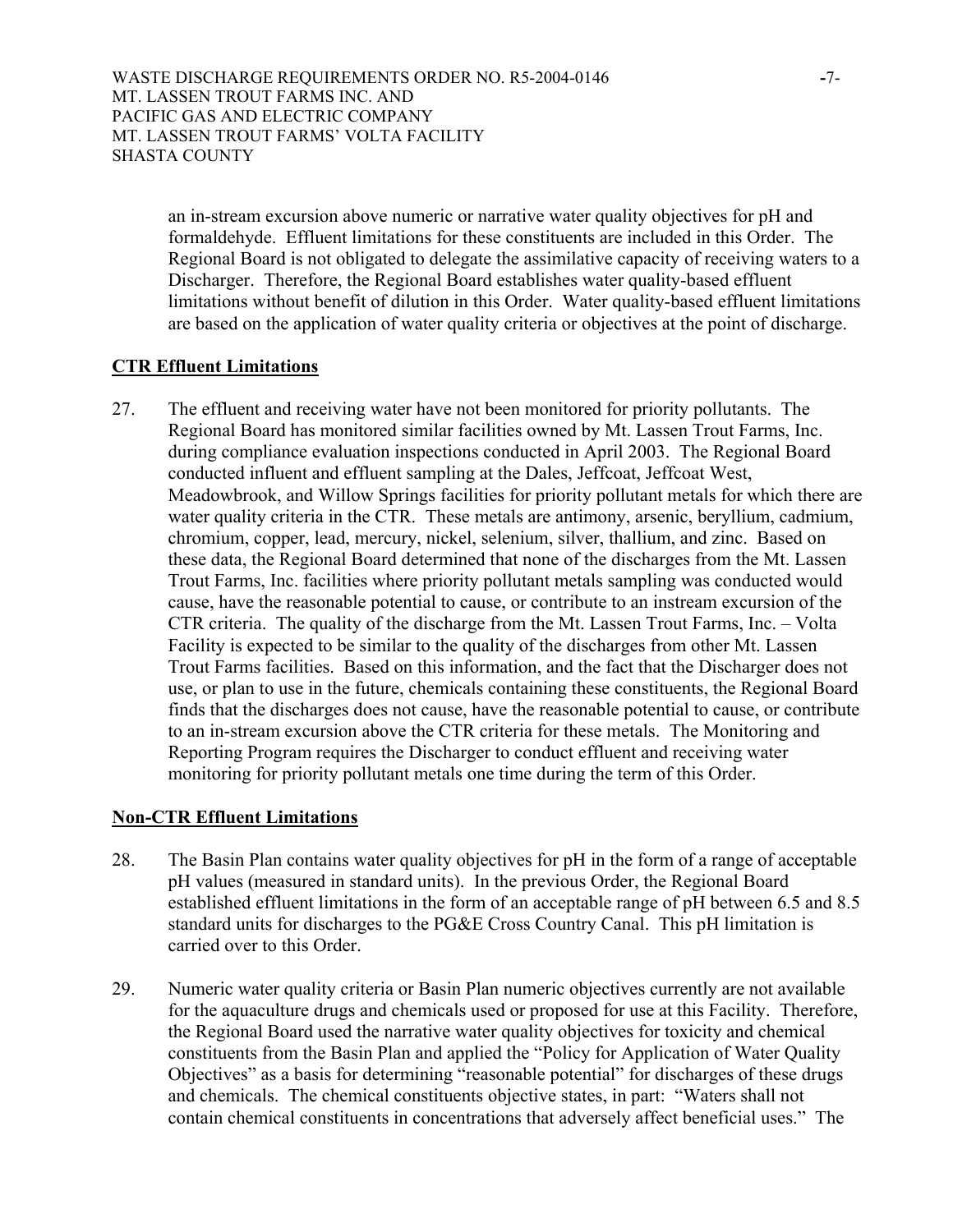toxicity objective states, in part: "All waters shall be maintained free of toxic substances in concentrations that produce detrimental physiological responses in human, plant, animal, or aquatic life." The Basin Plan states that compliance with this objective will be determined by several factors, including biotoxicity tests of appropriate duration, or other analytical methods as specified by the Regional Board. (Biotoxicity testing involves measuring the toxic effects of an effluent on specified organisms according to nationally approved protocols). USEPA's *Technical Support Document for Water Quality-based Toxics Control*  or TSD (March 1991) specifies two toxicity measurement techniques that can be employed in effluent characterization; the first is Whole Effluent Toxicity (WET) testing, and the second is chemical-specific toxicity analyses. WET testing is used most appropriately when the toxic constituents in an effluent are not completely known; whereas chemical-specific analysis is more appropriately used when an effluent contains only one, or very few, wellknown constituents. Due to the nature of operations and chemical treatments at most CAAP facilities, CAAP facility effluents generally contain only one or two known chemicals at any given a time. Therefore, the Regional Board is using a chemical-specific approach to determine "reasonable potential" for discharges of aquaculture drugs and chemicals from CAAP facilities.

- 30. Sodium chloride (salt) is used periodically at the Facility as a fish-cleansing agent to control the spread of fish disease and to reduce stress among the confined fish population. In recent monthly monitoring reports, the Discharger reports a maximum annual salt use of 250 lbs. At the minimum reported flow of 2.3 mgd (95,833 gallons in one-hour) and use of 250 lbs. of salt in a raceway during a one-hour treatment with salt could result in a discharge of sodium chloride to the settling ponds of up to 310 mg/L. FDA considers sodium chloride an unapproved new animal drug of low regulatory priority (LRP drug) for use in aquaculture. Consequently, FDA is unlikely to take regulatory action if an appropriate grade is used, good management practices are followed, and local environmental requirements are met. The Regional Board has determined that the discharge of chloride from the Facility from sodium chloride application rates as described by the Discharger will not cause, have the reasonable potential to cause, or contribute to an in-stream excursion of applicable water quality criteria or objectives. Monitoring of conductivity and chloride is required and use of sodium chloride must be reported as specified in the Monitoring and Reporting Program.
- 31. Formalin (as a 37% formaldehyde solution) is not currently used but may be used by the Discharger in the future. Formalin (also known by the trade names Formalin-F<sup>®</sup>, Paracide- $F^{\circledast}$ , PARASITE-S<sup> $\circledast$ </sup>) is approved through FDA's New Animal Drug Application (NADA) program for use in controlling external protozoa and monogenetic trematodes on fish, and for controlling fungi of the family *Saprolegniacae* in food-producing aquatic species (including trout and salmon). For control of other fungi, formalin may be used under an Investigational New Animal Drug (INAD) exemption. Formalin is used as a "drip" treatment to control fungus on fish eggs, or as a "flush" treatment in raceways of 1-8 hours in duration. Formalin may be applied in multiple treatments over the course of a given month, or may be applied in raceways for up to 8 hours at a time.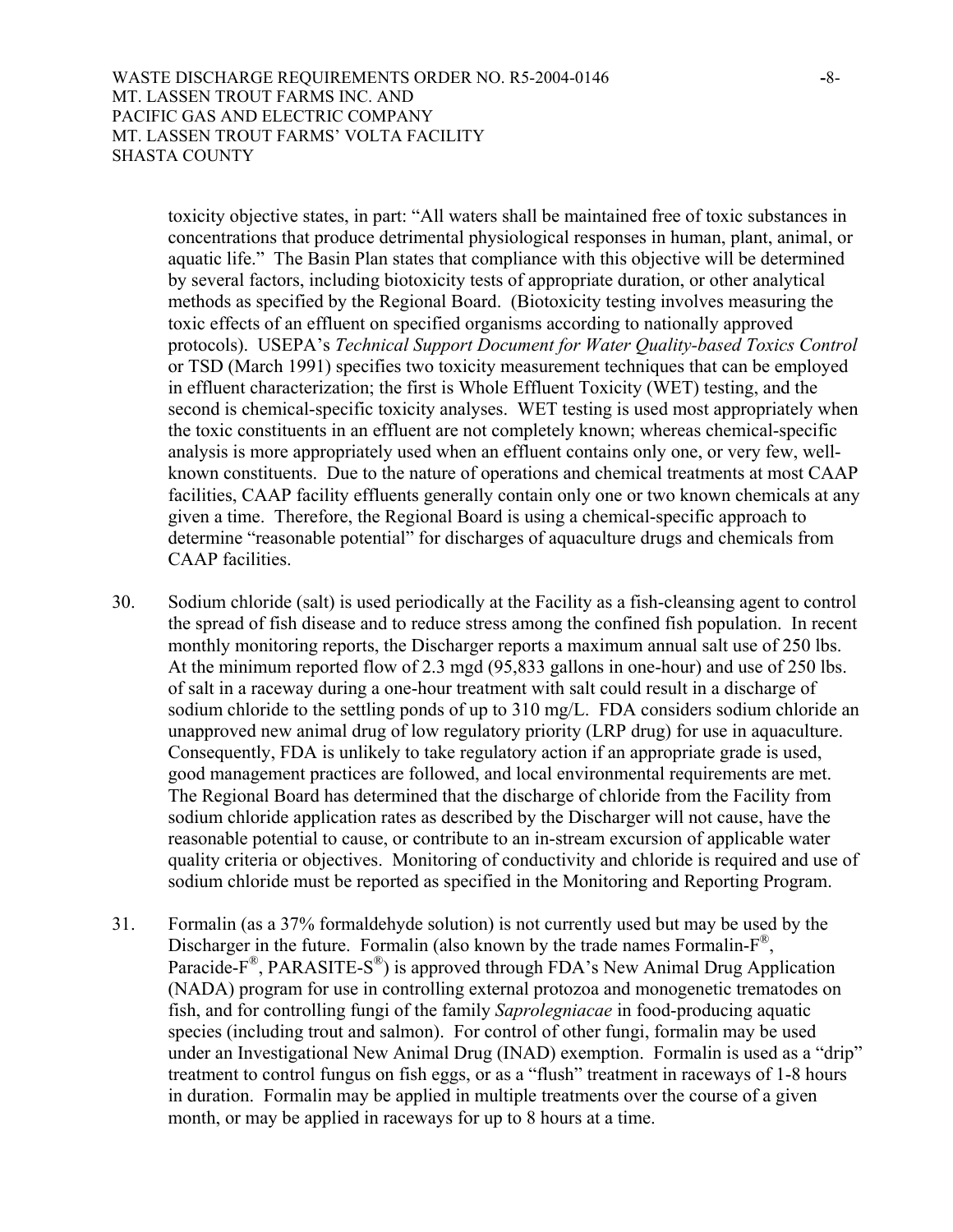The Basin Plan contains a narrative water quality objective for toxicity that states in part that "[a]*ll waters shall be maintained free of toxic substances in concentrations that produce detrimental physiological responses in human, plant, animal, or aquatic life*" (narrative toxicity objective). The DFG Pesticide Unit conducted biotoxicity studies to determine the aquatic toxicity of formalin using *Pimephales promelas* and *Ceriodaphnia dubia* (*C. dubia*) in accordance with the analytical methods specified in EPA600/4-91-002, *Short-Term Methods for Estimating the Chronic Toxicity of Effluents and Receiving Waters to Freshwater Organisms*. These "short-term chronic tests" measure effects such as reduced growth of the organism, reduced reproduction rates, or lethality. Results were reported as a No Observed Effect Concentration (NOEC) and a Lowest Observed Effect Concentration (LOEC). The DFG Pesticide Unit also conducted acute toxicity tests using *C. dubia* in accordance with methods specified in EPA600/4-90/027, *Methods for Measuring the Acute Toxicity of Effluents and Receiving Waters to Freshwater and Marine Organisms.* Acute toxicity test results typically are reported as the No Observed Adverse Effect Level (NOAEL), Lowest Observed Adverse Effect Level (LOAEL), and  $LC_{50}$ . The Regional Board considered the results of both acute and chronic aquatic life toxicity testing conducted by the DFG Pesticide Unit when determining whether water quality-based effluent limitations for formalin as formaldehyde were necessary.

Results of chronic toxicity tests indicated *C. dubia* was the most sensitive species, with a 7-day NOEC value of 1.3 mg/l formaldehyde for survival and less than 1.3 mg/l for reproduction (the Regional Board used an NOEC of 1.3 mg/L). Acute toxicity tests conducted using *C. dubia* showed a 96-hour NOAEL of 1.3 mg/l formaldehyde. Additional acute toxicity tests were conducted using only an 8-hour exposure, resulting in a 96-hour NOAEL concentration of 6.7 mg/L formaldehyde. Based on typical application rates for formalin, the Regional Board finds that if formalin is used at this Facility in the future, formaldehyde may be discharged at levels that cause, have the reasonable potential to cause, or contribute to an excursion of a narrative water quality objective for toxicity from the Basin Plan. Accordingly, this Order includes water quality-based effluent limitations for formaldehyde. Exposure to formaldehyde in the receiving water as a result of discharges from the Facility may be long-term because of potential application procedures (e.g., successive raceway treatments, drip treatments for eggs). Also, because of retention of the effluent in the settling ponds, exposure times could exceed treatment times. Therefore, an average monthly effluent limitation of 0.65 mg/L and a maximum daily effluent limitation of 1.3 mg/L are calculated based on the 96-hour NOAEL value and using the procedure in USEPA's TSD for calculating water quality-based effluent limitations. These effluent limitations will ensure protection of aquatic life against effects from exposure to formaldehyde in the Discharge. The previous Order No. 96-065 includes a less stringent daily maximum limitation for formaldehyde of 5 mg/L based on a USEPA Health Advisory for acute 10-day exposure.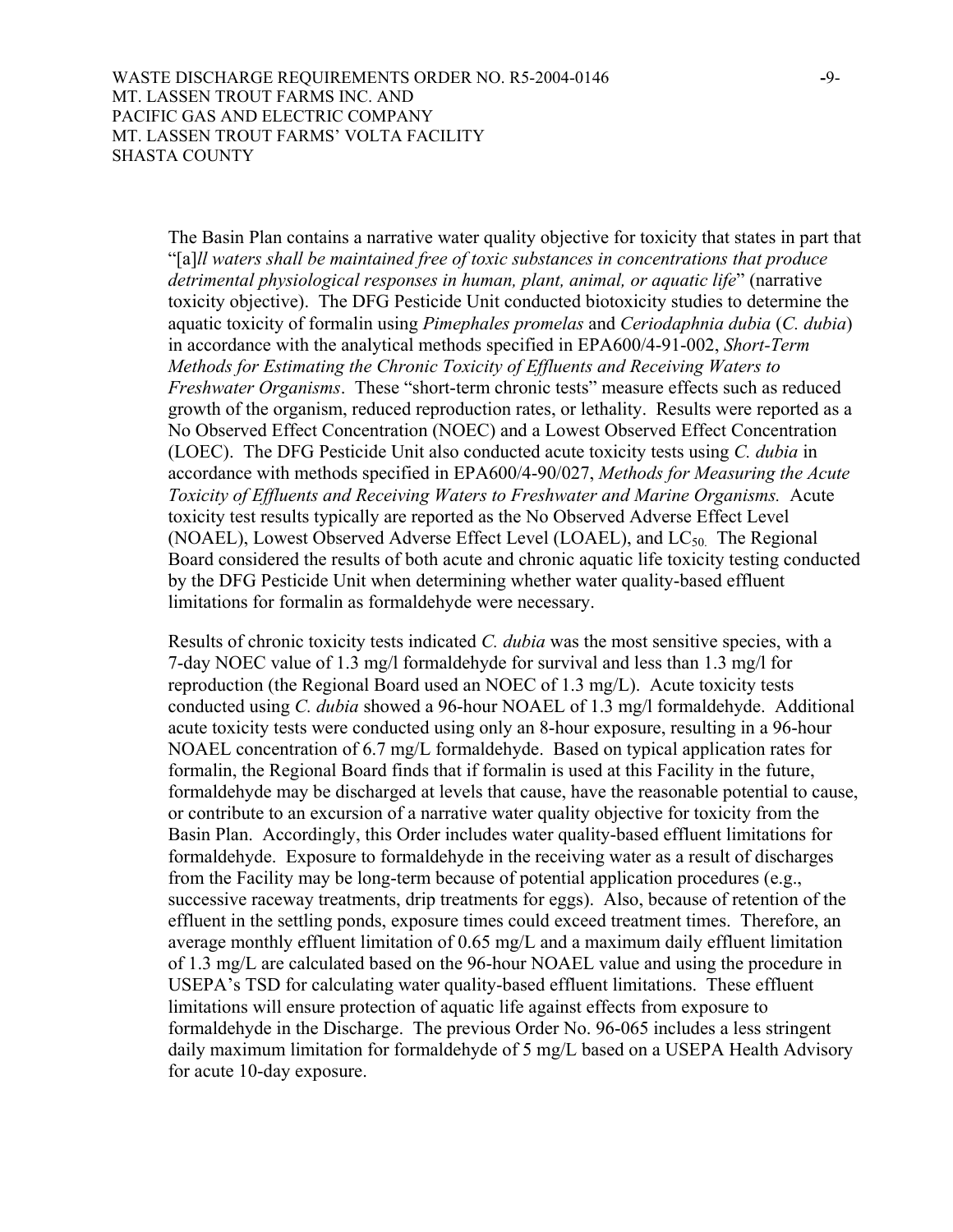WASTE DISCHARGE REQUIREMENTS ORDER NO. R5-2004-0146 **-**10- MT. LASSEN TROUT FARMS INC. AND PACIFIC GAS AND ELECTRIC COMPANY MT. LASSEN TROUT FARMS' VOLTA FACILITY SHASTA COUNTY

- 32. Acetic acid is not currently used but may be used by the Discharger in the future as a "flush" treatment in raceways for the control of external parasites on fish. The Basin Plan contains water quality objectives for pH in the form of a range of acceptable pH values (measured in standard units). Since acetic acid will lower the pH of the water the Regional Board has included an effluent limit for pH. Monthly use of acetic acid must be reported as specified in the attached Monitoring and Reporting Program.
- 33. Hydrogen peroxide (35 %  $H_2O_2$ ) is not currently used but may be used in the future for the control of external parasites at the hatchery. FDA considers hydrogen peroxide to be an LRP drug when used to control fungi on fish at all life stages, including eggs. Hydrogen peroxide may also be used under an INAD exemption to control bacterial gill disease in various fish, fungal infections, external bacterial infections, and external parasites. Hydrogen peroxide is a strong oxidizer that breaks down into water and oxygen; however, it exhibits toxicity to aquatic life during the oxidation process. Since there is limited short- and long-term toxicity information available at this time and no information regarding actual discharge concentrations of hydrogen peroxide, this permit does not include water quality-based effluent limitations for hydrogen peroxide. Use and monitoring of hydrogen peroxide must be reported as specified in the attached Monitoring and Reporting Program. The Regional Board will review this information, and other information as it becomes available and this permit may be reopened to establish effluent limits based on additional use and toxicity information.
- 34. Potassium permanganate is not currently used but may be used in the future as a flush treatment to control external parasites and bacteria. Potassium permanganate has a low estimated lifetime in the environment, being readily converted by oxidizable materials to insoluble manganese dioxide  $(MNO<sub>2</sub>)$ . In non-reducing and non-acidic environments,  $MNO<sub>2</sub>$  is insoluble and has a very low bioaccumulative potential. Since there is limited toxicity information available for short- and long-term exposure and no information regarding actual discharge concentrations of potassium permanganate, this permit does not include water quality-based effluent limitations for potassium permanganate. Use and monitoring of potassium permanganate must be reported as specified in the attached Monitoring and Reporting Program. The Regional Board will review this information, and other information as it becomes available and this permit may be reopened to establish effluent limits based on additional use and toxicity information.
- 35. Chloramine-T is not currently used by the Discharger but may be used in the future during outbreaks of bacterial gill disease. Chloramine-T is available for use in accordance with an INAD exemption by FDA. Chloramine-T breaks down into para-toluenesulfonamide (p-TSA) and unlike other chlorine based disinfectants does not form harmful chlorinated compounds. The Discharger has not conducted biotoxicity tests using Chloramine-T, however results of toxicity testing from other sources were submitted and showed a 96-hour LC50 for rainbow trout of 2.8 mg/L. The 48-hour NOEC for *Daphnia magna* was reported as 1.8 mg/L. There is no toxicity information available for shorter exposure periods. Since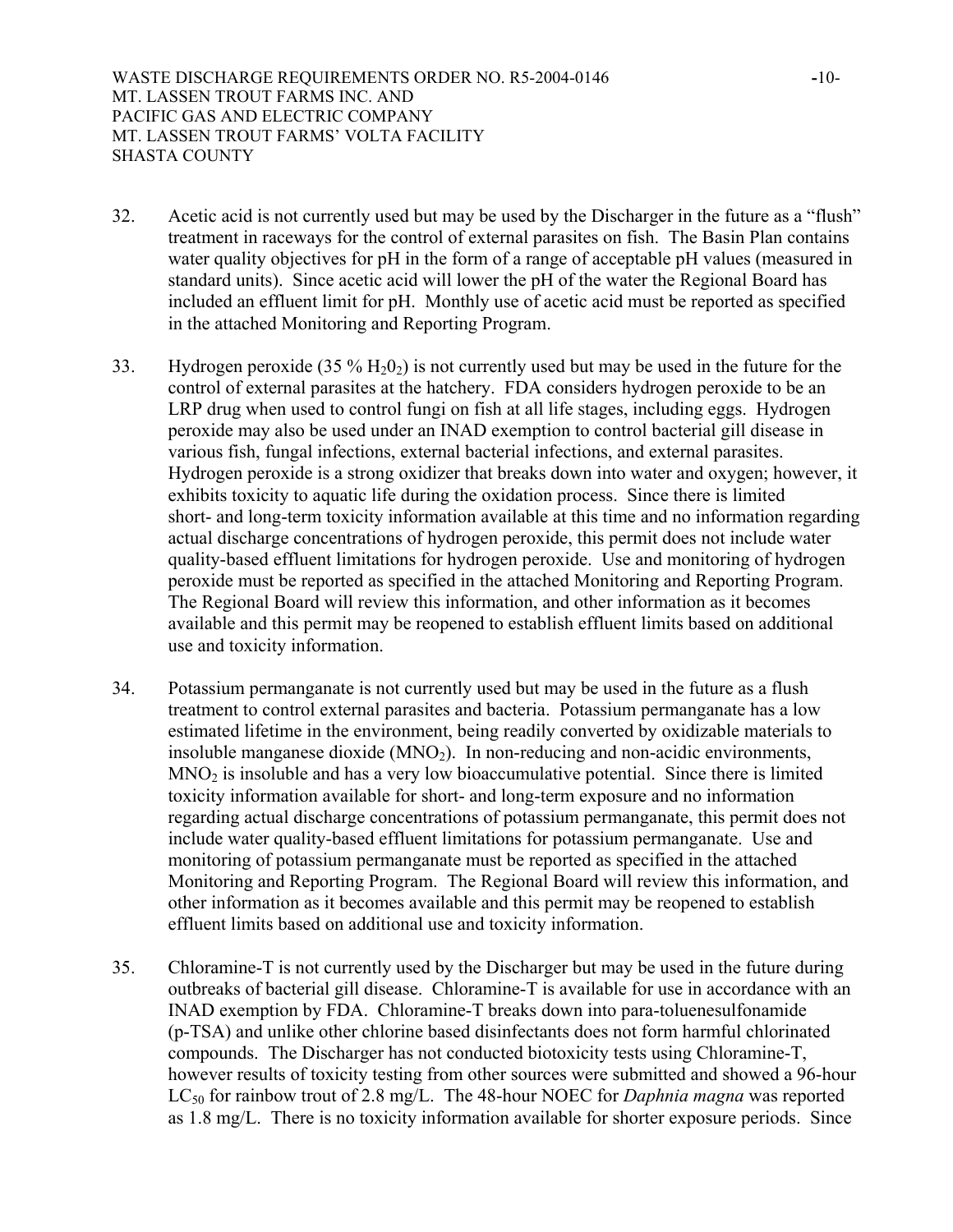WASTE DISCHARGE REQUIREMENTS ORDER NO. R5-2004-0146 **-**11- MT. LASSEN TROUT FARMS INC. AND PACIFIC GAS AND ELECTRIC COMPANY MT. LASSEN TROUT FARMS' VOLTA FACILITY SHASTA COUNTY

there is limited toxicity information available for short- and long-term exposure and no information regarding actual discharge concentrations of Chloramine-T, this permit does not include water quality-based effluent limitations for Chloramine-T. However, use and monitoring of Chloramine-T must be reported as specified in the attached Monitoring and Reporting Program. The Regional Board will review this information, and other information as it becomes available and this permit may be reopened to establish effluent limits based on additional use and toxicity information.

- 36. Benzalkonium chloride is a quaternary ammonium compound that the Discharger proposes potentially to use as a disinfectant for rearing troughs. Although the discharger is proposing to potentially use benzalkonium chloride in the future, it is not proposing to discharge it to waters of the United States or waters of the State, but to use other means of disposal. Consequently, this Order does not include water quality-based effluent limitations for benzalkonium chloride, but use and means of disposal of this chemical must be reported as specified in the attached Monitoring and Reporting Program. Also, this Order includes a provision requiring that all aquaculture drugs and chemicals not discharged to receiving waters be disposed of in an environmentally safe manner, according to label guidelines, Material Safety Data Sheet guidelines and BMPs. Any other form of disposal requires approval from the Executive Officer. Furthermore, if the Discharger wishes to discharge benzalkonium chloride, results of toxicity tests for this chemical must be submitted as specified in Provision No. 3. The Regional Board will review this information, and other information as it becomes available and this Order may be reopened to establish effluent limitations for this constituent.
- 37. Oxytetracycline, also known by the brand name  $Ternamycin^{\circledR}$ , is currently used by the Discharger. Oxytetracycline, is an antibiotic approved through FDA's NADA program for use in controlling ulcer disease, furnuculosis, bacterial hemorrhagic septicemia, and pseudomonas disease in salmonids. Oxytetracycline is most commonly used as a feed additive. However, oxytetracycline may also be used as an extra-label use under a veterinarian's prescription in an immersion bath of approximately six to eight hours in duration. Because oxytetracycline may be applied in an immersion bath for up to eight hours at a time, the Regional Board considered the results of acute and chronic aquatic life toxicity testing conducted by the DFG Pesticide Unit when determining whether water quality-based effluent limits for oxytetracycline used in an immersion bath treatment were necessary in this Permit. Results of acute toxicity tests using *C. dubia* showed a 96-hour NOAEL of 40.4 mg/L. Results of chronic toxicity tests using *C. dubia* showed a 7-day NOEC for reproduction of 48 mg/L. The information available to the Regional Board regarding discharges of oxytetracycline indicates that it is discharged at levels well below the lowest NOEC and NOAEL. Therefore, at this time, the Regional Board determined that oxytetracycline, when used in feed or in an immersion bath treatment, is not discharged at levels that cause, have the reasonable potential to cause, or contribute to an excursion of a narrative water quality objective for toxicity from the Basin Plans. Accordingly, this Permit does not include an effluent limitation for oxytetracycline. However, monthly use of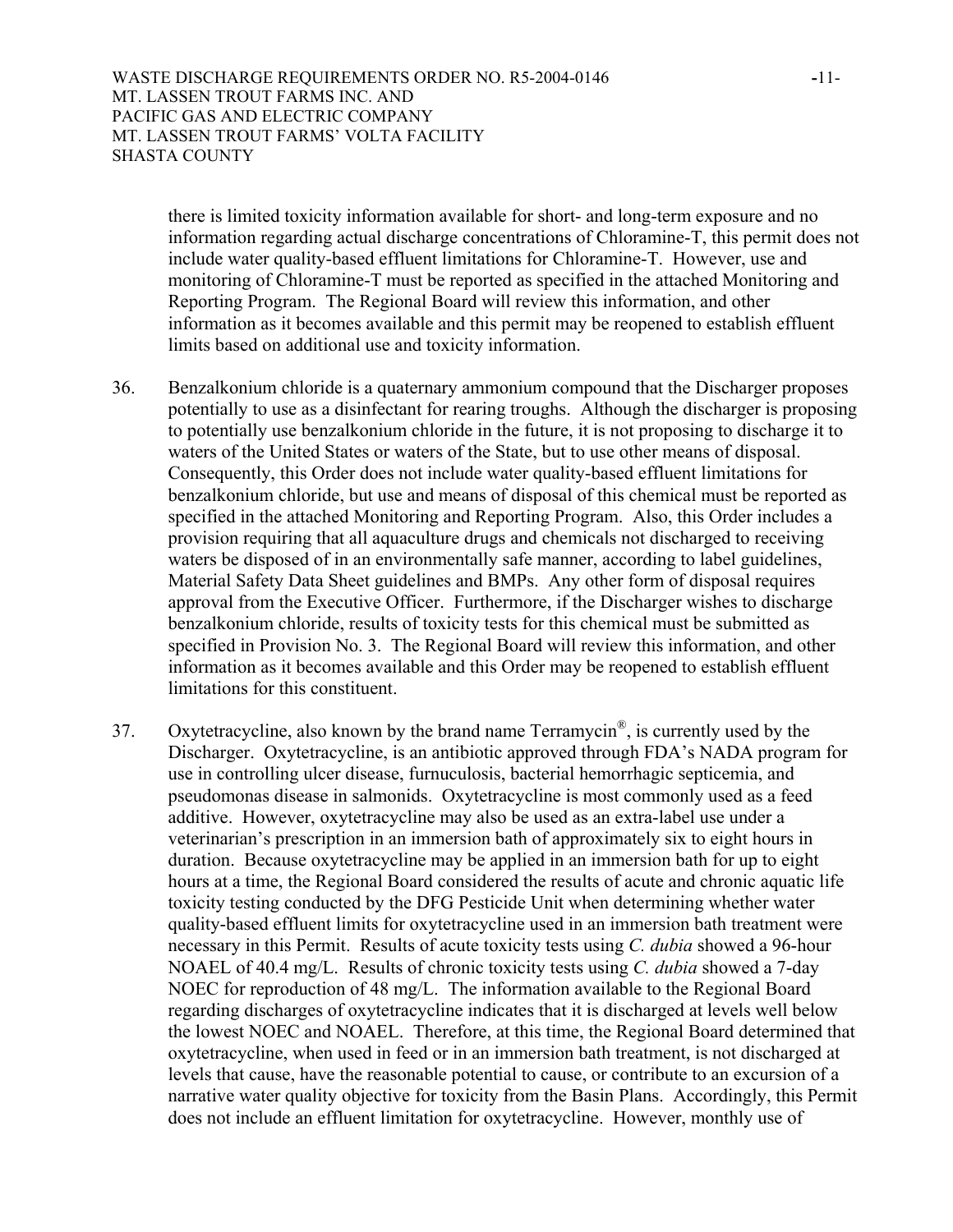oxytetracycline must be reported as specified in the attached Monitoring and Reporting Program. The Regional Board will review this information, and other information as it becomes available, and this permit may be reopened to establish effluent limits based on additional use and toxicity information.

- 38. Penicillin G is not currently used by the Discharger but may be used in the future as a six hour bath for the control of bacterial infections. Penicillin G is not approved under FDA's NADA program and its extra-label use in aquaculture requires a veterinarian's prescription. Due to the length of treatment time, the Regional Board considered the results of acute and chronic aquatic life toxicity testing conducted by the DFG Pesticide Unit when determining whether water quality-based effluent limits for Penicillin G were necessary in this Permit. Results of acute toxicity tests using *C. dubia* showed a 96-hour NOAEL of 890 mg/L. Results of 7-day chronic toxicity testing using *Pimephales promelas* showed 7-day NOEC for survival of 350 mg/L. The information available to the Regional Board regarding discharges of Penicillin G indicates that if it is used it would be discharged at levels well below the lowest NOEC and NOAEL. Therefore, at this time, the Regional Board determined that Penicillin G, when used in an immersion bath treatment, would not be discharged at levels that cause, have the reasonable potential to cause, or contribute to an excursion of a narrative water quality objective for toxicity from the Basin Plan. Accordingly, this Permit does not include effluent limitations for Penicillin G. However, monthly use of Penicillin G must be reported as specified in the attached Monitoring and Reporting Program. The Regional Board will review this information, and other information as it becomes available, and this permit may be reopened to establish effluent limits based on additional use and toxicity information.
- 39. Amoxycillin, erythromycin, florfenicol, and Romet-30 $^{\circ}$  are not currently used but may be used by the Discharger in the future. Amoxycillin is injected into fish to control acute disease outbreaks through a veterinarian's prescription for extra-label use. Erythromycin (injected or used in feed formulations) and florfenicol (used in feed formulations) are antibiotics used to control acute disease outbreaks and must be used under an INAD exemption or a veterinarian's prescription for extra-label use. Romet-30®, also known by the trade name Sulfadimethoxine-oremtroprim, is an antibiotic used in feed formulations and is approved for use in aquaculture through FDA's NADA program for control of furunculosis in salmonids. In the NPDES General Permit for Aquaculture Facilities in Idaho (Idaho General Permit), USEPA Region 10 distinguishes between antibiotics applied in feed formulations and antibiotics applied in immersion baths. The Idaho General Permit concludes that drugs or chemicals administered via feed, and ingested by fish, pose little threat to aquatic life or beneficial uses because a majority of the drug is utilized by the fish, though some literature suggests otherwise. As stated in the Idaho General Permit, "USEPA believes that disease control drugs and other chemicals provided for ingestion by fish do not pose a risk of harm or degradation to aquatic life or other beneficial uses." The Regional Board determined that amoxycillin (when injected into fish), erythromycin (when injected into fish or used as a feed additive), florfenicol and Romet-30® (when used as feed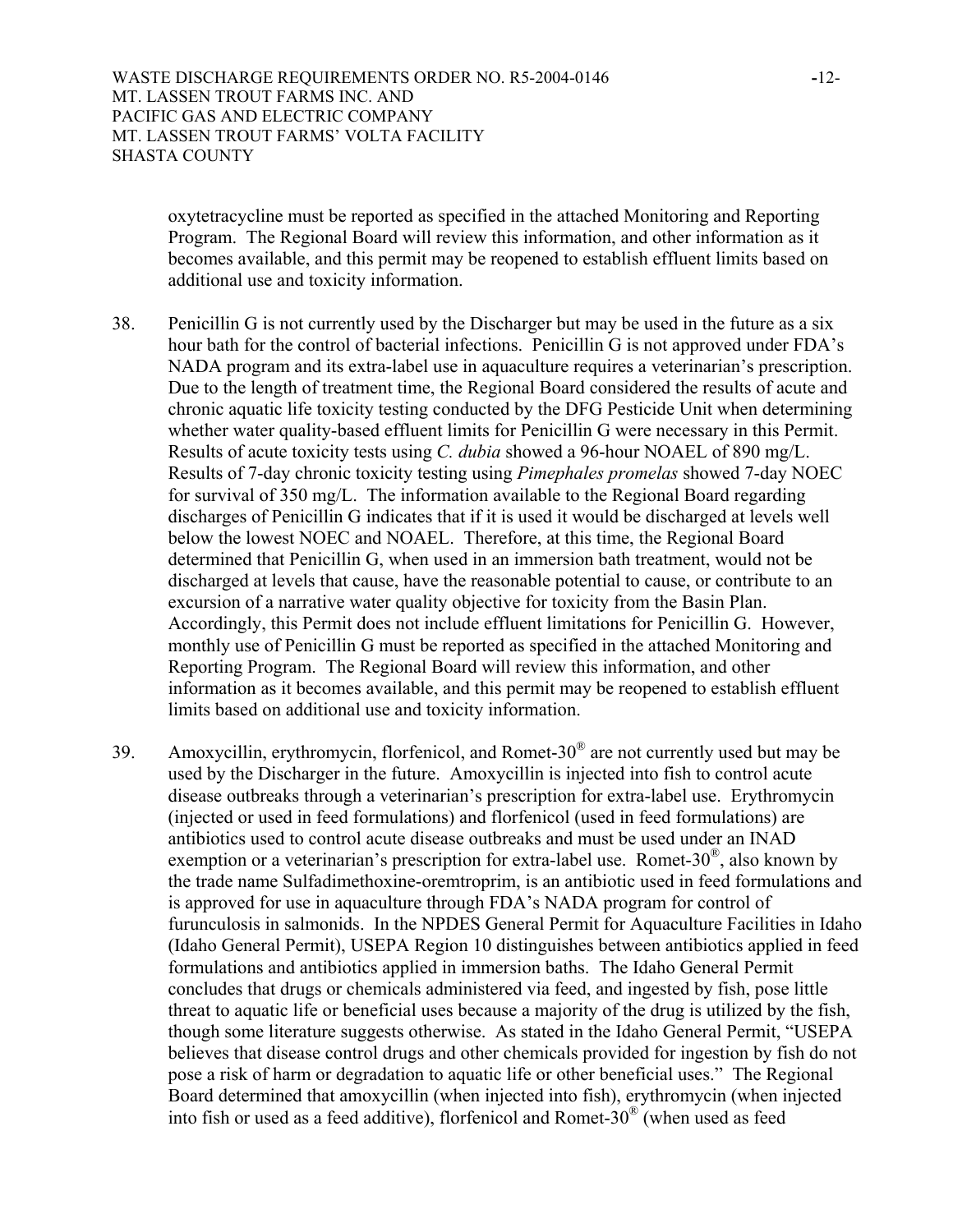WASTE DISCHARGE REQUIREMENTS ORDER NO. R5-2004-0146 **-**13- MT. LASSEN TROUT FARMS INC. AND PACIFIC GAS AND ELECTRIC COMPANY MT. LASSEN TROUT FARMS' VOLTA FACILITY SHASTA COUNTY

additives) are used in a manner that reduces the likelihood of direct discharge of antibiotics to waters of the United States or waters of the State, particularly when Dischargers implement BMPs as required by this Permit. Therefore, the Regional Board determined that amoxycillin, florfenicol and Romet 30® are not discharged from CAAP facilities in the Region at levels that cause, have the reasonable potential to cause, or contribute to an excursion of a narrative water quality objective for toxicity from the Basin Plan. Accordingly, this Permit does not include water quality-based effluent limitations for these substances; however, this Permit does require monitoring and reporting of the use of these substances as specified in the attached Monitoring and Reporting Program. The Regional Board will review this information and this permit may be reopened to establish effluent limits based on additional use and toxicity information.

40. To treat enteric redmouth disease, the Discharger may administer enteric redmouth bacterin. Enteric redmouth (or yersiniosis) bacterins are formulated from inactivated Yersinia ruckeri bacteria and may be used as an immersion or vaccine to help protect salmonid species from enteric redmouth disease caused by Yersinia ruckeri. These bacertins stimulate the fish's immune system to produce protective antibodies. This veterinary biologic is licensed for use by the US Department of Agriculture's (USDA's) Center for Veterinary Biologics. Veterinarians should be consulted before beginning an immunization program. According to USDA, most biologics leave no chemical residues in animals and most disease organisms do not develop resistance to the immune response by a veterinary biologic. Based upon available information regarding the use of these substances at CAAP facilities, the Regional Board does not believe that enteric redmouth bacertin, when used according to label and veterinarian instructions, are discharged at levels that cause, have the reasonable potential to cause, or contribute to an excursion of Basin Plan narrative water quality objectives for toxicity. Accordingly, this Order does not include water quality-based effluent limitations; however, use must be reported as specified in the attached Monitoring and Reporting Program. In the future, as additional information becomes available regarding the use or toxicity, the Regional Board will re-evaluate whether the discharge to receiving waters may cause, have the reasonable potential to cause, or contribute to an excursion of the Basin Plan objectives for toxicity and, if necessary, re-open this Order to include numeric effluent limitations.

## **OTHER CONSIDERATIONS**

41. California Water Code Section 13267 states, in part, "*(a) A Regional Board, in establishing…waste discharge requirements… may investigate the quality of any waters of the state within its region"* and *"(b) (1) In conducting an investigation… the Regional Board may require that any person who… discharges… waste…that could affect the quality of waters within its region shall furnish, under penalty of perjury, technical or monitoring program reports which the Regional Board requires.*" California Water Code Section 13383 states in part, "a regional board may establish monitoring, inspection, entry, reporting, and record keeping requirements . . . for any person who discharges pollutants . . . to navigable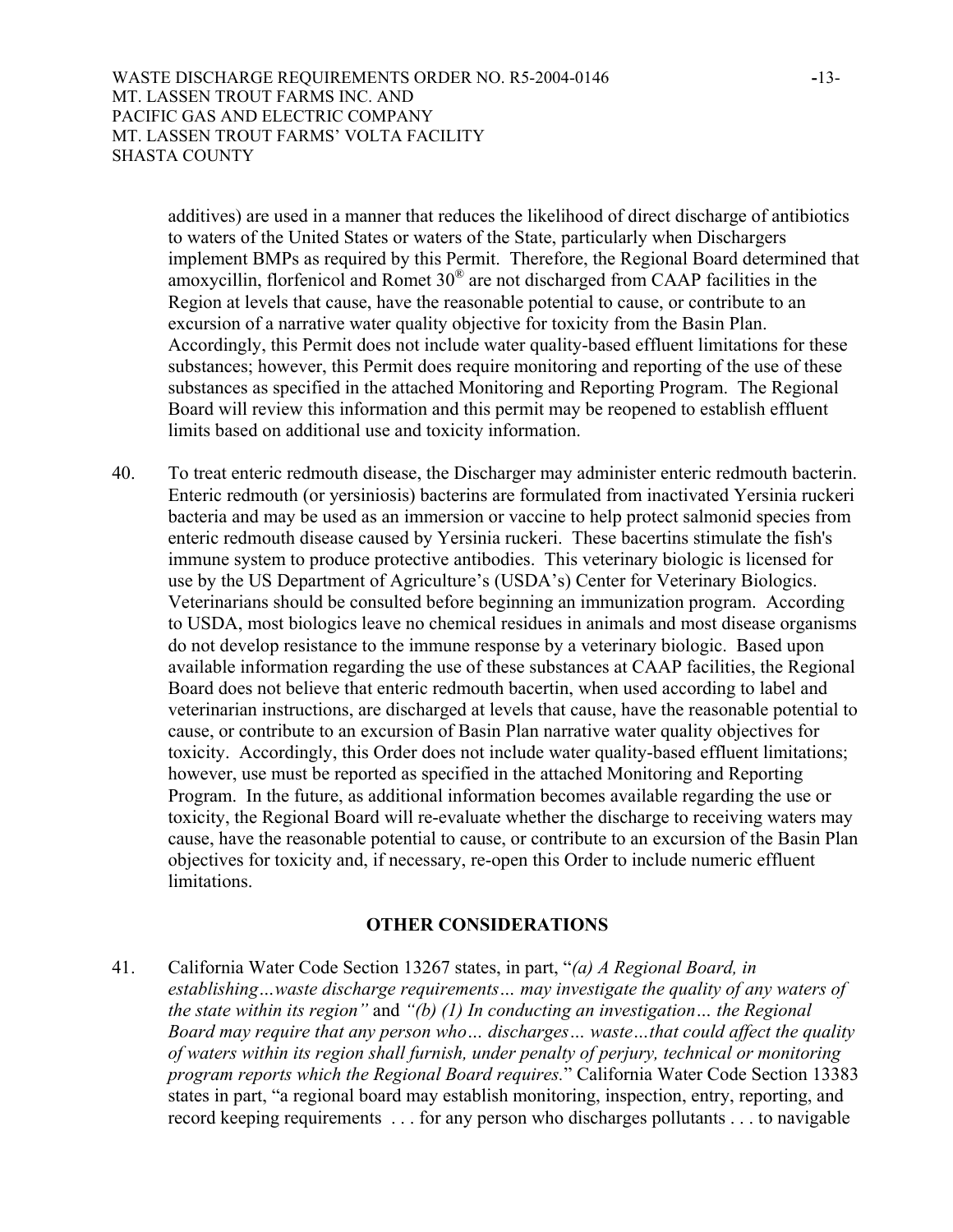waters." The attached Monitoring and Reporting Program No. R5-2004-0146 is necessary to assure compliance with waste discharge requirements and is incorporated by reference herein. The attached Monitoring and Reporting Program is established pursuant to California Water Code Sections 13267 and 13383.

- 42. Effluent limitations, and toxic and pretreatment effluent standards established pursuant to Sections 301 (Effluent Limitations), 302 (Water Quality Related Effluent Limitations), 304 (Information and Guidelines), and 307 (Toxic and Pretreatment Effluent Standards) of the Clean Water Act (CWA) and amendments thereto are applicable to the discharge.
- 43. Best Management Practices plan requirements are established based on 40 CFR 122.44(k)(4) to help ensure adequate control of solids and other pollutants present in the discharge.
- 44. The Regional Board has considered the information in the attached Information Sheet in developing the findings in this Order. The attached Information Sheet is part of this Order.
- 45. The action to adopt an NPDES permit is exempt from the provisions of the California Environmental Quality Act (CEQA), Public Resources Code Section 21100, et seq., in accordance with Section 13389 of the California Water Code.
- 46. The Regional Board has notified the Discharger and interested agencies and persons of its intent to prescribe waste discharge requirements for this discharge and has provided them with an opportunity for a public hearing and an opportunity to submit their written views and recommendations.
- 47. The Regional Board, in a public meeting, heard and considered all comments pertaining to the discharge.
- 48. This Order shall serve as an NPDES permit pursuant to Section 402 of the CWA, and amendments thereto, and shall take effect upon the date of hearing, provided USEPA has no objections.

IT IS HEREBY ORDERED that Order No. 96-065 is rescinded and that Mt. Lassen Trout Farms, Inc. and Pacific Gas and Electric Company, their agents, successors, and assigns, in order to meet the provisions contained in Division 7 of the California Water Code and regulations adopted thereunder, and the provisions of the Clean Water Act and regulations and guidelines adopted thereunder, shall comply with the following: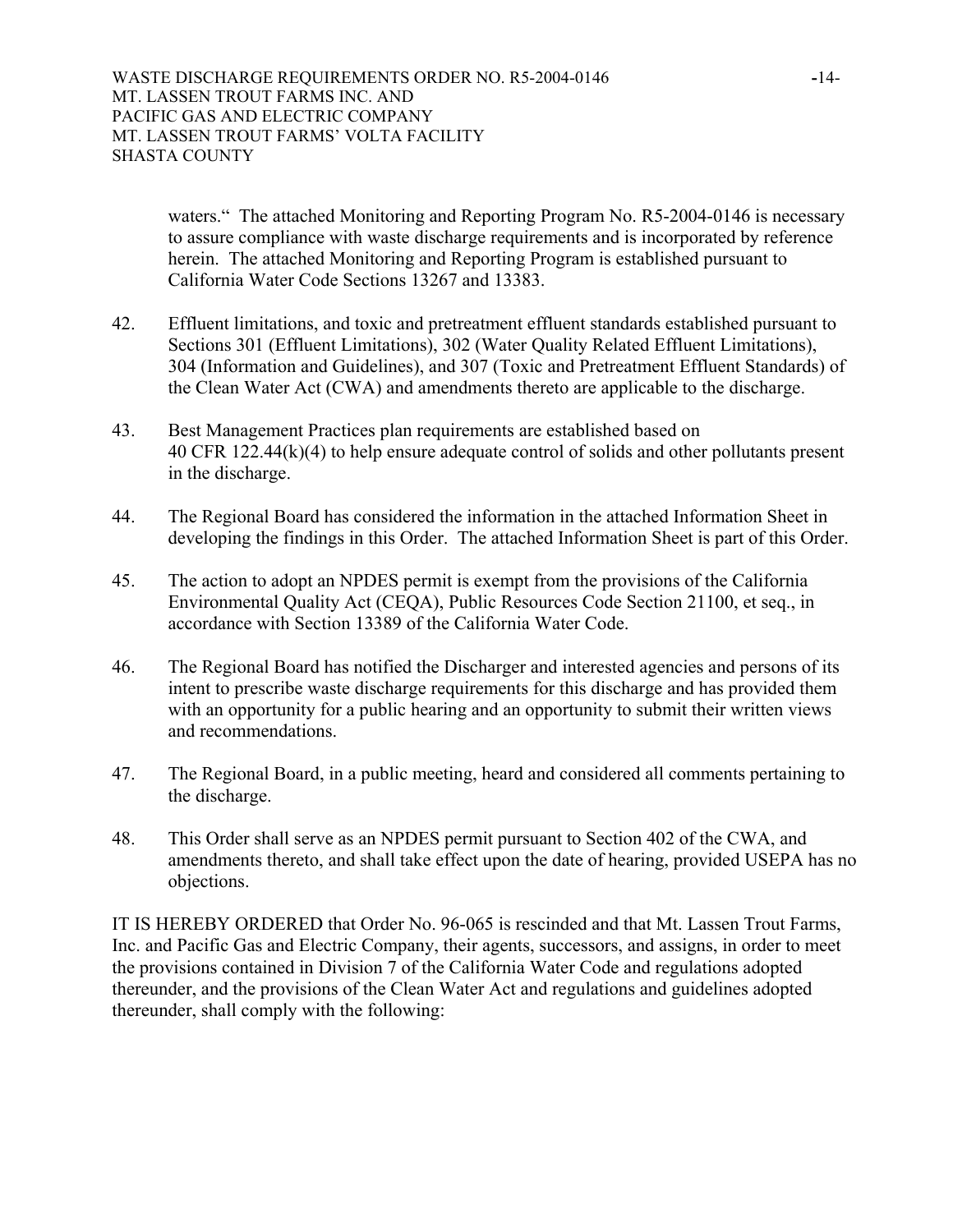# **A. Discharge Prohibitions**

- 1. Discharge of wastes in a manner other than as described in this Order, or at a location different from that described in Finding 7 is prohibited, and may be considered a violation of the Clean Water Act and the California Water Code.
- 2. The by-pass or overflow of untreated wastewater or wastes into any surface water or surface water drainage course is prohibited, except as allowed by Standard Provision A.13.
- 3. Discharge of waste classified as "hazardous" as defined in Section 2521(a) of Title 23, California Code of Regulations (CCR), Section 2510, et seq., (hereafter Chapter 15), or "designated", as defined in Section 13173 of the California Water Code (CWC), is prohibited.
- 4. Practices that allow accumulated sludge, grit, and solid residues to be discharged to surface waters or surface water drainage courses are prohibited.

#### **B. Effluent Limitations – Discharge 001**

- 1. Effluent discharged into a surface water from Discharge 001 shall not have a pH less than 6.5 nor greater than 8.5.
- 2. The maximum daily discharge of flow-through wastewater shall not exceed 6.0 million gallons per day (mgd).
- 3. Direct discharges to surface waters from Discharge 001 shall not exceed the following limitations:

| Constituent                                | <u>Units</u> | <b>Average Monthly</b><br><b>Effluent Limitation</b> | <b>Maximum Daily</b><br><b>Effluent Limitation</b> |
|--------------------------------------------|--------------|------------------------------------------------------|----------------------------------------------------|
| <b>Total Suspended</b><br>Solids $(TSS)^1$ | $mg/L$ (net) | 5.0                                                  | 15.0                                               |
| Settleable Solids                          | m/L          | 0.1                                                  | 02                                                 |
| Formaldehyde                               | mg/L         | 0.65                                                 | 13                                                 |

<sup>1</sup> Effluent limitations for total suspended solids are net values (Net TSS concentration =Effluent TSS concentration less Influent TSS concentration)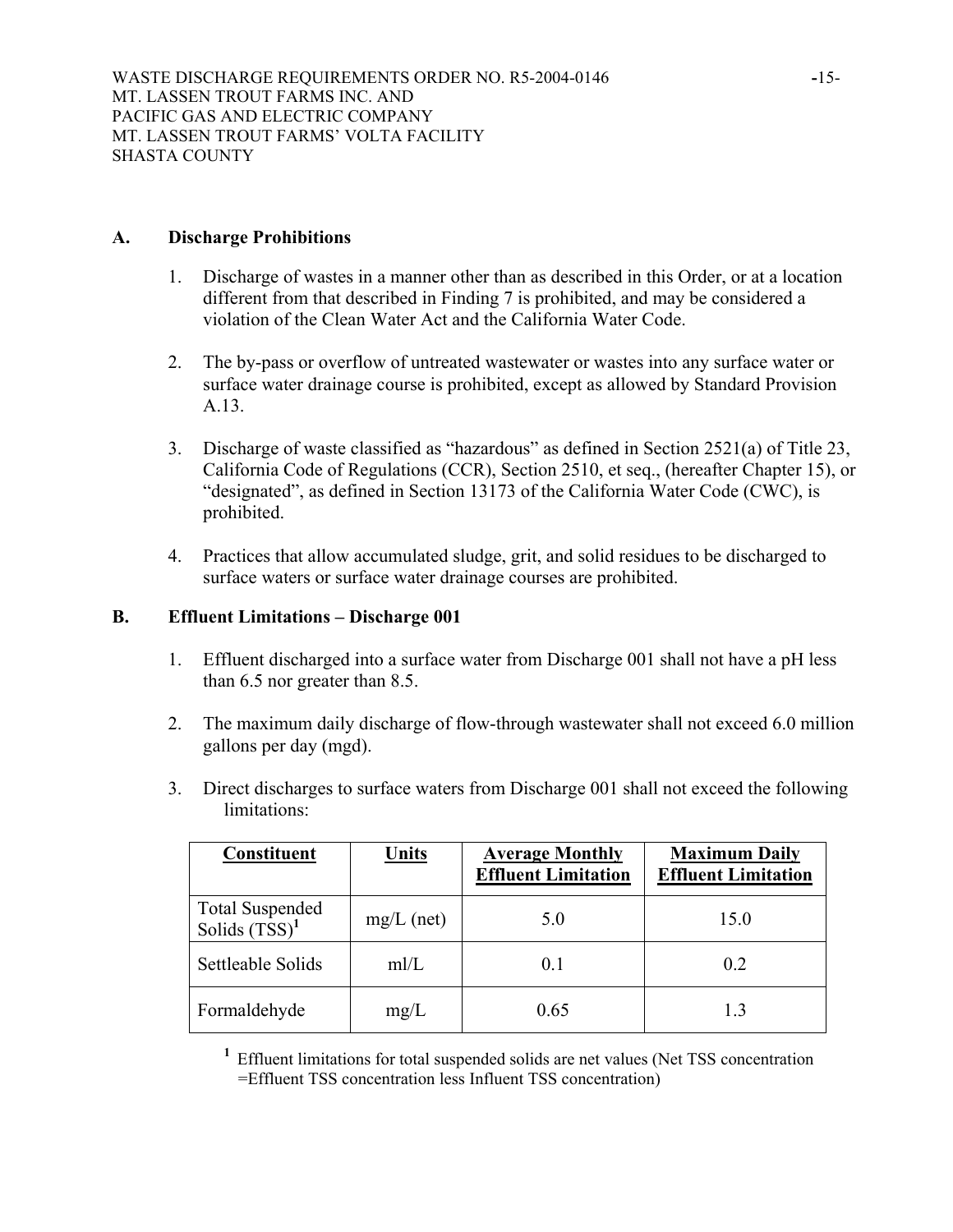# **C. Discharge Specifications**

- 1. The discharge shall not cause the degradation of any water supply or ground water.
- 2. Neither the treatment nor the discharge shall cause a nuisance or conditions of pollution as defined by California Water Code §13050.

# **D. Best Management Practices (BMP) Plan**

**Within 12 months of adoption of this Order**, the Discharger shall certify in writing to the Regional Board that it has developed a Best Management Practices (BMP) plan. The Discharger shall develop and implement the BMP plan to prevent or minimize the generation and discharge of wastes and pollutants to the waters of the United States and waters of the State. The Discharger shall develop and implement a BMP plan consistent with the following objectives:

- 1. Solids Management
	- a. Conduct fish feeding in raceways in a manner that limits feed input to the minimum amount reasonably necessary to achieve production goals and sustain targeted rates of aquatic animal growth and minimizes the discharge of unconsumed food and waste products to surface waters.
	- b. Clean raceways using procedures and at frequencies that minimize the disturbance and subsequent discharge of accumulated solids during routine activities such as inventorying, grading, and harvesting.
	- c. Report the final disposition of all other solids and liquids, including aquaculture drugs and chemicals, not discharged to surface waters in the effluent.
	- d. Collect, store, and dispose of fish mortalities and other solids in an environmentally safe manner and in manner so as to minimize discharge to waters of the United States or waters of the State.

# 2. Operations and Maintenance

- a. Maintain in-system production and wastewater treatment technologies to prevent the overflow of any floating matter or bypassing of treatment technologies.
- b. Inspect the production system and the wastewater treatment system on a routine basis in order to identify and promptly repair any damage.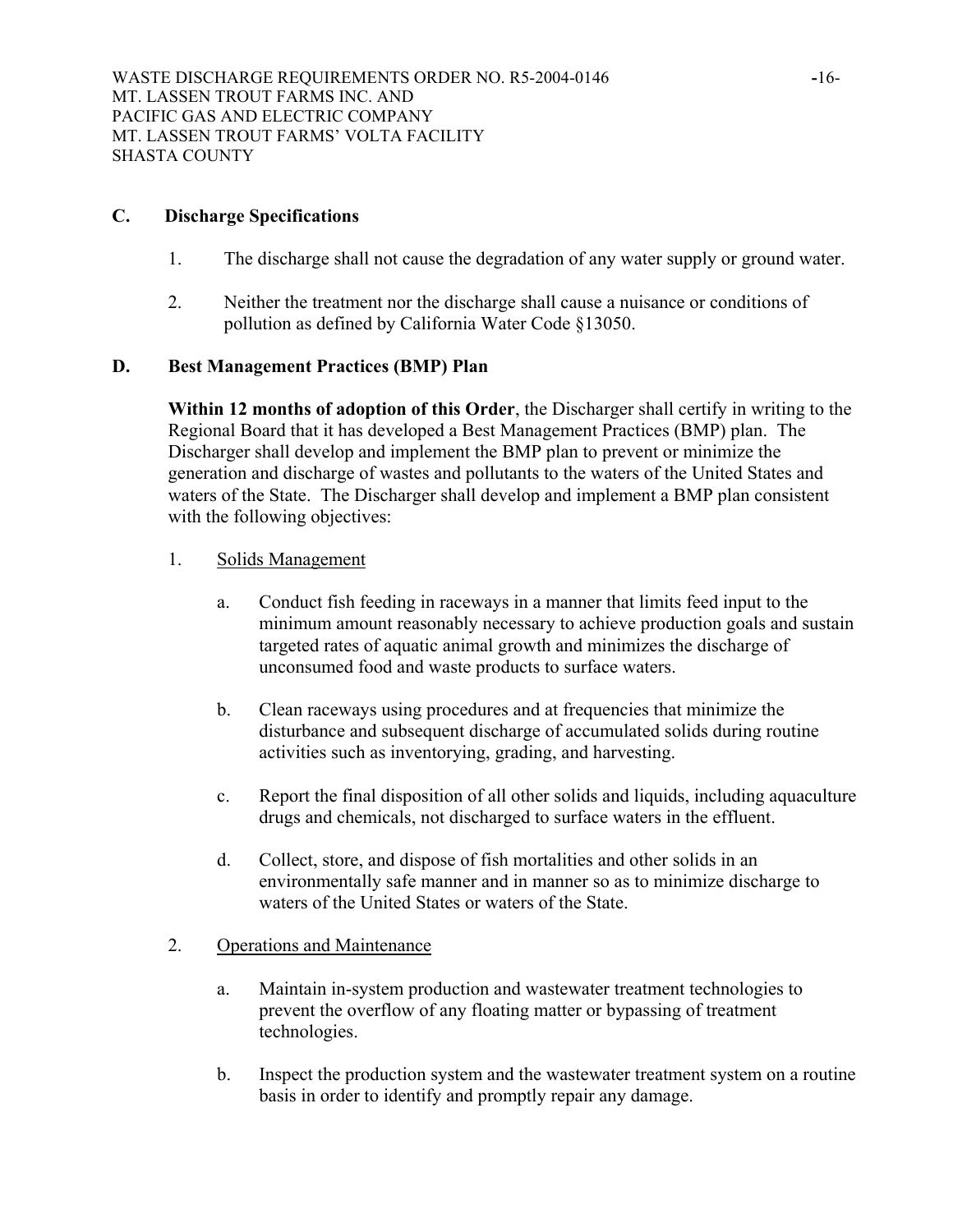- c. Ensure storage and containment of drugs, chemicals, fuel, waste oil, or other materials to prevent spillage or release into the aquatic animal production facility, waters of the United States, or waters of the State.
- d. Implement procedures for properly containing, cleaning, and disposing of any spilled material.
- e. Prevent fish from being released within the FDA-required withdrawal time of any drug or chemical with which they have been treated.
- 3. Training
	- a. Adequately train all relevant Facility personnel in spill prevention and how to respond in the event of a spill in order to ensure the proper clean-up and disposal of spilled material.
	- b. Train staff on the proper operation and cleaning of production and wastewater treatment systems, including training in feeding procedures and proper use of equipment.

The Discharger shall ensure that its operations staff are familiar with the BMP Plan and have been adequately trained in the specific procedures it requires.

# **D. Waste Disposal**

- 1. Collected screenings, sludges, and other solids, including fish carcasses, shall be disposed of in a manner approved by the Executive Officer and consistent with *Consolidated Regulations for Treatment, Storage, Processing, or Disposal of Solid Waste*, as set forth in Title 27, CCR, Division 2, Subdivision 1, Section 20005, et seq.
- 2. All aquaculture drugs and chemicals not discharged to receiving waters in accordance with the provisions of this Order shall be disposed of in an environmentally safe manner, according to label guidelines, Material Safety Data Sheet guidelines and BMPs. Any other form of disposal requires approval from the Executive Officer.
- 3. Any proposed change in disposal practices, shall be reported to the Executive Officer at least **90 days** in advance of the change.

# **E. Receiving Water Limitations for the PG&E Cross Country Canal**

Receiving water limitations are site-specific interpretations of water quality objectives contained in the Basin Plan. As such, they are a required part of this Order. However, a receiving water condition not in conformance with the limitation is not necessarily a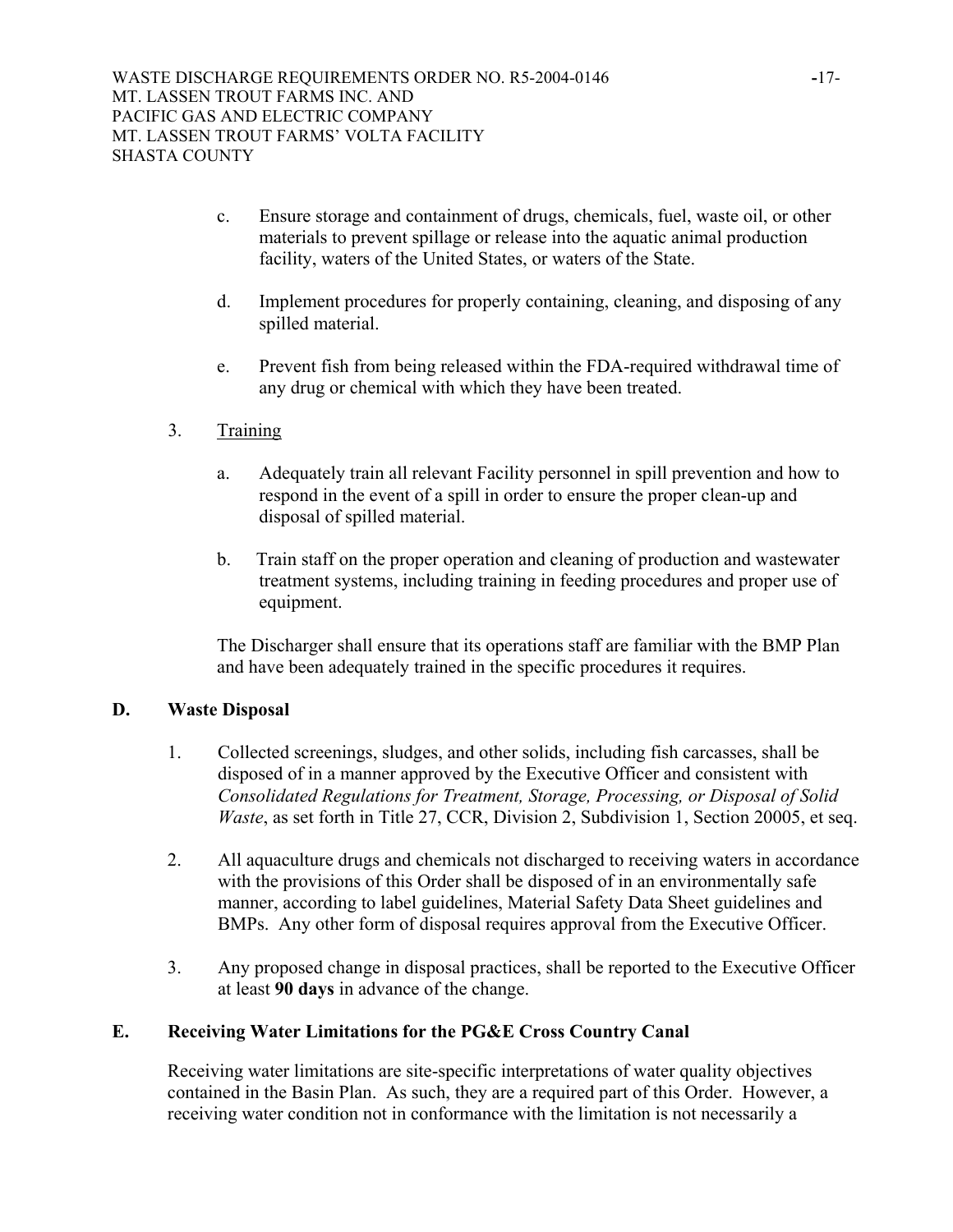violation of this Order. The Regional Board may require an investigation to determine cause and culpability prior to asserting a violation has occurred. The discharge shall not cause the following in the PG&E Cross Country Canal:

- 1. Fecal coliform concentrations, based on a minimum of not less than five samples for any 30-day period, to exceed a geometric mean of 200/100 ml or more than ten percent of the total number of samples taken during any 30-day period to exceed 400/100 ml.
- 2. Biostimulatory substances to be present which promote aquatic growths that cause nuisance or adversely affect beneficial uses.
- 3. Discoloration that causes nuisance or adversely affects beneficial uses.
- 4. Dissolved oxygen concentrations to fall below 7.0 mg/L, the monthly median of the mean daily dissolved oxygen concentration to fall below 85 percent of saturation in the main water mass or the  $95<sup>th</sup>$  percentile concentration of dissolved oxygen to fall below 75 percent of saturation.
- 5. Floating material in amounts that cause nuisance or adversely affect beneficial uses.
- 6. Oils, greases, waxes, or other materials that result in a visible film or coating on the water surface or on objects in the water.
- 7. The normal ambient pH to fall below 6.5, exceed 8.5, or change by more than  $0.5$  units.
- 8. Pesticides to be present in concentrations in the receiving water, bottom sediments, or aquatic life in concentrations that adversely affect beneficial uses or in concentrations that exceed the lowest levels technically and economically achievable.
- 9. Radionuclides to be present in concentrations that exceed maximum contaminant levels specified in the California Code of Regulations, Title 22; that harm human, plant, animal or aquatic life; or that result in the accumulation of radionuclides in the food web to an extent that presents a hazard to human, plant, animal, or aquatic life.
- 10. Suspended sediment load and suspended sediment discharge rates to be altered in such a manner as to cause nuisance or adversely affect beneficial uses.
- 11. Deposition of material that causes nuisance or adversely affects beneficial uses.
- 12. Suspended material in concentrations that adversely affect beneficial uses.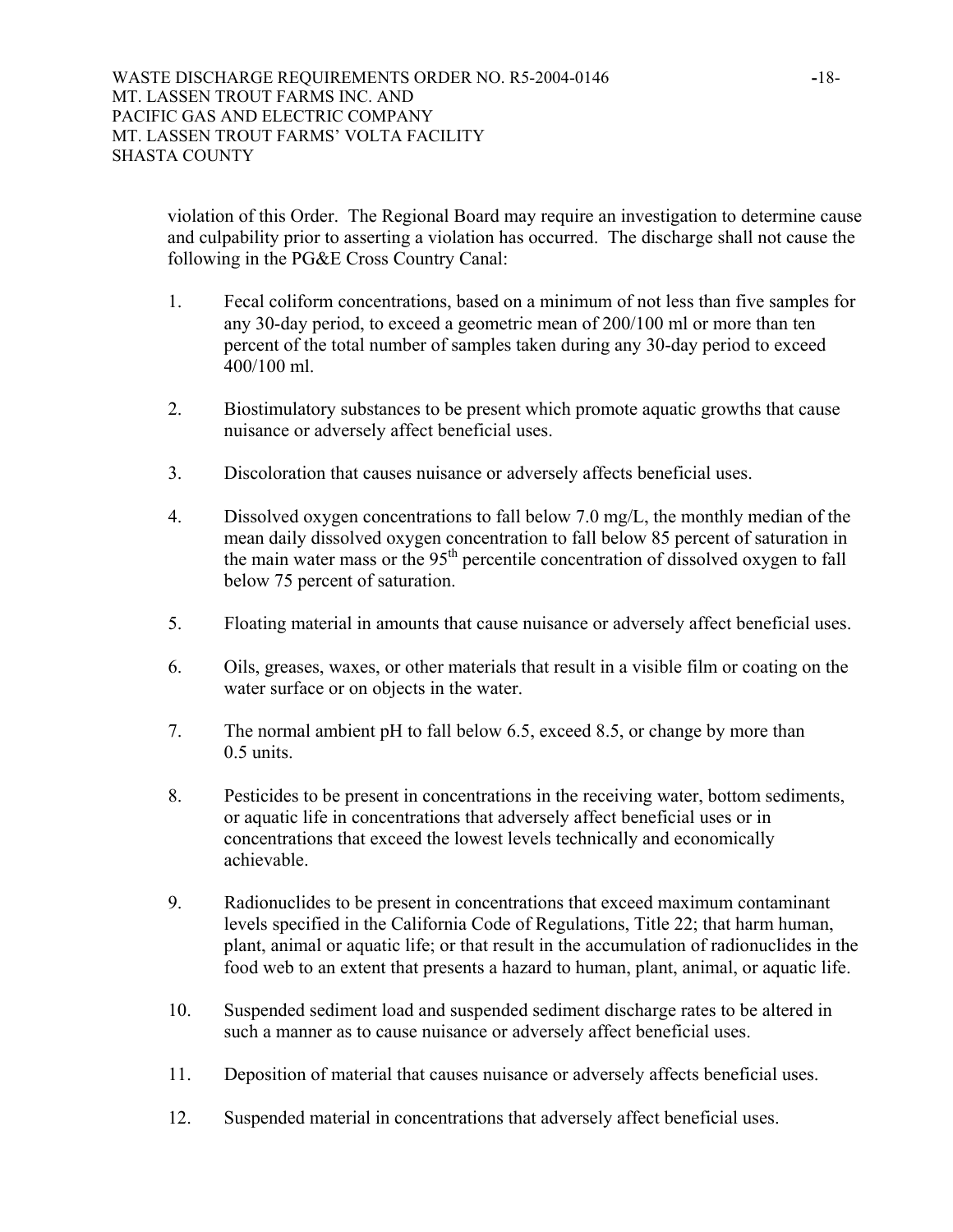- 13. Taste or odor-producing substances to impart undesirable tastes or odors to fish flesh or other edible products of aquatic origin, or to cause nuisance or adversely affect beneficial uses.
- 14. An increase in the normal ambient temperature of waters by more than 5<sup>o</sup>F (3<sup>o</sup>C).
- 15. Toxic pollutants to be present in concentrations that adversely affect beneficial uses or that produce detrimental physiological responses in human, plant, animal, or aquatic life.
- 16. The turbidity of receiving waters to increase over background levels by more than:
	- a. 1 NTU when background turbidity is between 0 and 5 NTUs;
	- b. 20 percent when background turbidity is between 5 and 50 NTUs;
	- c. 10 NTUs when background turbidity is between 50 and 100 NTUs; and
	- d. 10 percent when background turbidity is greater than 100 NTUs.

In determining compliance with the above limitations, appropriate averaging periods may be applied upon approval by the Executive Officer.

- 17. Aquatic communities and populations, including vertebrate, invertebrate, and plant species, to be degraded.
- 18. Violation of any applicable water quality standard for receiving waters adopted by the Regional Board or the SWRCB pursuant to the CWA and regulations adopted thereunder.

## **F. Provisions**

 1. The Discharger shall comply with the attached Monitoring and Reporting Program No. R5-2004-0146, which is part of this Order, and any revisions thereto, as ordered by the Executive Officer. If sufficient information is collected and indicates that the discharge causes, has the reasonable potential to cause, or contributes to an in-stream excursion above a narrative or numerical water quality standard, then this Order may be reopened to include effluent limitation(s) to achieve water quality standards. Additionally, if pollutants are detected in discharges from the Discharger's Facility, but insufficient information exists to establish an effluent limitation or determine if an effluent limitation is necessary, then the Discharger may be required to conduct additional monitoring to provide sufficient information.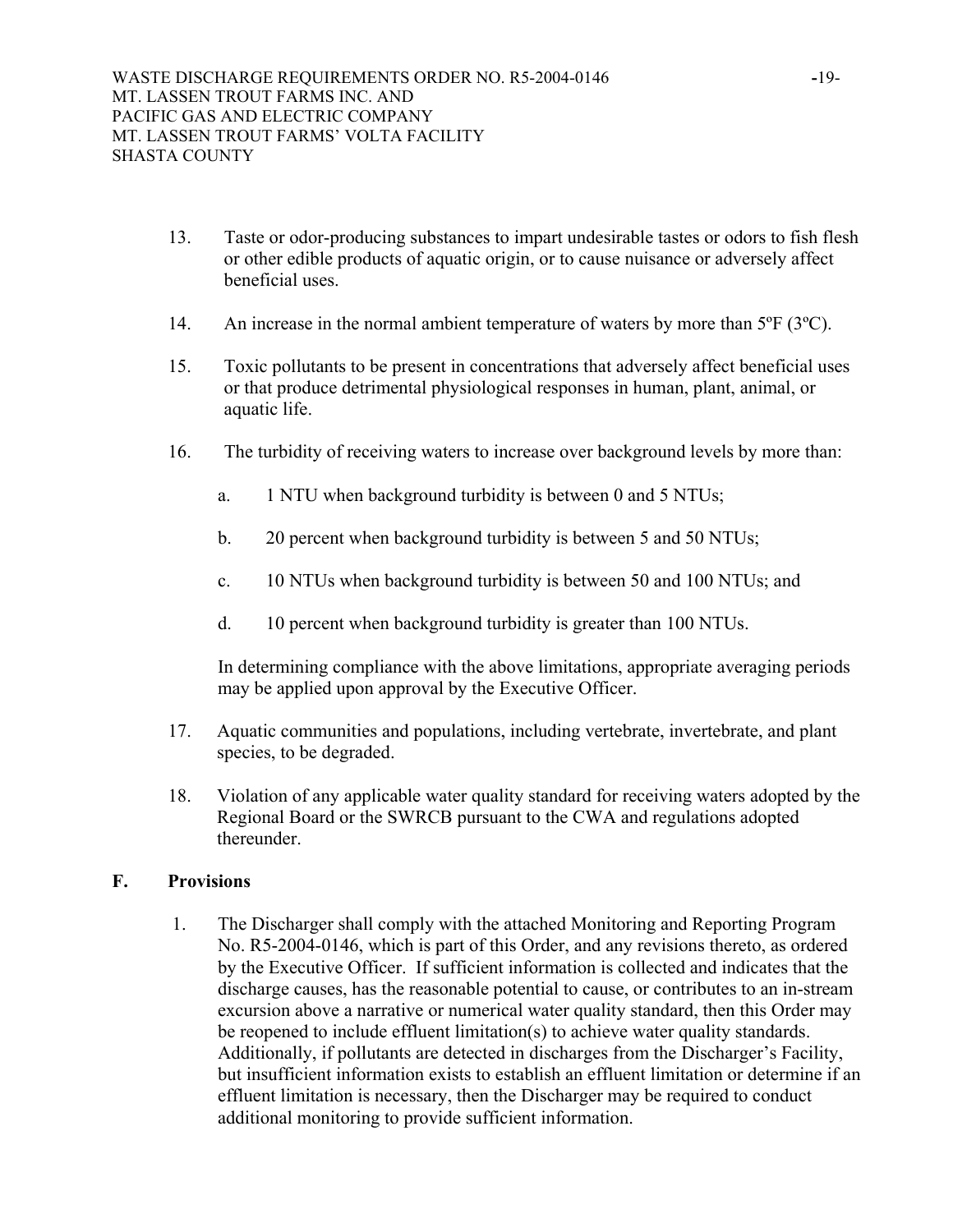WASTE DISCHARGE REQUIREMENTS ORDER NO. R5-2004-0146 **-**20- MT. LASSEN TROUT FARMS INC. AND PACIFIC GAS AND ELECTRIC COMPANY MT. LASSEN TROUT FARMS' VOLTA FACILITY SHASTA COUNTY

> When requested by USEPA, the Discharger shall complete and submit additional Discharge Monitoring Reports. The submittal date shall be no later than the submittal date specified in the Monitoring and Reporting Program for Discharge Self-Monitoring Reports.

- 2. The Discharger shall comply with all the items of the "Standard Provisions and Reporting Requirements for Waste Discharge Requirements (NPDES)", dated February 2004, which are part of this Order. This attachment and its individual paragraphs are referred to as "Standard Provisions."
- 3. This Order authorizes the discharge of sodium chloride (salt), acetic acid, potassium permanganate, hydrogen peroxide, Chloramine-T, formalin (formaldehyde), Oxytetracycline, Romet-30®, Florfenicol, Penicillin G, amoxicillin, erythromycin, and enteric redmouth bacterin, in accordance with the effluent limitations and other conditions described herein. The Discharger shall submit to the Regional Board in writing the following information prior to the use of any other chemical or aquaculture drug that may enter the wastewater discharge:
	- a. The common name(s) and active ingredient(s) of the drug or chemical proposed for use and discharge.
	- b. The purpose for the proposed use of the drug or chemical (i.e. list the specific disease for treatment and specific species for treatment).
	- c. The amount proposed for use and the resulting calculated estimate of concentration in the discharge.
	- d. The duration and frequency of the proposed use.
	- e. Material Safety Data Sheets and available toxicity information.
	- f. Any related Investigational New Animal Drug (INAD), New Animal Drug Application (NADA) information, extra-label use requirements and/or veterinarian prescriptions.

Prior to discharging the chemical or aquaculture drug, the Discharger also shall conduct and/or submit the results of acute toxicity test information on any new chemical or drug in accordance with EPA-821-R-02-012, Methods for Measuring the Acute Toxicity of Effluents and Receiving Waters to Freshwater and Marine Organisms, Fifth Edition, October 2002, using C. dubia, to determine the NOAEL, and LOAEL.

If the toxicity testing, or above listed information submitted to the Regional Board indicates that the drug or chemical is, or may be discharged at a level that will cause, have the reasonable potential to cause, or contribute to an in-stream excursion above any chemical-specific water quality criteria, narrative water quality objective for chemical constituents from the Basin Plan, or narrative water quality objective for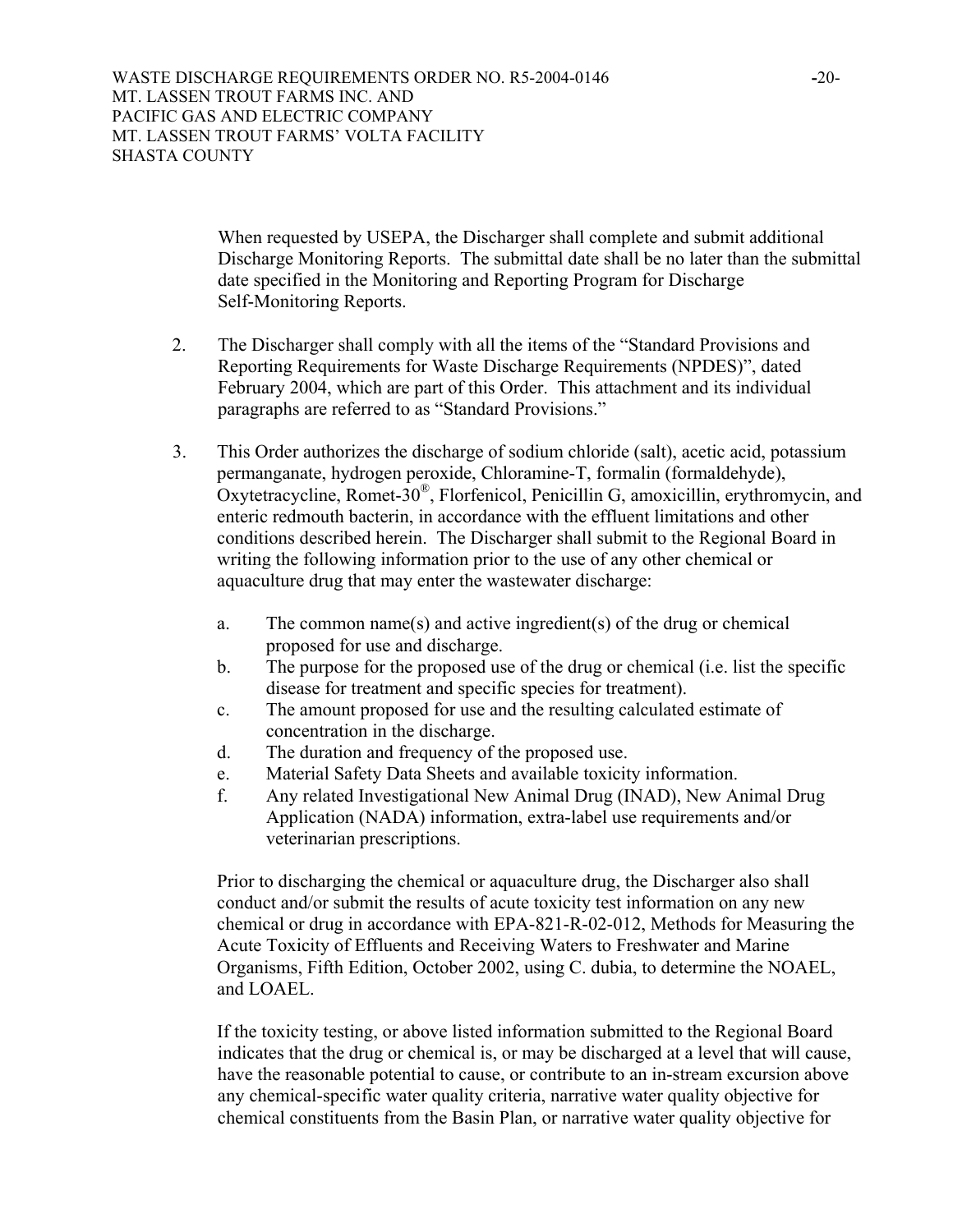toxicity from the Basin Plan, this Order may be reopened to established effluent limitations.

- 4. In accordance with the requirements in Section D. Best Management Practices (BMP) Plan, of this Order, the Discharger shall develop and implement a BMP Plan which achieves the objectives and the specific requirements outlined in that section of the Order. Through implementation of a BMP Plan, the Discharger shall prevent or minimize the generation and discharge of wastes and pollutants from the Facility to the waters of the United States. In the BMP Plan, each component of the Facility shall be evaluated by the Discharger for its waste minimization opportunities and its potential for causing a release of significant amounts of pollutants to receiving waters due to the failure or improper operation of equipment. The examination shall include all normal operations, including raw material and product storage areas, feeding of fish, internal movement of fish, cleaning of rearing/holding units and settling systems, processing and product handling areas, loading or unloading operations, spillage or leaks from the processing floor and dock, and sludge and waste disposal. The BMP Plan shall contain an explicit quantification of the inputs and outputs of the Facility, including fish, feed, feed components, mortalities due to predation and disease, dissolved and solid pollutants, and water. The BMP Plan shall contain a description of specific management practices and standard operating procedures used to achieve the above objectives, including, for example, schedules for solids removal from each waste collection component including what procedures will be used to determine when cleaning is necessary to prevent accumulated solids from being discharged. The BMP Plan shall contain a statement that the BMP Plan has been reviewed and endorsed by the Facility Manager and the individuals responsible for implementation of the BMP operating plan. The Discharger shall ensure that its operations staff is familiar with the BMP Plan and have been adequately trained in the specific procedures which it requires. The Discharger shall maintain a copy of the BMP Plan at the Facility and shall make the plan available upon request to representatives of the Regional Board.
- 5. The Discharger may conduct studies pertaining to Facility operations, the effluent discharge, and the receiving water. For example, such studies may include a mixing zone and dilution study. The Regional Board will review such studies and, if warranted, will reopen this Order to make appropriate changes.
- 6. The Discharger shall report promptly to the Regional Board any material change or proposed change in the character, location, or volume of the discharge.
- 7. A copy of this Order shall be kept at the discharge Facility for reference by operating personnel. Key operating personnel shall be familiar with its contents.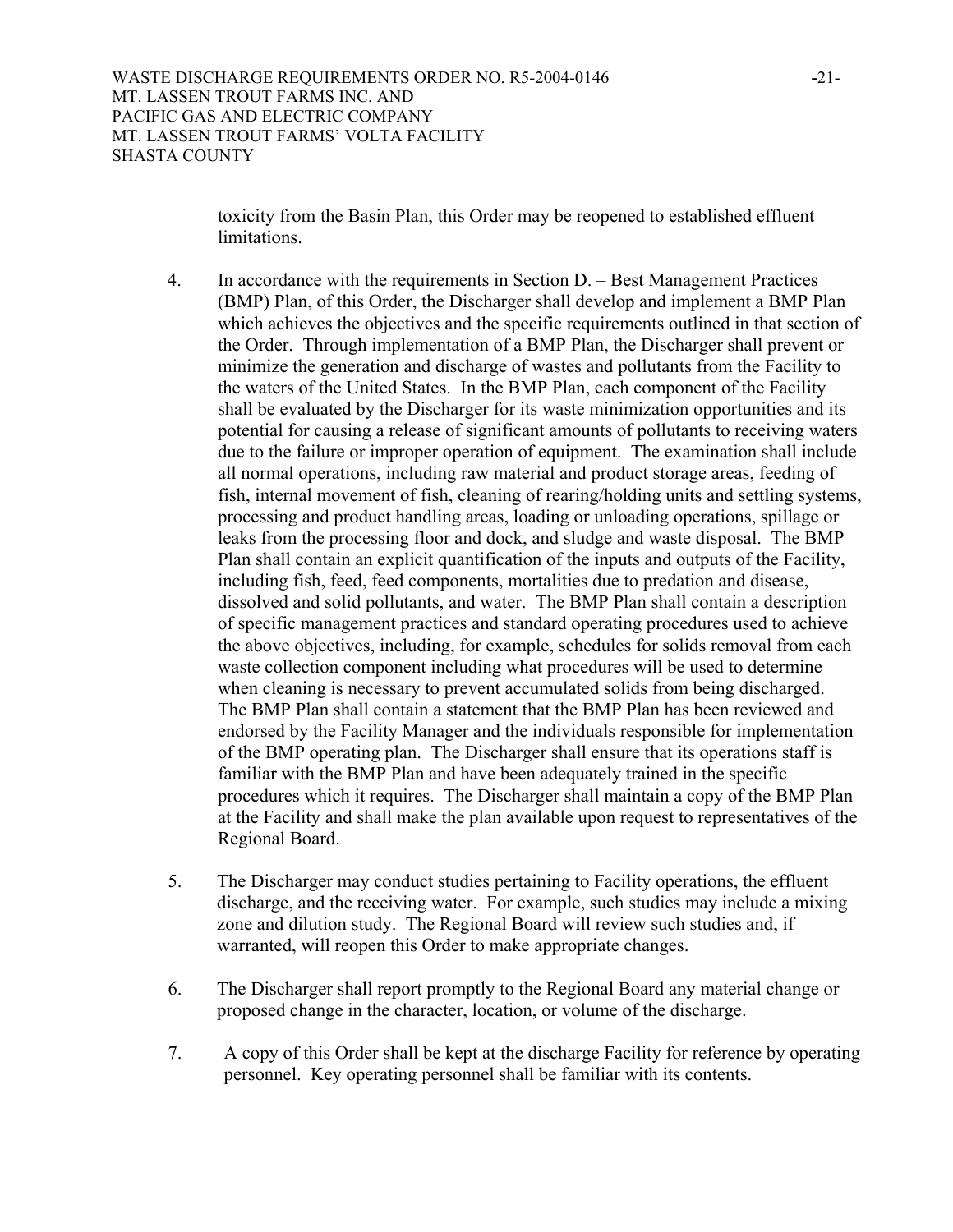- 8. This Order expires on **1 October 2009** and the Discharger must file a Report of Waste Discharge in accordance with Title 23, CCR, not later than **180 days** in advance of such date an application for renewal of waste discharge requirements if it wishes to continue the discharge.
- 9. Pacific Gas and Electric Company, as owner of the real property at which the discharge will occur, are ultimately responsible for ensuring compliance with these requirements. Mt. Lassen Trout Farms, Inc., retains primary responsibility for compliance with these requirements, including day-to-day operations and monitoring. Enforcement actions will be taken against Pacific Gas and Electric Company only in the event that enforcement actions against Mt. Lassen Trout Farms, Inc. are ineffective or would be futile, or that enforcement is necessary to protect public health or the environment.
- 10. In the event of any change in control or ownership of land or waste discharge facilities presently owned or controlled by the Discharger, the Discharger shall notify the succeeding owner or operator of the existence of this Order by letter, a copy of which shall be immediately forwarded to this office.

To assume operation under this Order, the succeeding owner or operator must apply in writing to the Executive Officer requesting transfer of the Order. The request must contain the requesting entity's full legal name, the State of Incorporation if a corporation, the name, address, and the telephone number of the persons responsible for contact with the Regional Board, and a statement. The statement shall comply with the signatory paragraph of Standard Provision D.6 and state that the new owner or operator assumes full responsibility for compliance with this Order. Failure to submit the request shall be considered a discharge without requirements, a violation of the California Water Code. Transfer shall be approved or disapproved in writing by the Executive Officer.

I, THOMAS R. PINKOS, Executive Officer, do hereby certify the foregoing is a full, true, and correct copy of an Order adopted by the California Regional Water Quality Control Regional Board, Central Valley Region, on 15 October 2004.

> \_\_\_\_\_\_\_\_\_\_\_\_\_\_\_\_\_\_\_\_\_\_\_\_\_\_\_\_\_\_\_\_\_\_\_\_\_\_\_\_\_\_ THOMAS R. PINKOS, Executive Officer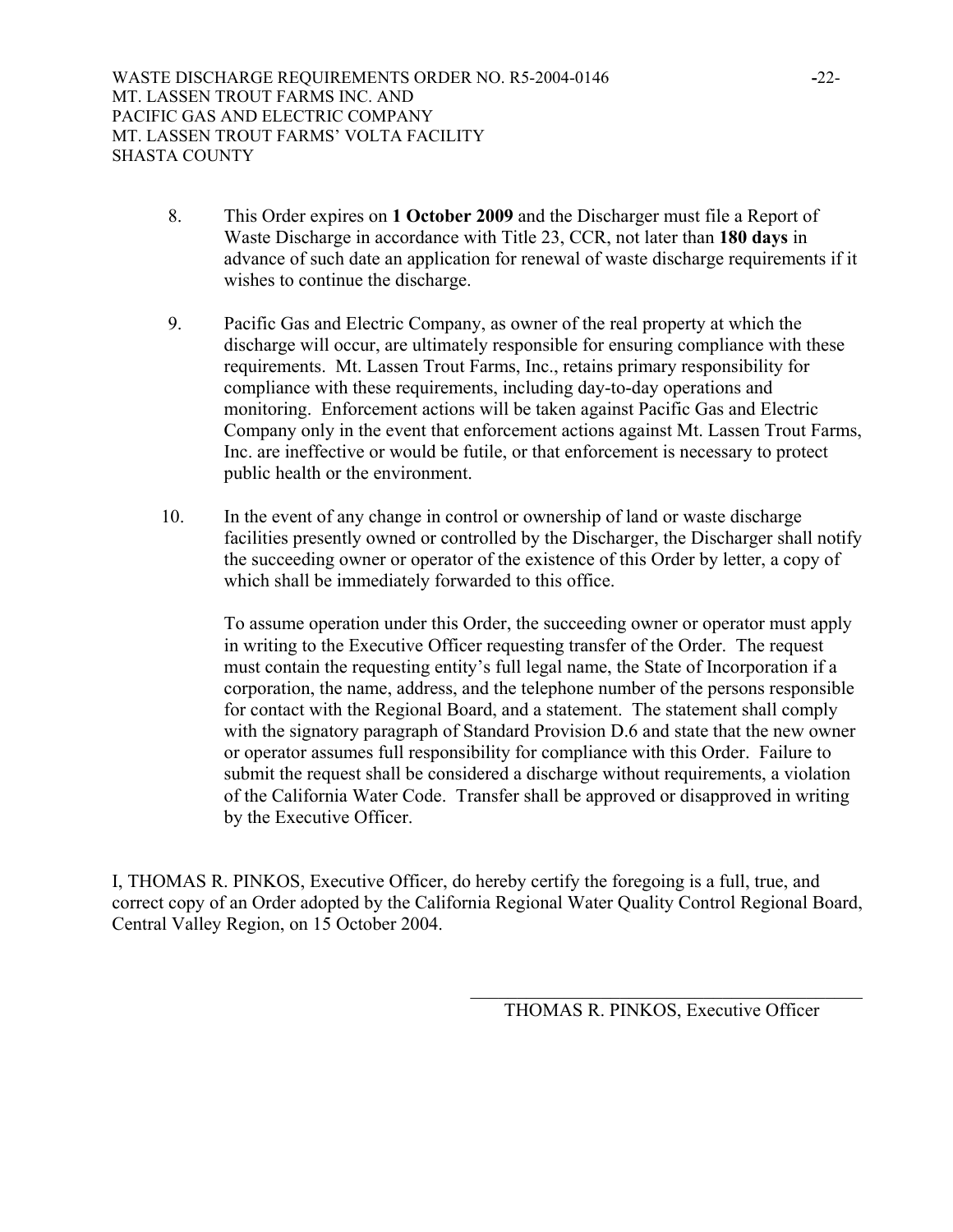# CALIFORNIA REGIONAL WATER QUALITY CONTROL BOARD CENTRAL VALLEY REGION

#### NPDES NO. CA0083879

#### MONITORING AND REPORTING PROGRAM NO. R5-2004-0146

FOR

# MT. LASSEN TROUT FARMS, INC. AND PACIFIC GAS AND ELECTRIC COMPANY MT. LASSEN TROUT FARMS' VOLTA FACILITY SHASTA COUNTY

#### **INTRODUCTION**

This Monitoring and Reporting Program is issued pursuant to California Water Code §13267 and §13383 and includes: influent monitoring of raw water supply, effluent monitoring of discharges to waters of the United States and waters of the State. All water quality samples shall be representative of the volume and nature of the discharge, or representative of the matrix of material sampled. The time, date, and location of sample collection shall be recorded on a chain of custody (COC) form. COC forms shall be completed for each sample collected and copies provided to the Regional Board with the monthly monitoring reports.

Water quality samples do not need to be taken during months when there are no pollutant discharges to surface waters resulting from aquaculture operations, or associated on-site fish processing (e.g. no monitoring is required if no fish are being held at the facility, monitoring for specific chemicals or drugs only when being used and discharged to surface waters). However, monitoring forms are still required to be submitted on a monthly basis during these periods documenting no discharge.

All water quality sampling and analyses shall be performed in accordance with the Monitoring and Reporting Requirements as outlined in Section C of the Standard Provisions of this Order. Water quality sample collection, storage, and analyses shall be performed according to 40 CFR Part 136, or other methods approved and specified by the Executive Officer in accordance with an approved Quality Assurance-Quality Control Program.

# **INFLUENT MONITORING**

A sampling station shall be established and located where representative samples of the raw water supply can be obtained. Samples shall be collected at approximately the same time as effluent samples. Influent monitoring shall include at least the following: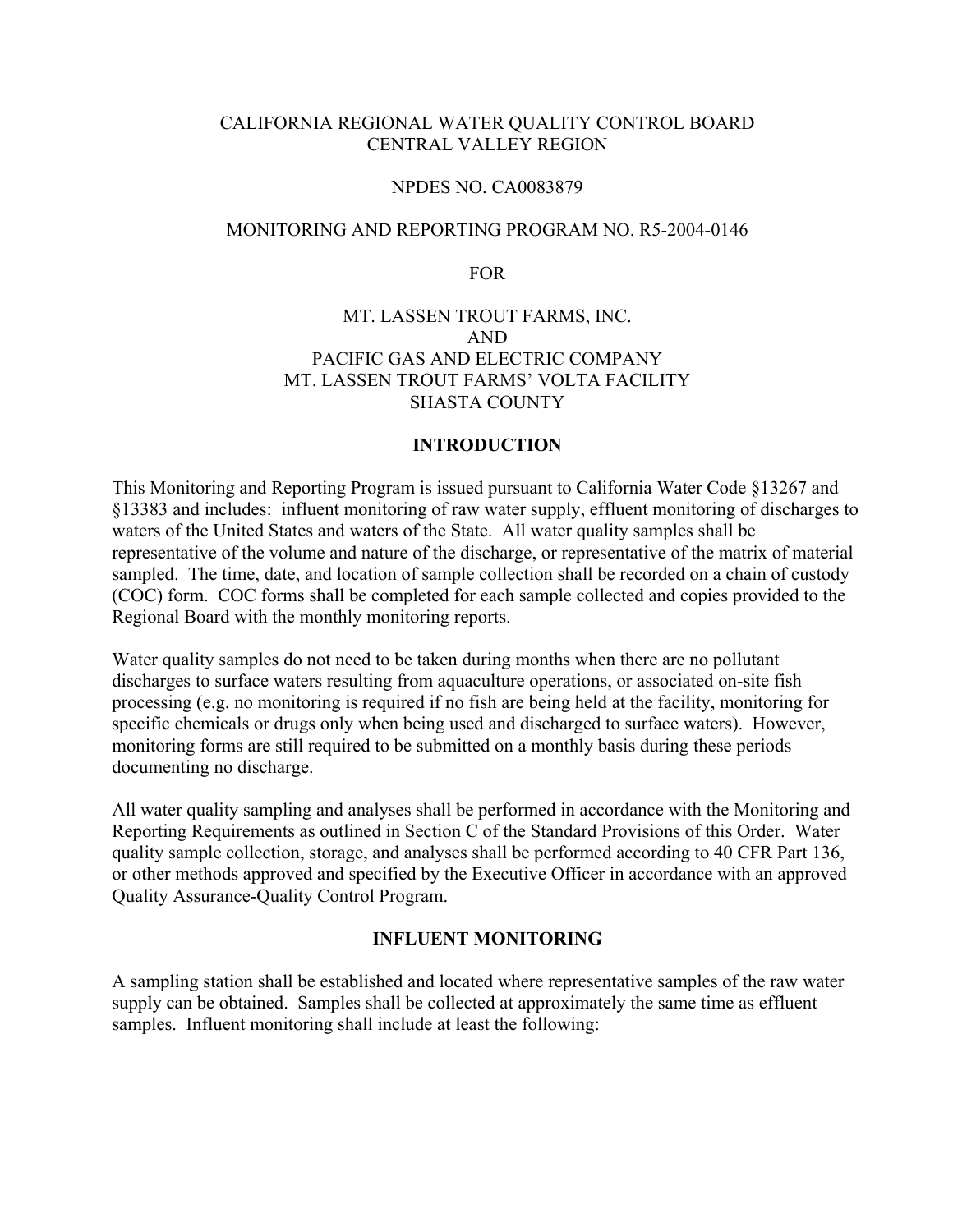| Constituent                                              | Unit           | <b>Type of</b><br><b>Sample</b> | <b>Sampling</b><br><b>Frequency</b> |
|----------------------------------------------------------|----------------|---------------------------------|-------------------------------------|
| pH                                                       | standard units | Grab                            | 1/month                             |
| Dissolved Oxygen                                         | mg/L           | Grab                            | 1/month                             |
| Turbidity                                                | <b>NTU</b>     | Grab                            | $1$ /quarter                        |
| Conductivity $\omega$ 25°C<br>$(Specific Conductance)^1$ | $\mu$ mhos/cm  | Grab                            | $1$ /quarter <sup>1</sup>           |
| Total Suspended Solids <sup>2</sup>                      | mg/L           | Grab                            | Annually <sup>2</sup>               |

 $1$  In months when sodium chloride is added to waters of the Facility, conductivity shall be measured during sodium chloride use.

<sup>2</sup> During month of highest feeding.

# **EFFLUENT MONITORING (Discharge 001)**

Effluent samples shall be collected from the Discharge 001 downstream of the production raceways prior to discharge into the Pacific Gas & Electric (PG&E) Cross Country Canal. Effluent samples shall be representative of the volume and quality of the discharge and shall be taken at the same time as influent samples. Effluent samples shall be collected during or immediately following raceway cleaning or administration of drug or chemical treatments and must be representative of the volume and quality of the discharge at the time when representative levels of solids, drugs, chemicals, or other pollutants are present in the discharge. Time of collection of samples shall be recorded. Effluent monitoring shall include the following:

| Constituent                                                   | Units          | <b>Type of Sample</b>                               | <b>Sampling</b><br>Frequency |
|---------------------------------------------------------------|----------------|-----------------------------------------------------|------------------------------|
| <b>Effluent Flow</b>                                          | cfs            | Calibrated meter, weir, or other<br>approved method | Recorded monthly             |
| Settleable solids                                             | m/L            | Grab                                                | 1/month                      |
| pH                                                            | standard units | Grab                                                | 1/month                      |
| Dissolved Oxygen                                              | mg/L           | Grab                                                | 1/month                      |
| Turbidity                                                     | <b>NTU</b>     | Grab                                                | $1$ /quarter                 |
| Conductivity $@$ 25°C (Specific<br>$Conductance$ <sup>1</sup> | $\mu$ mhos/cm  | Grab                                                | $1$ /quarter <sup>1</sup>    |
| Chloride <sup>1</sup>                                         | mg/L           | Grab                                                | $1$ /quarter <sup>1</sup>    |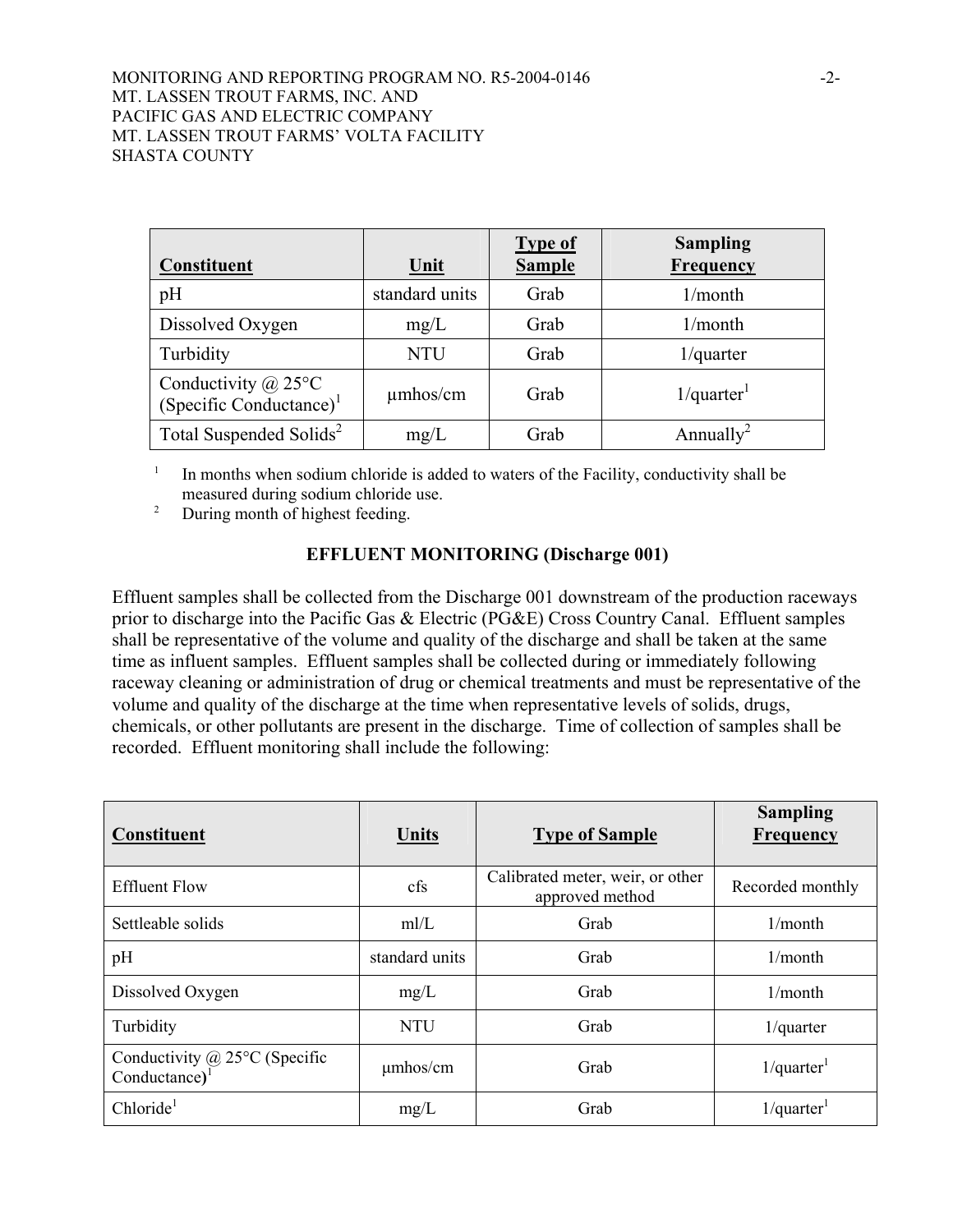## MONITORING AND REPORTING PROGRAM NO. R5-2004-0146 -3- MT. LASSEN TROUT FARMS, INC. AND PACIFIC GAS AND ELECTRIC COMPANY MT. LASSEN TROUT FARMS' VOLTA FACILITY SHASTA COUNTY

| <b>Constituent</b>                  | <b>Units</b> | <b>Type of Sample</b> | <b>Sampling</b><br><b>Frequency</b> |
|-------------------------------------|--------------|-----------------------|-------------------------------------|
| Total suspended solids (TSS)        | mg/L         | Grab                  | Annually <sup>2</sup>               |
| Net TSS (effluent minus influent)   | mg/L         | Net calculation       | Annually <sup>2</sup>               |
| Formaldehyde <sup>3</sup>           | mg/L         | Grab                  | 1/month during use <sup>3</sup>     |
| Hydrogen peroxide <sup>4</sup>      | mg/L         | Grab                  | 1/month during use <sup>4</sup>     |
| Potassium permanganate <sup>4</sup> | mg/L         | Grab                  | 1/month during use <sup>4</sup>     |
| Chloramine-T $4$                    | mg/L         | Grab                  | $1/m$ onth during use <sup>4</sup>  |

 $1$  In months when sodium chloride is added to waters of the Facility, conductivity and chloride concentration shall be measured during sodium chloride use.

<sup>2</sup> During month of highest feeding.

- <sup>3</sup> In months when Formalin is added to the waters of the Facility, formaldehyde concentration shall be measured during Formalin use.
- <sup>4</sup> The analytical method used for hydrogen peroxide, potassium permanganate, and Chloramine-T, shall be approved by the Executive Officer. If no approved methods are available effluent concentrations may be determined by calculation as approved by the Executive Officer.

# **RECEIVING WATER MONITORING**

The wastewater discharge when it leaves the Facility under control of the Discharger enters the (PG&E) Cross Country Canal penstock discharge area where it is not possible because of safety concerns to sample above and below the discharge point. In lieu of receiving water monitoring in (PG&E) Cross Country Canal the parameters normally sampled in the receiving water are monitored in the influent and effluent. In addition, the Discharger shall keep a log of the conditions of the water conditions immediately downstream of the last settling basin prior to leaving the Discharger's Facility. Attention shall be given to the presence or absence of:

- 
- 
- 
- d. Aquatic life
- a. Floating or suspended matter e. Visible films, sheens, or coatings
- b. Discoloration f. Fungi, slimes, or objectionable growths
- c. Bottom deposits g. Potential nuisance conditions

Notes on water conditions shall be summarized in the monitoring report.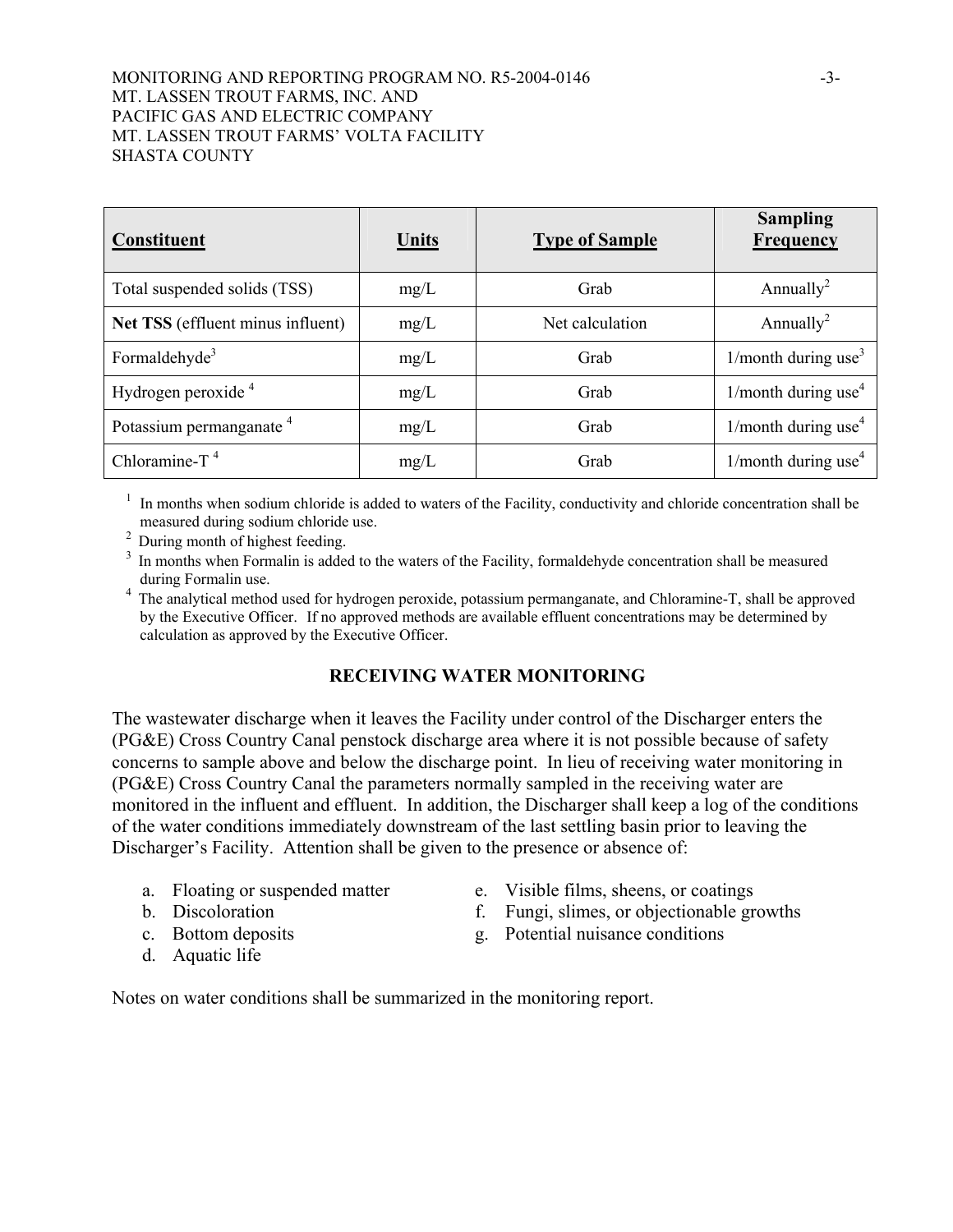# **QUARTERLY DRUG AND CHEMICAL USE REPORT**

The following information shall be submitted for all aquaculture drugs or chemicals used at the Facility:

- a. The name(s) and active ingredient(s) of the drug or chemical.
- b. The date(s) of application.
- c. The purpose(s) for the application.
- d. The method of application (e.g., immersion bath, administered in feed), duration of treatment, whether the treatment was static or flush (for drugs or chemicals applied directly to water), amount in gallons or pounds used, treatment concentration(s), and the flow in cubic feet per second (cfs) in the treatment units.
- e. The total flow through the facility in cubic feet per second (cfs) to the Pacific Gas & Electric Cross Country Canal after mixing with the treated water.
- f. For drugs and chemicals applied directly to water (i.e., immersion bath, flush treatment) and for which effluent monitoring is not otherwise required, the estimated concentration in the effluent entering the settling pond.
- g. The method of disposal for drugs or chemicals used but not discharged in the effluent.

# **Calculation of Concentration:**

For drugs or chemicals directly applied to waters at the facility, use the following formula to estimate concentration (C) to the settling pond.

 $C =$  concentration of chemical or drug at the point of discharge to ponds

 $C =$  (treatment concentration) x (flow in treatment area)  $\div$  (flow at point of discharge to ponds)

# **Example: Potassium permanganate concentration**

 $C = 2.0$  mg/L (potassium permanganate) x 0.45 mgd (flow through treatment area) 5.0 mgd (flow at point of discharge to ponds)

 $C = 2.0$  mg/L x 0.09

# **C = 0.18 mg/L potassium permanganate at the point of discharge to ponds**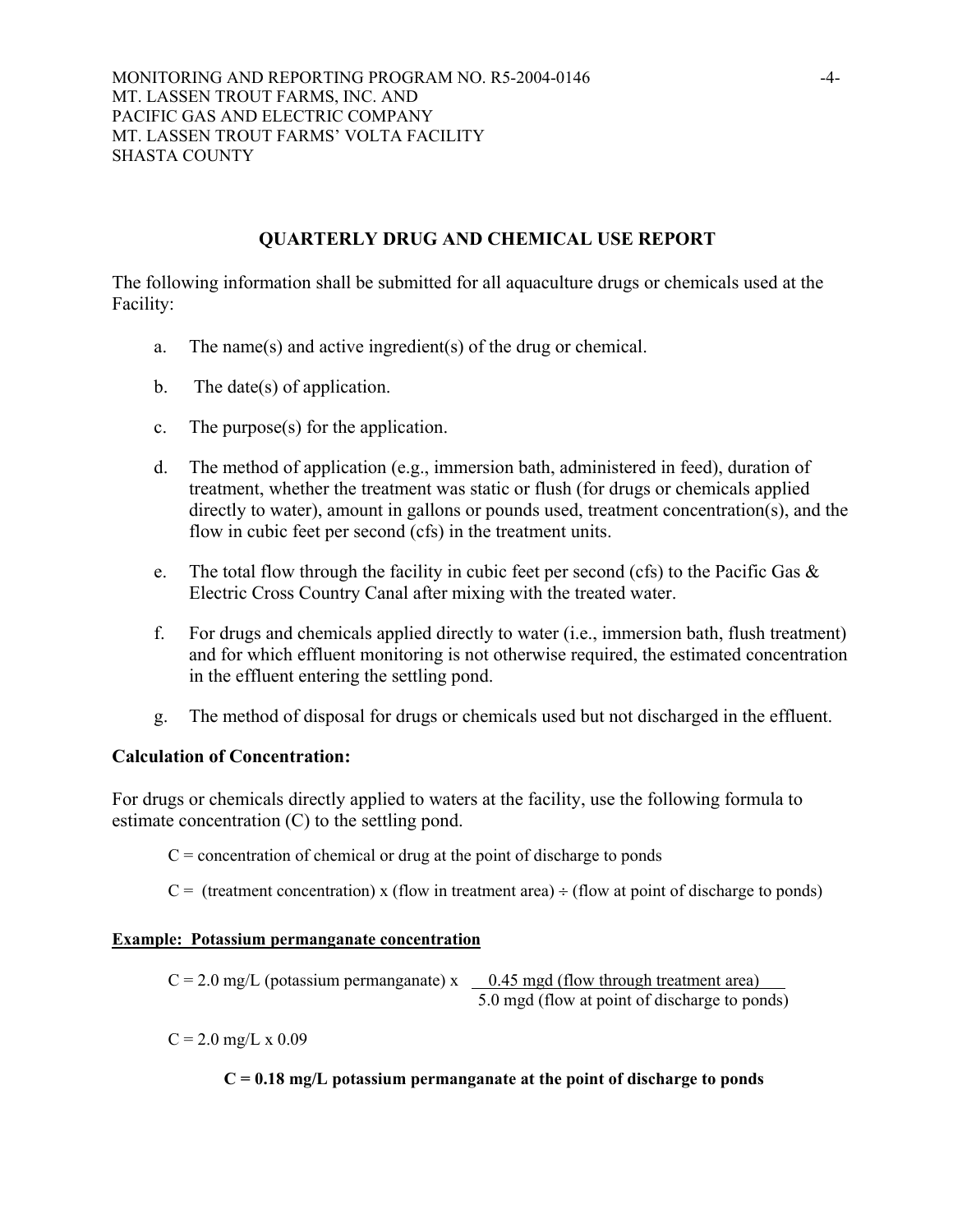MONITORING AND REPORTING PROGRAM NO. R5-2004-0146 -5- MT. LASSEN TROUT FARMS, INC. AND PACIFIC GAS AND ELECTRIC COMPANY MT. LASSEN TROUT FARMS' VOLTA FACILITY SHASTA COUNTY

This information shall be submitted monthly. If the analysis of this chemical use data compared with any toxicity testing results or other available information for the therapeutic agent, chemical or anesthetic indicates that the discharge may cause, have the reasonable potential to cause, or contribute to an excursion of a numeric or narrative water quality criterion or objective, the Executive Officer may require site specific toxicity tests using *C. dubia* or reopen this Order to include an effluent limitation based on that objective.

# **PRIORITY POLLUTANT METALS MONITORING**

The State Water Resources Control Board (SWRCB) adopted the *Policy for Implementation of Toxics Standards for Inland Surface Waters, Enclosed Bays, and Estuaries of California* (known as the State Implementation Policy or SIP). The SIP states that the Regional Boards will require periodic monitoring (at least once prior to issuance and reissuance of a permit) for pollutants for which criteria or objectives apply and for which no effluent limitations have been established.

The Regional Board has determined that, based on priority pollutant data collected from this and similar facilities, discharge of priority pollutants other than metals is unlikely. Accordingly, the Regional Board is requiring, as part of this Monitoring and Reporting Program, that the Discharger monitor effluent and receiving water (at receiving water station R-1, upstream of the point of discharge) and analyze the sample for priority pollutant metals **one time at least 180 days but no more than 365 days prior to expiration of this Order.**

The Discharger must analyze pH and hardness of the effluent and receiving water at the same time as priority pollutant metals. The priority pollutant metals for which this one-time analysis is required are as follows:

- Antimony Lead
- **Arsenic** Mercury
- Beryllium Nickel
- Cadmium Selenium
- 
- Chromium (III) Silver<br>• Chromium (IV) Thallium  $\blacksquare$  Chromium (IV)
- Copper Zinc
- 
- 
- 
- 
- -

Metals shall be analyzed by the U.S. EPA methods listed below. Alternative analytical procedures may be used with approval by the Regional Board if the alternative method has the same or better detection level than the method listed.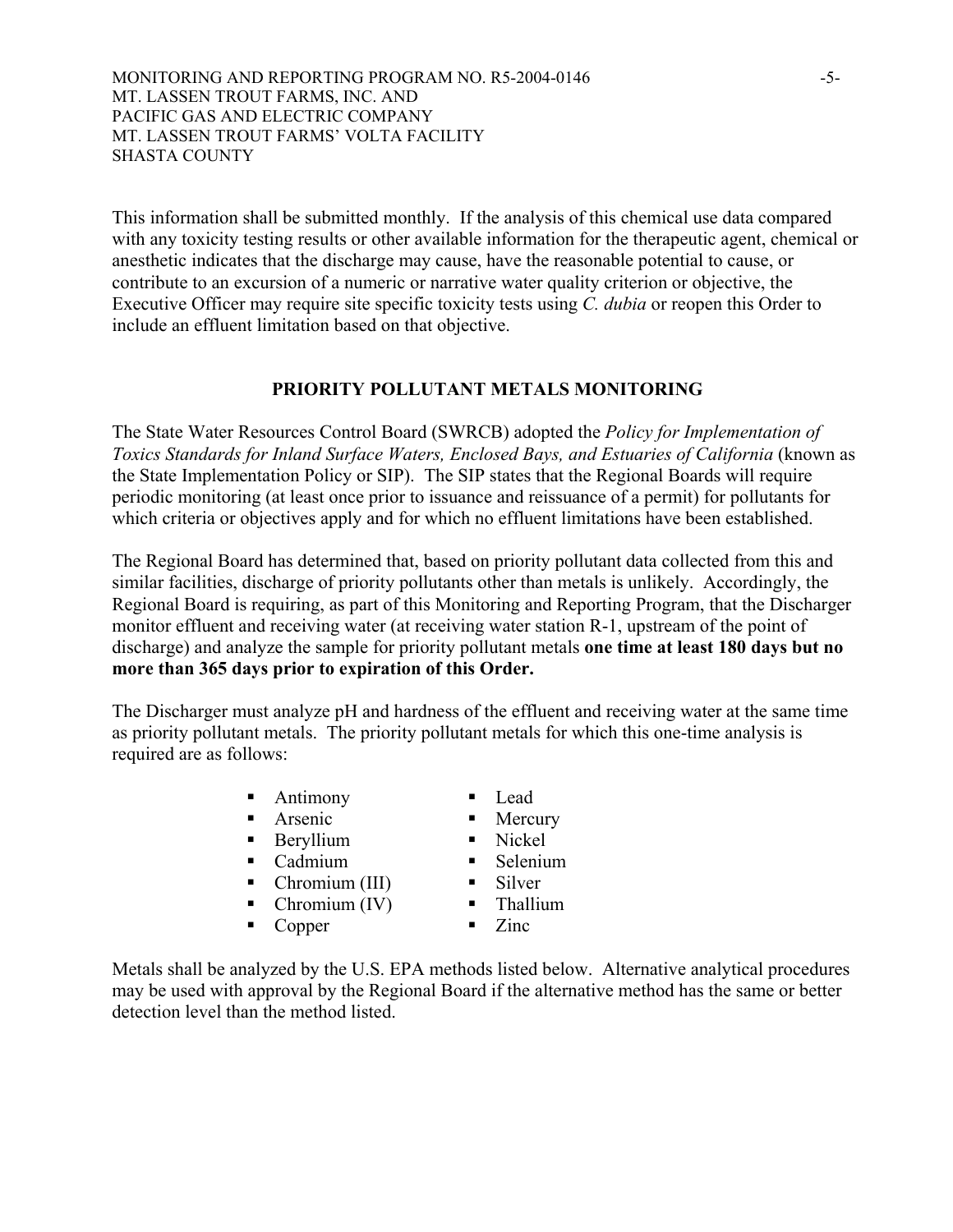| <b>Method Description</b>                                       | <b>EPA</b><br><b>Method</b> | <b>Constituents</b>                                                                                        |
|-----------------------------------------------------------------|-----------------------------|------------------------------------------------------------------------------------------------------------|
| <b>Inductively Coupled Plasma/Mass</b><br>Spectrometry (ICP/MS) | 1638                        | Antimony, Beryllium, Cadmium, Copper,<br>Lead, Nickel, Selenium, Silver, Thallium,<br>Total Chromium, Zinc |
| Cold Vapor Atomic Absorption<br>(CVAA)                          | 1631                        | Mercury                                                                                                    |
| Gaseous Hydride Atomic<br>Absorption (HYDRIDE)                  | 206.3                       | Arsenic                                                                                                    |
| Flame Atomic Absorption (FAA)                                   | 218.4                       | Chromium VI                                                                                                |

All priority pollutant metal analyses shall be performed at a laboratory certified by the California Department of Health Services. The laboratory is required to submit the Minimum Level (ML) and the Method Detection Limit (MDL) with the reported results for each constituent. The MDL should be as close as practicable to the U.S. EPA MDL determined by the procedure found in 40 CFR Part 136. The results of analytical determinations for the presence of chemical constituents in a sample shall use the following reporting protocols:

- a. Sample results greater than or equal to the reported ML shall be reported as measured by the laboratory.
- b. Sample results less than the reported ML, but greater than or equal to the laboratory's MDL, shall be reported as "Detected but Not Quantified," or DNQ. The estimated chemical concentration of the sample shall also be reported.
- c. For the purposes of data collection, the laboratory shall write the estimated chemical concentration next to DNQ as well as the words "Estimated Concentration." Numerical estimates of data quality may be by percent accuracy  $(+)$  or  $-$  a percentage of the reported value), numerical ranges (low to high), or any other means considered appropriate by the laboratory.
- d. Sample results that are less than the laboratory's MDL shall be reported as "Not Detected" or ND.

# **GENERAL REPORTING REQUIREMENTS**

The Discharger shall implement this monitoring program on the first day of the month following adoption of the Order. The Discharger shall submit quarterly monitoring reports to the regional Board by the **first day of the second month** following each calendar quarter (i.e., **1 May, 1 August, 1 November, 1 February**). Annual monitoring reports shall be submitted by **1 February** each year. All reports submitted in response to this Order shall comply with signatory requirements of Standard Provision D.6.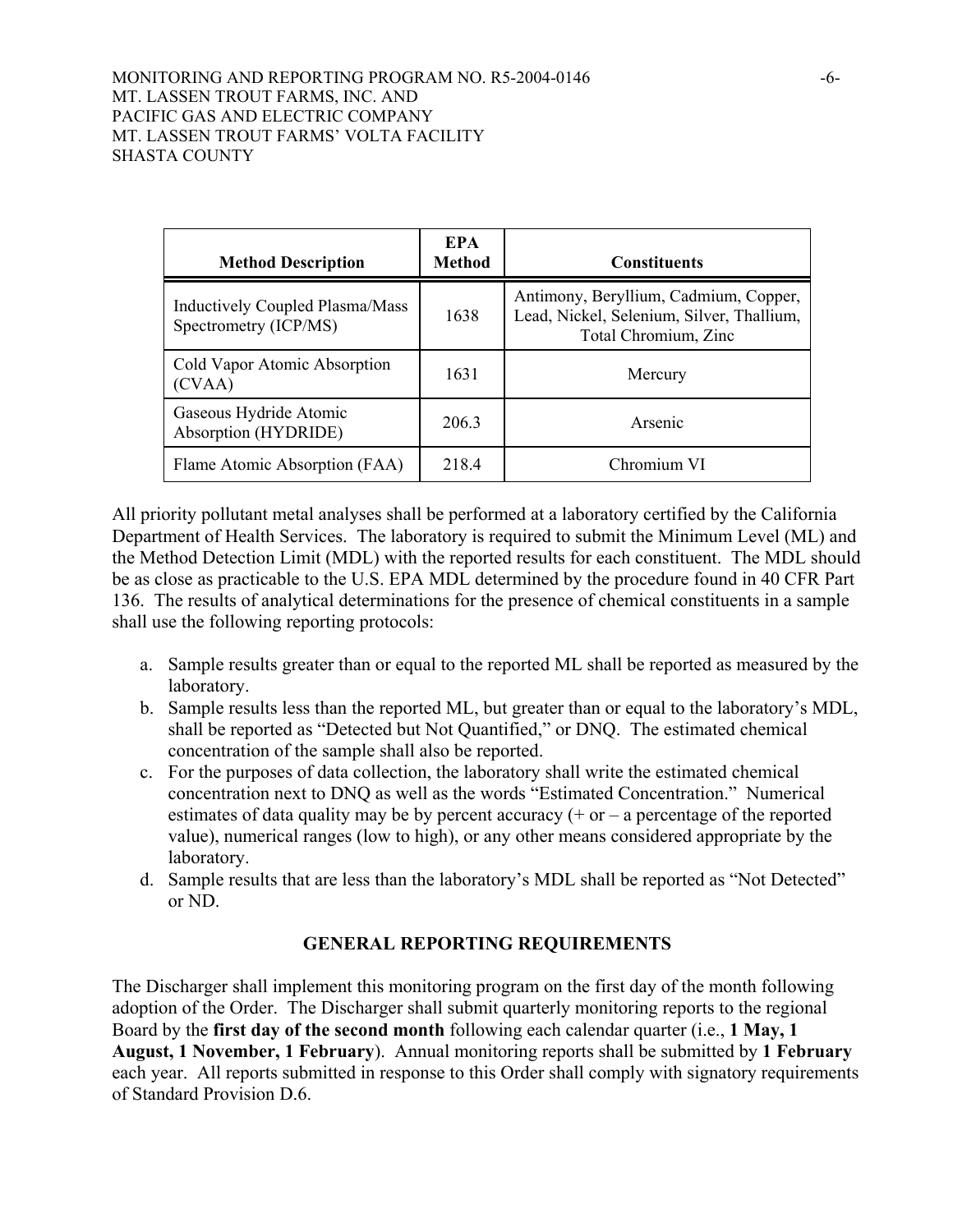By **1 February** of **each year**, the Discharger shall submit a written Annual Report to the Executive Officer containing the following information:

- 1. A tabulation of the pounds of fish produced during the previous year.
- 2. A summary of information on land application and land disposal of solids and wastewater during the previous year.
- 3. A summary of feeding practices used at the facility including:
	- a. The amount of feed used during the previous year.
	- b. The percent of phosphorus in the feed(s) used (as available).
	- c. The method and frequency of feeding.
- 4. A summary documenting cleaning, inspections, maintenance, and repairs of all production and wastewater treatment systems.

In the event the Discharger becomes aware of a violation of the prohibitions, specifications, or limitations of this Order, the Discharger shall notify the Board by telephone within 24 hours of having knowledge of such noncompliance, and shall confirm this notification in writing within 5 days.

In the event that there is failure in or damage to the structure of an aquatic animal containment system that results in an unanticipated material discharge of pollutants to waters of the United States or waters of the State, the Discharger shall provide an oral report within 24 hours describing the cause of the failure or damage and identifying the materials that have been released to the environment as a result of the failure or damage. Within 7 days of discovery of the failure or damage, the Discharger shall provide a written report documenting the cause, the estimated time elapsed until the failure or damage was repaired, and steps being taken to prevent a recurrence.

If the Discharger monitors any pollutant more frequently than is required by this Order, the results of such monitoring shall be included in the calculation of the values required in the monthly monitoring report. Such increased frequency also shall be indicated on the monthly monitoring report.

Ordered by: \_\_\_\_\_\_\_\_\_\_\_\_\_\_\_\_\_\_\_\_\_\_\_\_\_\_\_\_\_\_\_\_\_\_\_\_\_\_\_

THOMAS R. PINKOS, Executive Officer

15 October 2004

(Date)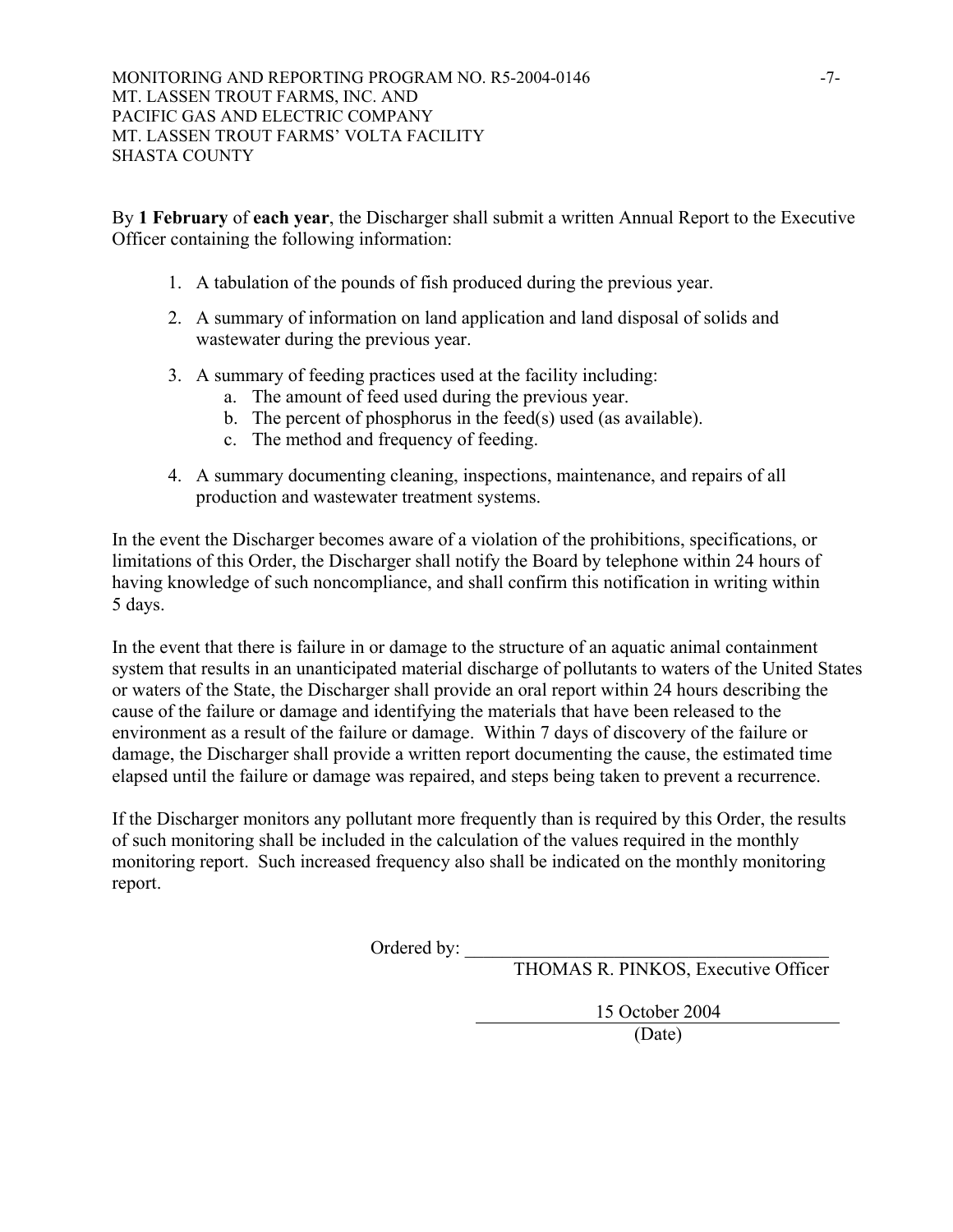## **INFORMATION SHEET**

# ORDER NO. R5-2004-0146 MT. LASSEN TROUT FARMS INC. AND PACIFIC GAS AND ELECTRIC COMPANY MT. LASSEN TROUT FARMS' VOLTA FACILITY SHASTA COUNTY

#### **FACILITY DESCRIPTION**

Mt. Lassen Trout Farms – Volta Facility is a cold-water, flow-through concentrated aquatic animal production (CAAP) facility located near Manton, California in Shasta County. The Facility is owned and operated by Mt. Lassen Trout Farms Inc. and is located on land leased from the Pacific Gas and Electric Company (PG&E) on Assessor's Parcel No. 999-019-41, approximately 2 miles north of Manton in Section 16, T30N, R1E, MDB&M. Based on reports from 1999, 2000 and 2002, an average of 3.06 mgd and a maximum of 3.60 mgd of water is diverted from Brush Creek Springs and flows through the Facility concrete raceway, seven earthen in-series rearing ponds, and an earthen settling pond before being discharged via Discharge 001 to PG&E's Cross Country Canal. PG&E's Cross Country Canal is a tributary of the South Fork of Battle Creek. The Discharger in the Report of Waste Discharge estimates 6.0 mgd as the maximum flow that could be discharged from the Facility. The discharge is presently governed by Order No. 96-065 (NPDES No. CA0083879), adopted by the Regional Board on 22 March 1996.

Based on recent Annual Reports (1999-2003), the Facility has an average annual trout production of 44,660 pounds. Average annual feed usage for this period was 58,320 pounds, with a highest annual feeding of approximately 71,000 pounds. The amount of fish raised and the amount of feed used in 1999 through 2003 is summarized in below:

|                                       | 1999   | 2000   | 2001   | 2002   | 2003   |
|---------------------------------------|--------|--------|--------|--------|--------|
| <b>Amount of fish</b><br>raised (lbs) | 48,000 | 44,000 | 40,350 | 46,300 | 44,448 |
| <b>Amount of feed</b><br>used (lbs)   | 71,000 | 64,000 | 56,500 | 51,000 | 49,100 |

*Amount of fish raised and amount of feed used at the Mt. Lassen Trout Farms, Inc. – Volta Facility 1999-2003:* 

A settling pond is located prior to Discharge 001 and removes fish fecal matter, unconsumed food, algae, and silt. The raceway, settling pond, and the one of the in-series rearing ponds are cleaned periodically using a vacuum pump to remove solids. The solids are discharged to one of two evaporation ponds located adjacent to the settling pond and one of the in-series ponds. The evaporation ponds are subsequently allowed to dry up, and enzymes are applied to the resulting sludge layer to digest the solids. The solids are later removed for use by local farmers as a fertilizer. The facility is shown on Attachment B, which is incorporated herein and made part of this Order.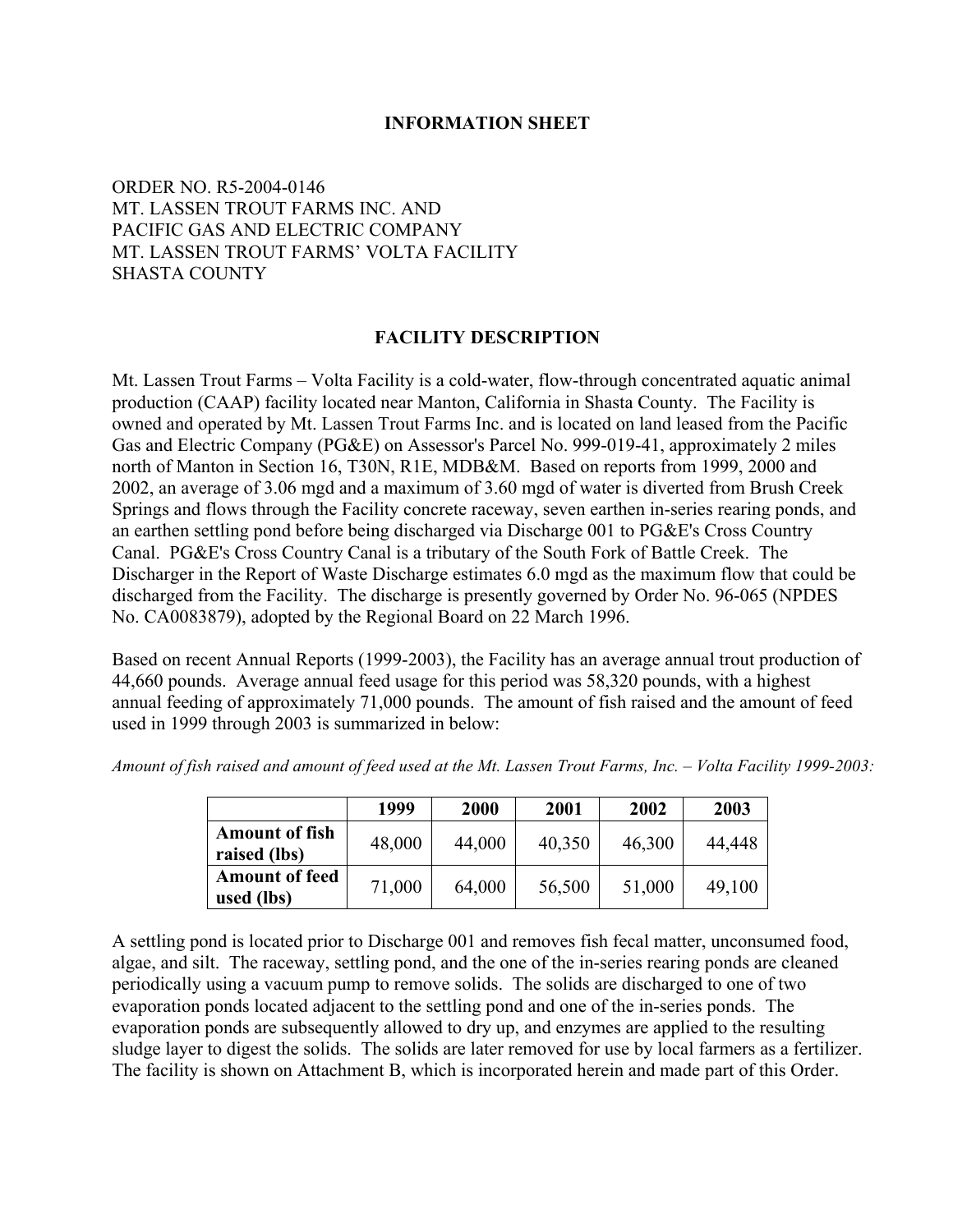Wastes generated at the Facility include fish fecal material, unconsumed fish food, nutrients, algae, silt, chemicals and therapeutic agents. Based on monthly monitoring reports from 1999, 2000, 2002, and through September 2003, the effluent may be characterized as follows:

| <b>Constituent</b>              | Maximum | Minimum | Average |
|---------------------------------|---------|---------|---------|
| Total suspended solids $(mg/L)$ |         |         |         |
| Settleable solids (ml/L)        | Trace   | Trace   | Trace   |
| Temperature $(^{\circ}F)$       | 57      | 49      | 53.5    |
| Dissolved oxygen (mg/L)         | 10      |         | 9.21    |
| pH (standard units)             | 75      |         |         |

Sodium chloride (salt) is used at the Facility to control external parasites and as an osmoregulatory aid to relieve stress on confined fish. Maximum annual salt use from 1999-2002 was 250 pounds in 2002. Effluent limitations were established for formaldehyde in the previous Order No. 96-065, as usage of formalin (a 37% formaldehyde, methanol-free solution) was identified as a disease preventative measure. Lower fish densities resulted in a reduction in fish stress and fish diseases and formalin has not been used. However, the Discharger wishes to retain the option to use formalin if it becomes necessary. Oxytetracycline (Terramycin®) an antibiotic has been used to treat disease.

Chemicals not currently used but may be used by the Discharger in the future include benzalkonium chloride, hydrogen peroxide, potassium permanganate, Chloraimine-T, and acetic acid. Antibiotics such as Amoxicillin trihydrate, Romet-30® (Sulfadimethoxine-ormetroprim), erythromycin, and Florfenicol may be used during periods of disease outbreak. Penicillin G, an antibiotic, may be used as an immersive bath treatment during periods of disease outbreak at the Facility. To treat enteric redmouth disease, the Discharger may administer enteric redmouth bacterin. The Discharger does not use copper sulfate and does not propose its use in the future.

There is no permanent caretaker's residence located on-site. A seasonal, self-contained travel trailer serves as an employee residence and office. Domestic waste from the self-contained trailer is disposed off-site.

# **APPLICABLE REGULATIONS, POLICIES, AND PLANS**

A cold-water concentrated aquatic animal production (CAAP) facility is defined in Title 40 of the Code of Federal Regulations (40 CFR 122.24) as a fish hatchery, fish farm, or other facility which contains, grows, or holds cold-water fish species or other cold-water aquatic animals including, but not limited to, the Salmonidae family of fish (e.g. trout and salmon) in ponds, raceways, or other similar structures. In addition, the facility must discharge at least 30 calendar days per year, produce at least 20,000 pounds harvest weight (9,090 kilograms) of aquatic animals per year, and feed at least 5,000 pounds (2,272 kilograms) of food during the calendar month of maximum feeding. A facility that does not meet the above criteria may also be designated a cold water CAAP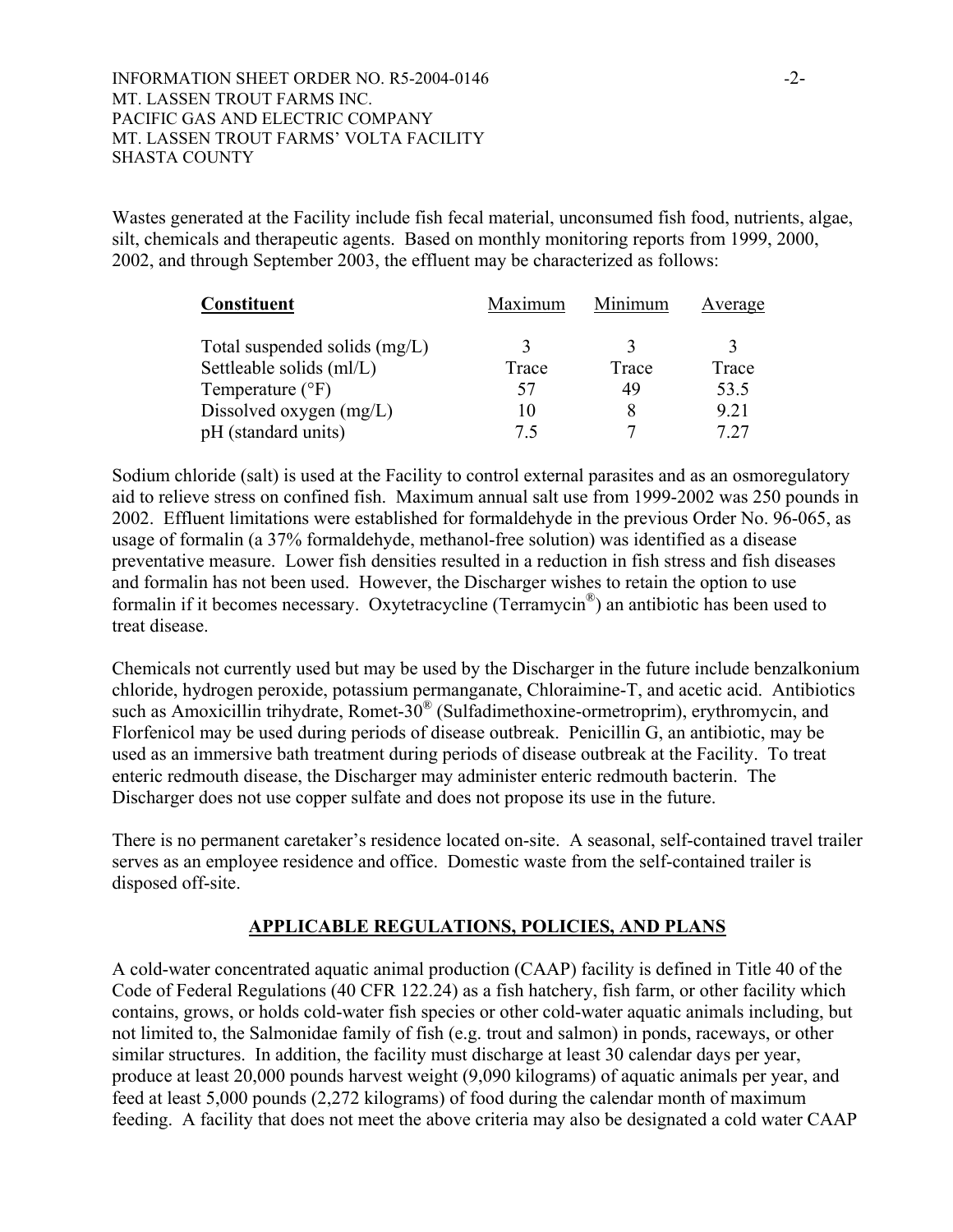INFORMATION SHEET ORDER NO. R5-2004-0146  $-3$ -MT. LASSEN TROUT FARMS INC. PACIFIC GAS AND ELECTRIC COMPANY MT. LASSEN TROUT FARMS' VOLTA FACILITY SHASTA COUNTY

facility upon a determination that the facility is a significant contributor of pollution to waters of the United States [40 CFR 122.24(c)]. Cold-water, flow-through CAAP facilities are designed to allow the continuous flow of fresh water through tanks and raceways used to produce aquatic animals (typically cold-water fish species). Flows from CAAP facilities ultimately are discharged to waters of the United States and of the State. 40 CFR 122.24 specifies that CAAP facilities are point sources subject to the National Pollutant Discharge Elimination System (NPDES) program. The Discharger's Facility meets the definition of a cold-water, flow-through CAAP.

The operation of CAAP facilities may introduce a variety of pollutants into receiving waters. The U.S. Environmental Protection Agency (USEPA) identifies three classes of pollutants: (1) conventional pollutants (i.e., total suspended solids (TSS), oil and grease (O&G), biochemical oxygen demand (BOD), fecal coliform, and pH); (2) toxic pollutants (e.g., metals such as copper, lead, nickel, and zinc and other toxic pollutants; and (3) non-conventional pollutants (e.g., ammonia-N, formalin, and phosphorus). Some of the most significant pollutants discharged from CAAP facilities are solids from uneaten feed and fish feces that settle to the bottom of the raceways. Both of these types of solids are primarily composed of organic matter including BOD, organic nitrogen, and organic phosphorus.

Fish raised in CAAP facilities may become vulnerable to disease and parasite infestations. Various aquaculture drugs and chemicals are used periodically at CAAP facilities to ensure the health and productivity of the confined fish population, as well as to maintain production efficiency. Aquaculture drugs and chemicals are used to clean raceways and to treat fish for parasites, fungal growths and bacterial infections. Aquaculture drugs and chemicals are sometimes used to anesthetize fish prior to spawning or "tagging" processes. As a result of these operations and practices, drugs and chemicals may be present in discharges to waters of the United States or waters of the State.

In August 2004, U.S. EPA promulgated Effluent Limitation Guidelines and New Source Performance Standards for the Concentrated Aquatic Animal Production Point Source Category (hereafter "ELG"). The ELG regulation establishes national technology-based effluent discharge requirements for flow-through and recirculating systems and for net pens based on Best Practicable Control Technology Currently Available (BPT); Best Control Technology for Conventional Pollutants (BCT); Best Available Technology Economically Achievable (BAT); and New Source Performance Standards (NSPS). The requirements, however, are only applicable to facilities that produce 100,000 pounds or more per year of aquatic animals. For facilities that do not meet this production threshold, such as the Discharger's Facility which has an average annual production less than 100,000 pounds of rainbow trout, technology-based effluent limitations are determined on a case-by-case basis using best professional judgment (BPJ) in accordance with 40 CFR 125.3.

The Regional Board adopted a *Water Quality Control Plan*, *Fourth Edition, for the Sacramento and San Joaquin River Basins* (hereafter Basin Plan). The Basin Plan designates beneficial uses, establishes water quality objectives, and describes an implementation program and policies to achieve water quality objectives for all waters of the Basin. This includes plans and policies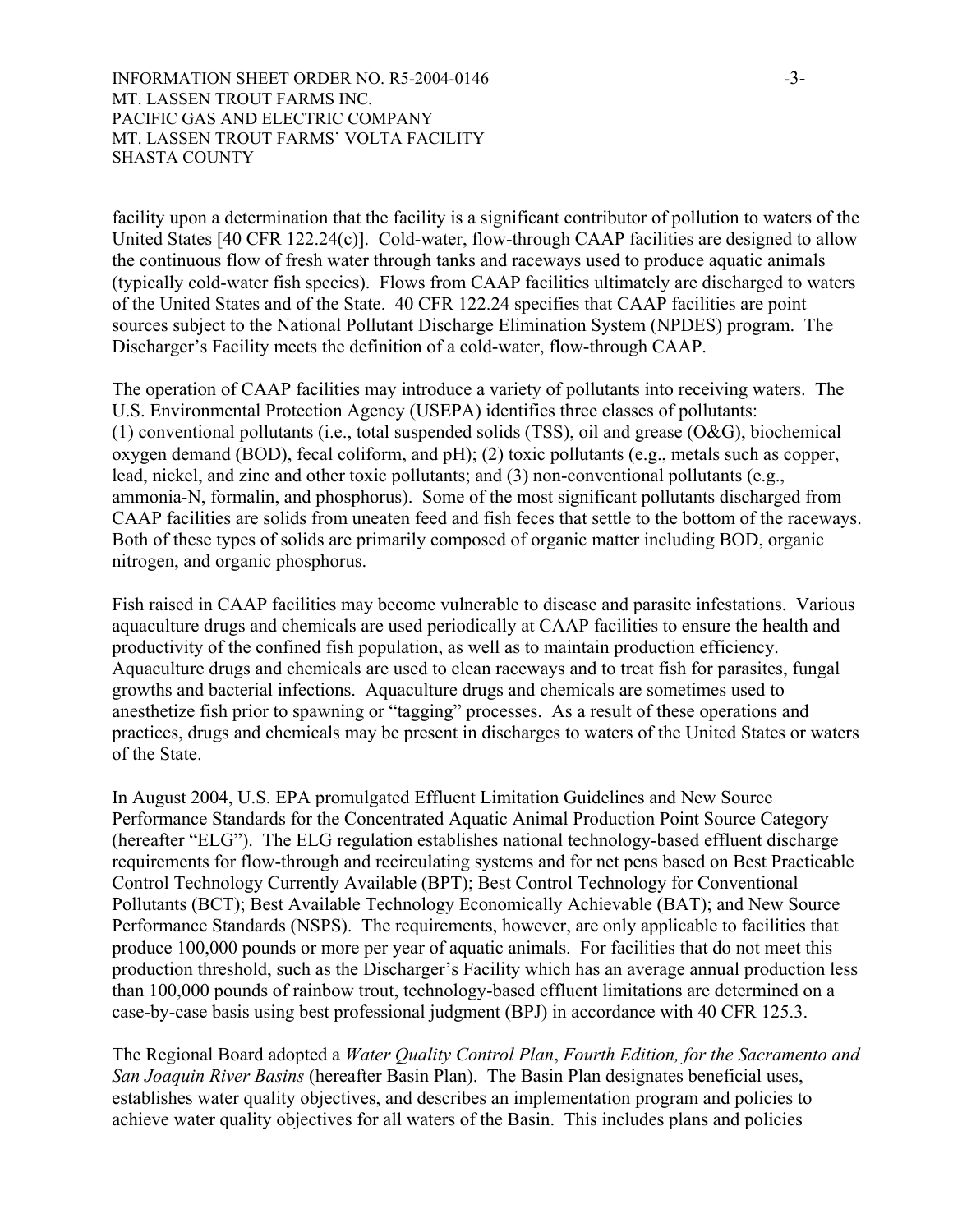INFORMATION SHEET ORDER NO. R5-2004-0146  $-4$ -MT. LASSEN TROUT FARMS INC. PACIFIC GAS AND ELECTRIC COMPANY MT. LASSEN TROUT FARMS' VOLTA FACILITY SHASTA COUNTY

adopted by the State Water Resources Control Board (SWRCB) and incorporated by reference, such as Resolution No. 68-16, "Statement of Policy with Respect to Maintaining High Quality of Waters in California" (Resolution No. 68-16). These requirements implement the Basin Plan. The Basin Plans, as amended, designate beneficial uses, establish water quality objectives, and contain implementation plans and policies for waters of the Basins. Pursuant to the California Water Code §13263(a), waste discharge requirements must implement the Basin Plans.

USEPA adopted the *National Toxics Rule* (NTR) on 22 December 1992, which was amended on 4 May 1995 and 9 November 1999, and the *California Toxics Rule* (CTR) on 18 May 2000, which was amended on 13 February 2001. These Rules contain water quality standards applicable to this discharge. The SWRCB adopted the *Policy for Implementation of Toxics Standards for Inland Surface Waters, Enclosed Bays, and Estuaries of California* (known as the State Implementation Policy or SIP) on 2 March 2000, which contains policies and procedures for implementation of the NTR and the CTR.

Resolution No. 68-16 requires the Regional Board, in regulating discharges of waste, to maintain high quality waters of the State until it is demonstrated that any change in water quality will be consistent with the maximum benefit to the people of the State, will not unreasonably affect beneficial uses, and will not result in water quality less than that described in the Regional Board's policies (e.g., water quality constituents in concentrations that exceed water quality objectives). Resolution No. 68-16 requires that discharges be regulated to meet best practicable treatment or control in order to assure that pollution or nuisance will not occur; and the highest water quality be consistently maintained for the maximum benefit to the people of the State. The Regional Board has considered Resolution No. 68-16 and Federal antidegradation regulations at 40 CFR 131.12 and compliance with these requirements will result in the use of best practicable treatment or control of the discharge. The impact on existing water quality will be insignificant.

# **REGULATION OF AQUACULTURE DRUGS AND CHEMICALS**

CAAP facilities produce fish and other aquatic animals in greater numbers than natural stream conditions would allow; therefore, system management is important to ensure that fish do not become overly stressed, making them more susceptible to disease outbreaks. The periodic use of various aquaculture drugs and chemicals is needed to ensure the health and productivity of cultured aquatic stocks and to maintain production efficiency.

CAAP facilities may legally obtain and use aquaculture drugs in one of several ways. Some aquaculture drugs and chemicals used at CAAP facilities in the Region are approved by the U.S. Food and Drug Administration (FDA) for certain aquaculture uses on certain aquatic species. Others have an exemption from this approval process when used under certain specified conditions. Still others are not approved for use in aquaculture, but are considered to be of "low regulatory priority" by FDA (hereafter "LRP drug"). FDA is unlikely to take regulatory action related to the use of a LRP drug if an appropriate grade of the chemical or drug is used, good management practices are followed, and local environmental requirements are met (including NPDES permit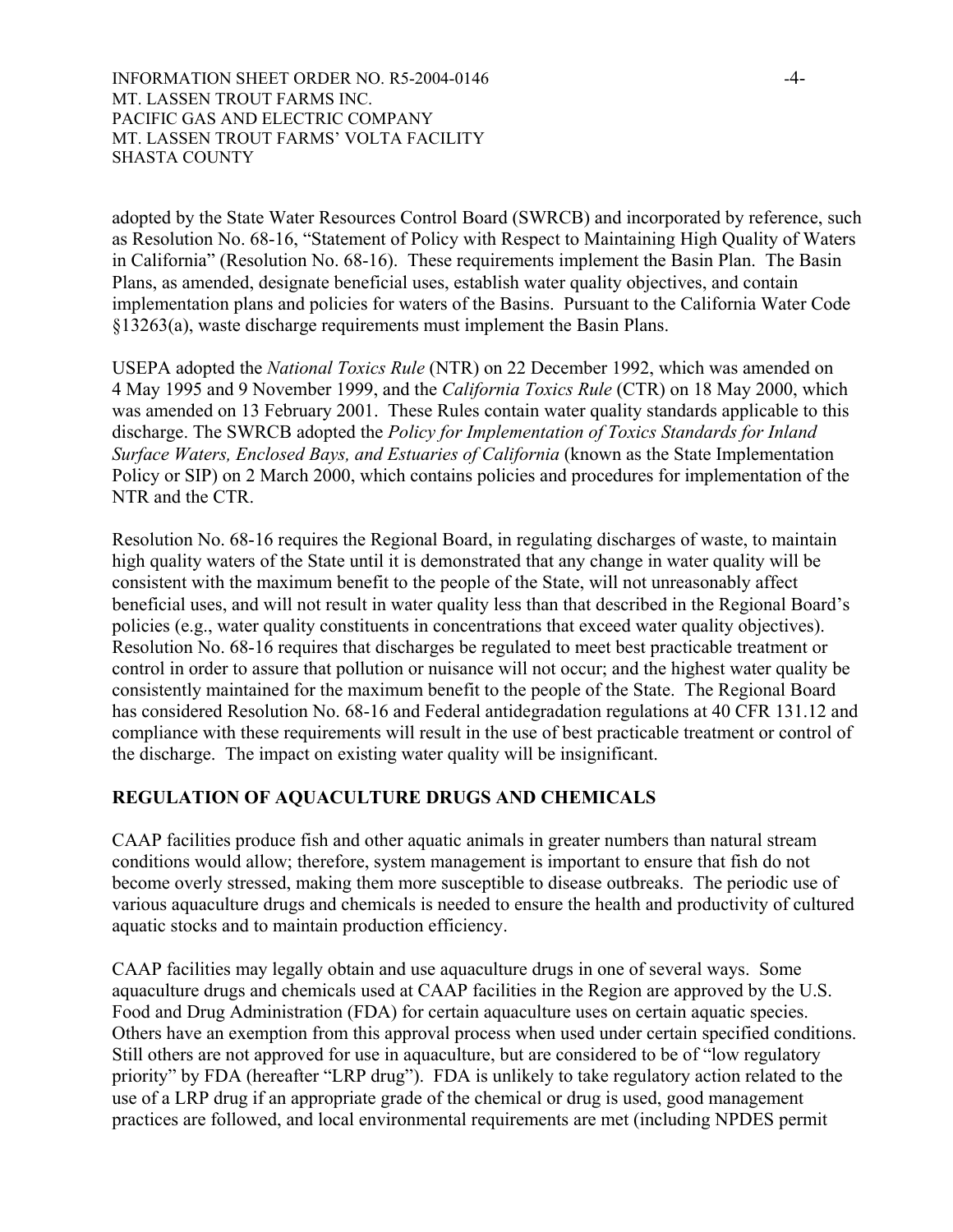INFORMATION SHEET ORDER NO. R5-2004-0146 -5-MT. LASSEN TROUT FARMS INC. PACIFIC GAS AND ELECTRIC COMPANY MT. LASSEN TROUT FARMS' VOLTA FACILITY SHASTA COUNTY

requirements). Finally, some drugs and chemicals may be used for purposes, or in a manner not listed on their label (i.e., "extra-label" use) under the direction of licensed veterinarians for the treatment of specific fish diseases diagnosed by fish pathologists. It is assumed that veterinarian-prescribed aquaculture drugs are used only for *short periods of duration* during acute disease outbreaks. Each of these methods of obtaining and using aquaculture drugs is discussed in further detail below.

It is the responsibility of those using, prescribing, or recommending the use of these products to know which aquaculture drugs and chemicals may be used in CAAP facilities in the Region under all applicable federal, State, and local regulations and which aquaculture drugs and chemicals may be discharged to waters of the United States and waters of the State in accordance with this permit. A summary of regulatory authorities related to aquaculture drugs and chemicals is outlined below.

#### *Summary of Regulatory Authorities*

FDA is responsible for ensuring the safety, wholesomeness, and proper labeling of food products; ensuring the safety and effectiveness of both human and animal drugs; and ensuring compliance with existing laws governing these drugs. The Federal Food, Drug, and Cosmetic Act (FFDCA), the basic food and drug law of the United States, includes provisions for regulating the manufacture, distribution, and the use of, among other things, new animal drugs and animal feed. FDA's enforcement activities include correction and prevention of violations, removing illegal products or goods from the market, and punishing offenders. Part of this enforcement includes testing domestic and imported aquacultural products for drug and pesticide residues.

FDA's Center for Veterinary Medicine (CVM) regulates the manufacture, distribution, and use of animal drugs. CVM is responsible for ensuring that drugs used in food-producing animals are safe and effective and that food products derived from treated animals are free from potentially harmful residues. CVM approves the use of new animal drugs based on data provided by a sponsor (usually a drug company). To be approved by CVM, an animal drug must be effective for the claim on the label) and safe when used as directed for (1) treated animals; (2) persons administering the treatment; (3) the environment, including non-target organisms; and (4) consumers. CVM establishes tolerances and animal withdrawal periods as needed for all drugs approved for use in food-producing animals. CVM has the authority to grant investigational new animal drug (INAD) exemptions so that data can be generated to support the approval of a new animal drug.

There are several options for CAAP facilities to legally obtain and use aquaculture drugs. Aquaculture drugs and chemicals can be divided into four categories as outlined below: approved drugs, investigational drugs, unapproved drugs of low regulatory priority, and extra-label use drugs.

# • *FDA approved new animal drugs*

Approved new animal drugs have been screened by the FDA to determine whether they cause significant adverse public health or environmental impacts when used in accordance with label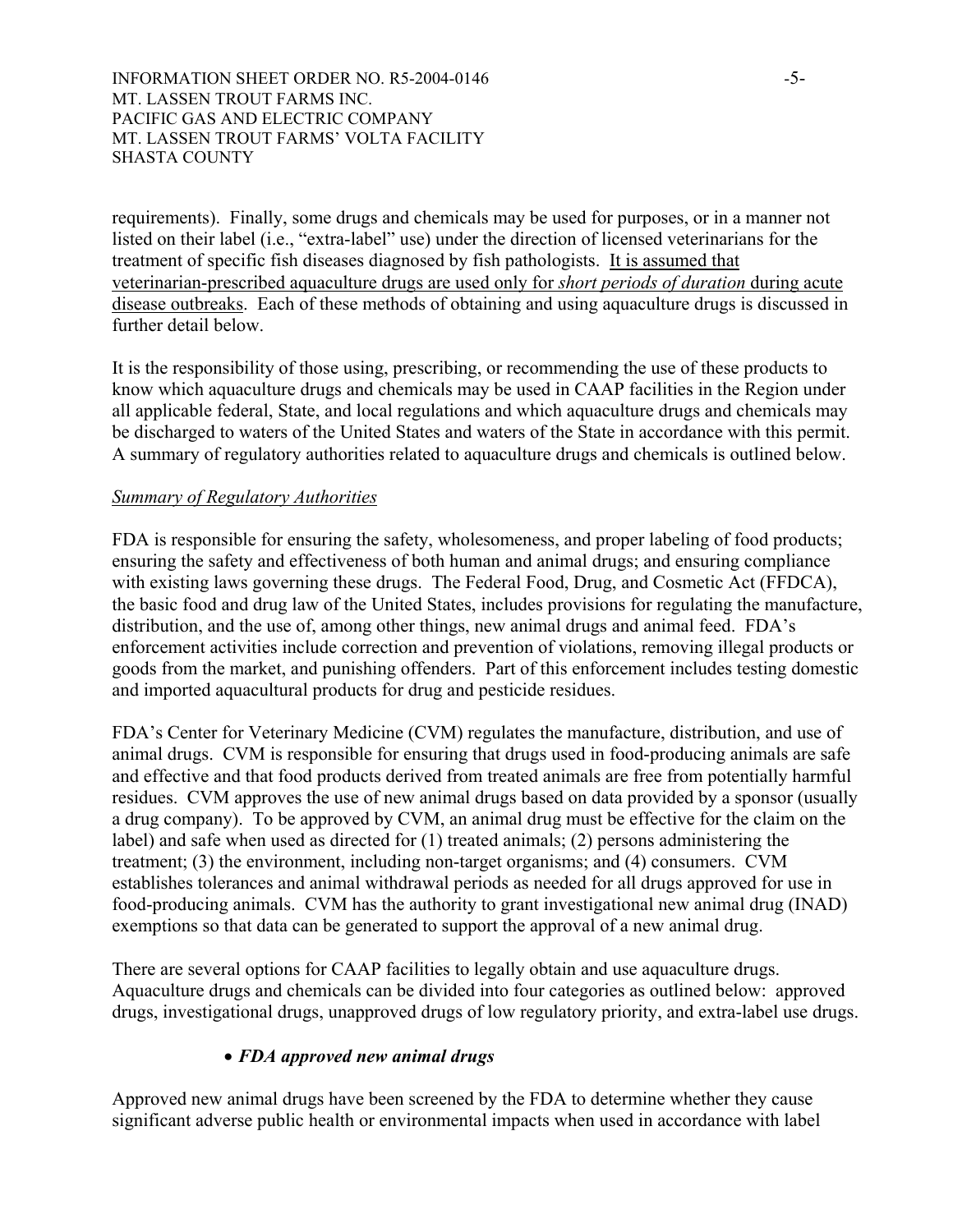INFORMATION SHEET ORDER NO. R5-2004-0146  $-6$ -MT. LASSEN TROUT FARMS INC. PACIFIC GAS AND ELECTRIC COMPANY MT. LASSEN TROUT FARMS' VOLTA FACILITY SHASTA COUNTY

instructions. Currently, there are six new animal drugs approved by FDA for use in food-producing aquatic species. These six FDA-approved new animal drugs are:

- 1. Chorionic gonadrotropin (Chlorulun®), used for spawning;
- 2. Oxytetracycline (Terramycin®), an antibiotic;
- 3. Sulfadimethoxine-ormetoprim (Romet-30®), an antibiotic;
- 4. Tricaine methanesulfonate (MS-222, Finquel<sup>®</sup> and Tricaine-S), an anesthetic;
- 5. Formalin (Formalin-F<sup>®</sup>, Paracide  $F^{\circledast}$  and PARASITE-S<sup>®</sup>), used as a fungus and parasite treatment; and
- 6. Sulfamerazine, an antibiotic.

Each aquaculture drug in this category is approved by FDA for use on specific fish species, for specific disease conditions, for specific dosages, and with specific withdrawal times. Product withdrawal times must be observed to ensure that any product used on aquatic animals at a CAAP facility does not exceed legal tolerance levels in the animal tissue. Observance of the proper withdrawal time helps ensure that products reaching consumers are safe and wholesome.

FDA-approved new animal drugs that are added to aquaculture feed must be specifically approved for use in aquaculture feed. Drugs approved by FDA for use in feed must be found safe and effective. Approved new animal drugs may be mixed in feed for uses and at levels that are specified in FDA medicated-feed regulations only. It is unlawful to add drugs to feed unless the drugs are approved for feed use. For example, producers may not top-dress feed with a watersoluble, over-the-counter antibiotic product. Some medicated feeds, such as Romet-30®, may be manufactured only after the FDA has approved a medicated-feed application (FDA Form 1900) submitted by the feed manufacturer.

# • *FDA Investigational New Animal Drugs (INAD)*

Aquaculture drugs in this category can only be used under an investigational new animal drug or "INAD" exemption. INAD exemptions are granted by FDA CVM to permit the purchase, shipment and use of an unapproved new animal drug for investigational purposes. INAD exemptions are granted by FDA CVM with the expectation that meaningful data will be generated to support the approval of a new animal drug by FDA in the future. Numerous FDA requirements must be met for the establishment and maintenance of aquaculture INADs.

There are two types of INADs: standard and compassionate. Aquaculture INADs, most of which are compassionate, consist of two types: routine and emergency. A compassionate INAD exemption is used in cases in which the aquatic animal's health is of primary concern. In certain situations, producers can use unapproved drugs for clinical investigations (under a compassionate INAD exemption) subject to FDA approval. In these cases, CAAP facilities are used to conduct closely monitored clinical field trials. FDA reviews test protocols, authorizes specific conditions of use, and closely monitors any drug use under an INAD exemption. An application to renew an INAD exemption is required each year. Data recording and reporting are required under the INAD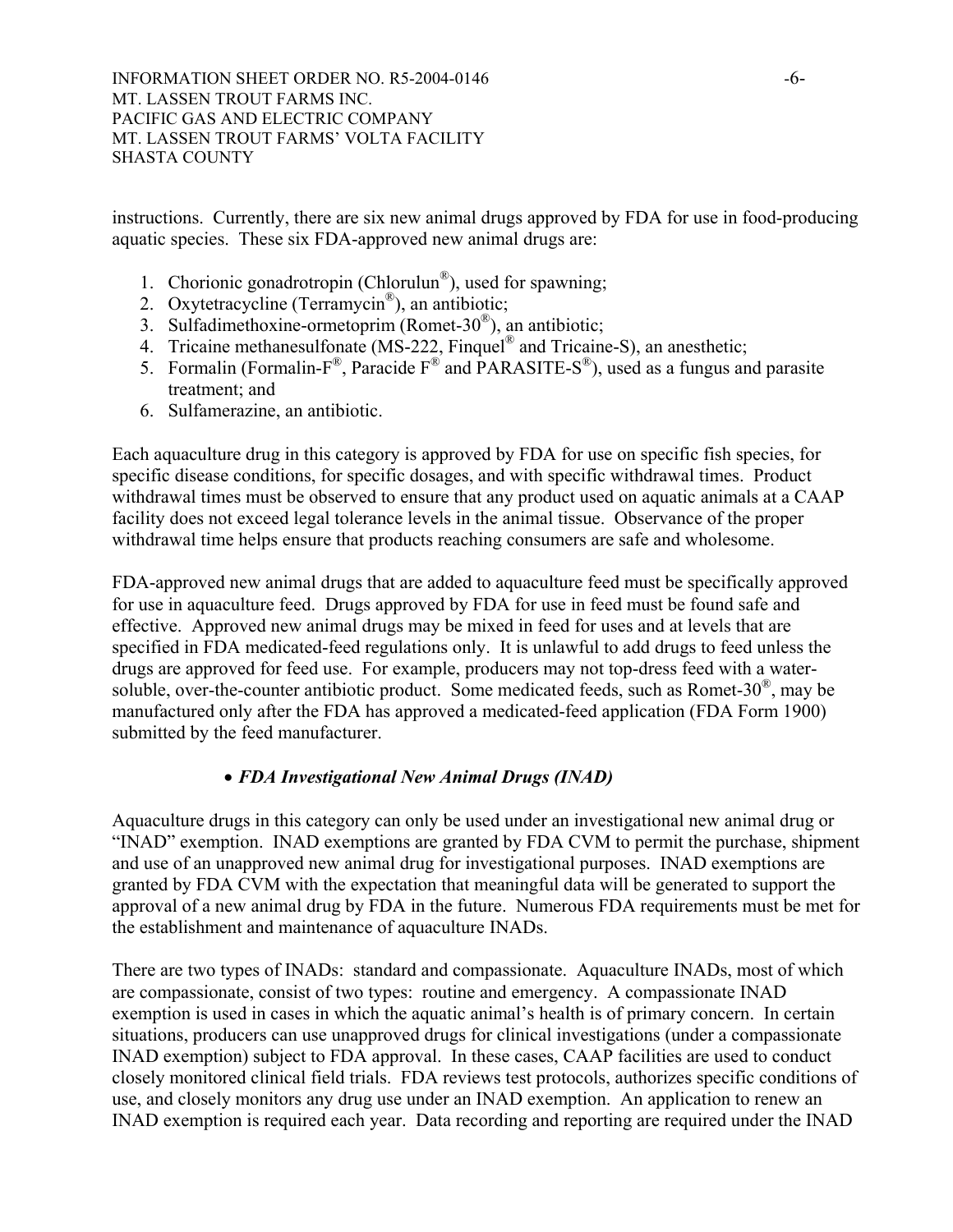INFORMATION SHEET ORDER NO. R5-2004-0146  $-7-$ MT. LASSEN TROUT FARMS INC. PACIFIC GAS AND ELECTRIC COMPANY MT. LASSEN TROUT FARMS' VOLTA FACILITY SHASTA COUNTY

exemption in order to support the approval of a new animal drug or an extension of approval for new uses of the drug.

# • *FDA Unapproved new animal drugs of low regulatory priority (LRP drugs)*

LRP drugs do not require a new animal drug application (NADA) or INAD exemptions from FDA. Further regulatory action is unlikely to be taken by FDA on LRP drugs as long as an appropriate grade of the drug or chemical is used, good management practices are followed, and local environmental requirements are met (such as NPDES permit requirements contained in this Permit). LRP drugs commonly used at CAAP facilities in the Region include the following:

- 1. Acetic acid, used as a dip at a concentration of 1,000-2,000 mg/L for 1-10 minutes as a parasiticide for fish.
- 2. Carbon dioxide gas, used for anesthetic purposes in cold, cool and warm water fish.
- 3. Hydrogen peroxide, used at 250-500 mg/L to control fungi on all species and life stages of fish, including eggs.
- 4. Povidone iodine (PVP) compounds, used as a fish egg disinfectant at rates of 50 mg/L for 30 minutes during egg hardening and 100 mg/L solution for 10 minutes after water hardening.
- 5. Sodium bicarbonate (baking soda), used at 142-642 mg/L for 5 minutes as a means of introducing carbon dioxide into the water to anesthetize fish.
- 6. Sodium chloride (salt), used at 0.5-1% solution for an indefinite period as an osmoregulatory aid for the relief of stress and prevention of shock. Used as 3% solution for 10-30 minutes as a parasiticide.

FDA is unlikely to object at present to the use of these LRP drugs if the following conditions are met:

- 1. The aquaculture drugs are used for the prescribed indications, including species and life stages where specified.
- 2. The aquaculture drugs are used at the prescribed dosages (as listed above).
- 3. The aquaculture drugs are used according to good management practices.
- 4. The product is of an appropriate grade for use in food animals.
- 5. An adverse effect on the environment is unlikely.

FDA's enforcement position on the use of these substances should be considered neither an approval nor an affirmation of their safety and effectiveness. Based on information available in the future, FDA may take a different position on their use. In addition, FDA notes that classification of substances as new animal drugs of LRP does not exempt CAAP facilities from complying with all other federal, state and local environmental requirements, including compliance with this Permit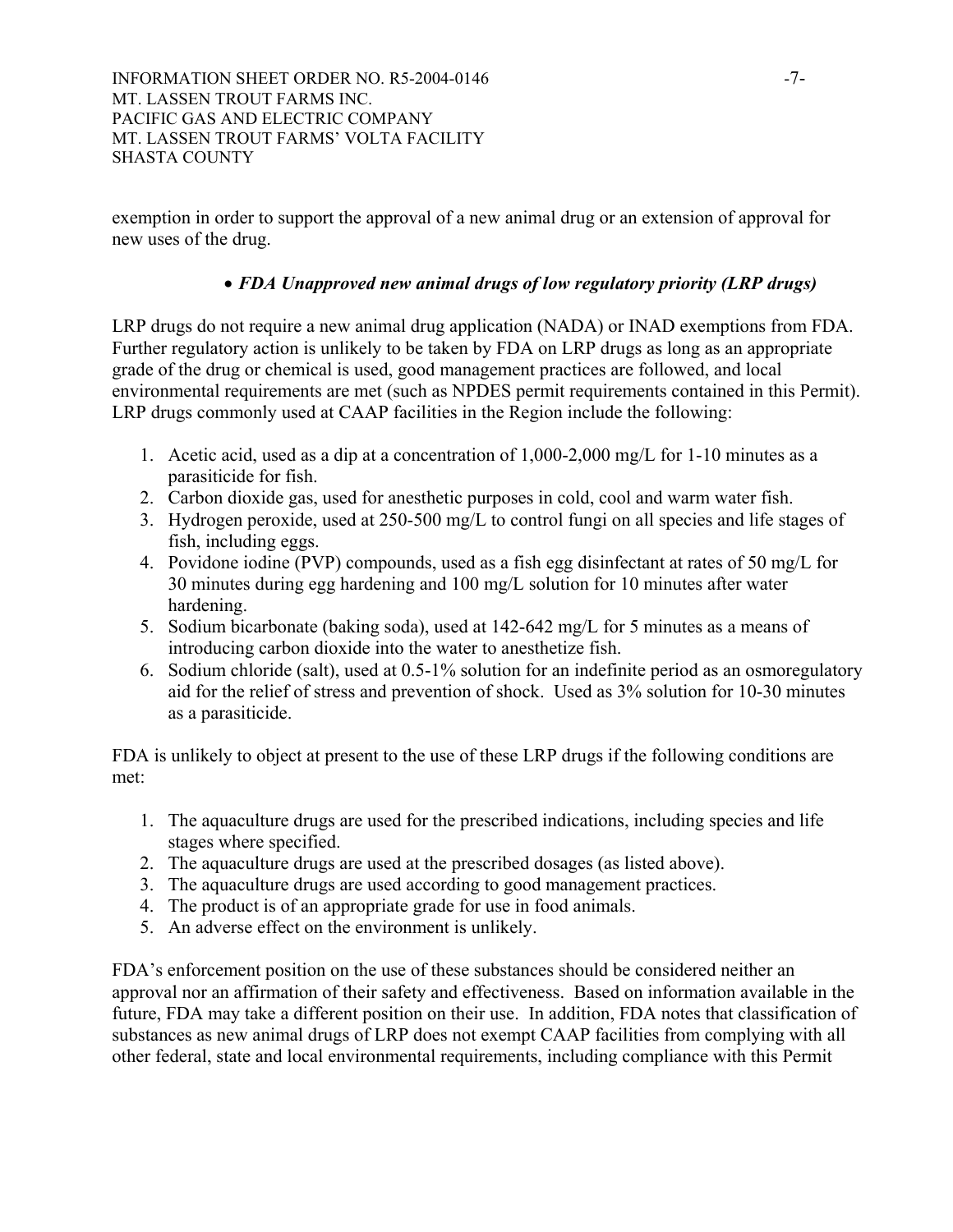INFORMATION SHEET ORDER NO. R5-2004-0146 -8-MT. LASSEN TROUT FARMS INC. PACIFIC GAS AND ELECTRIC COMPANY MT. LASSEN TROUT FARMS' VOLTA FACILITY SHASTA COUNTY

#### • *Extra-label use of an approved new animal drug*

Extra-label drug use is the actual or intended use of an approved new animal drug in a manner that is not in accordance with the approved label directions. This includes, but is not limited to, use on species or for indications not listed on the label. Only a licensed veterinarian may prescribe extralabel drugs under FDA CVM's extra-label drug use policy. CVM's extra-label use drug policy (CVM Compliance Policy Guide 7125.06) states that licensed veterinarians may consider extralabel drug use in treating food-producing animals if the health of the animals is immediately threatened and if further suffering or death would result from failure to treat the affected animals. CVM's extra-label drug use policy does not allow the use of drugs to prevent diseases (prophylactic use), improve growth rates, or enhance reproduction or fertility. Spawning hormones cannot be used under the extra-label policy. In addition, the veterinarian assumes the responsibility for drug safety and efficacy and for potential residues in the aquatic animals.

#### **RECEIVING WATER BENEFICIAL USES**

The Basin Plan at page II-2.00 states: "Existing and potential beneficial uses which currently apply to surface waters of the basins are presented in Figure II-1 and Table II-1. The beneficial uses of any specifically identified water body generally apply to its tributary streams." Furthermore, the Regional Board generally is required to apply the beneficial uses of municipal and domestic supply (MUN) to surface waters based on State Board Resolution No. 88-63, which was incorporated in the Basin Plan pursuant to Regional Board Resolution No. 89-056. The Basin Plan does not specifically identify beneficial uses for the PG&E Cross Country Canal, but does identify present and potential uses for Battle Creek. These beneficial uses are agricultural irrigation and stock watering (AGR), hydropower generation (POW), water contact recreation and canoeing and rafting (REC-1), non-contact water recreation (REC-2), warm freshwater aquatic habitat (WARM), warm spawning habitat (SPWN – WARM), cold freshwater aquatic habitat (COLD), cold fish migration habitat (MIGR – COLD), and cold spawning habitat (SPWN – COLD), and wildlife habitat (WILD). The PG&E Cross Country Canal is tributary to the South Fork of Battle Creek and the quality of water in the Canal affects the water quality downstream in Battle Creek. Water rights have been assigned downstream in Battle Creek for agriculture and aquaculture. The Regional Board finds that the beneficial uses identified in the Basin Plan for Battle Creek and, based on State Board Resolution No. 88-63, the beneficial use of municipal and domestic supply (MUN), are applicable to the PG&E Cross Country Canal.

Beneficial uses of the underlying groundwater are municipal and domestic supply (MUN), agricultural supply (AGR), industrial service supply (IND), and industrial process supply (PRO).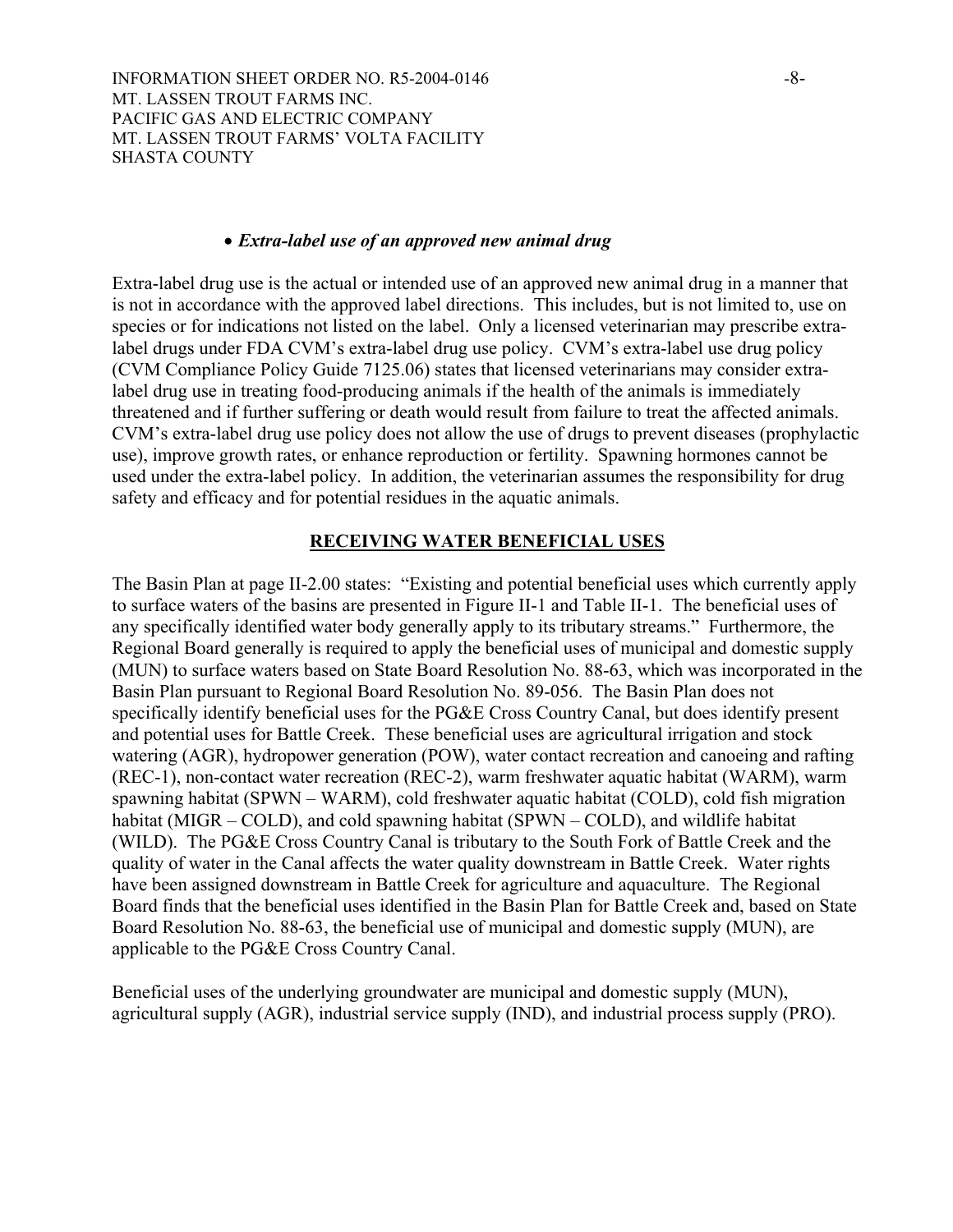INFORMATION SHEET ORDER NO. R5-2004-0146 -9-MT. LASSEN TROUT FARMS INC. PACIFIC GAS AND ELECTRIC COMPANY MT. LASSEN TROUT FARMS' VOLTA FACILITY SHASTA COUNTY

# **REASONABLE POTENTIAL ANALYSIS AND EFFLUENT LIMITATIONS**

Federal regulations at 40 CFR Section 122.44 require NPDES permits to contain effluent limitations, including technology-based and water quality standards-based limitations and limitations based on toxicity.

Federal regulations at 40 CFR 122.44(d)(1) require effluent limitations for all pollutants that are or may be discharged at a level that will cause, have the reasonable potential to cause, or contribute to an in-stream excursion above a numeric water quality criterion (such as CTR criterion) or a narrative water quality criterion within a State water quality standard. These regulations also set forth a methodology for establishing effluent limitations based on narrative state water quality criteria [40 CFR 122.44(d)(1)(vi)(A-C)].

The USEPA, SWRCB, and Regional Board have adopted or published standards that are used to implement 40 CFR 122.44. The USEPA has promulgated the CTR and NTR that established water quality criteria. The SWRCB has adopted the SIP that implements the CTR and NTR. The USEPA also has published recommended ambient water quality criteria and the Basin Plan contains numeric and narrative water quality objectives. The Basin Plan contains an Implementation Policy ("Policy for Application of Water Quality Objectives") that, in part, sets forth a process for translating narrative water quality objectives into numeric effluent limitations. The USEPA ambient water quality criteria, results of toxicity studies conducted by the California Department of Fish and Game, and the Basin Plan "Policy of Application of Water Quality Objectives" have been used to implement 40 CFR 122.44(d)(1)(v).

# **TECHNOLOGY-BASED EFFLUENT LIMITATIONS**

# *Total Suspended Solids and Settleable Solids*

Based on information submitted as part of the application, in studies, and as directed by monitoring and reporting programs, the Regional Board determined that numeric technology-based effluent limitations for total suspended solids (TSS) and settleable solids are appropriate.

# Background

As noted above, the requirements in USEPA's final ELG for the aquaculture industry do not apply to facilities that produce less than 100,000 pounds per year of aquatic animals. Order No. 96-065 established effluent limitations for TSS of 5 mg/L (net) and 15 mg/L (net) as a monthly average and daily maximum, respectively, based on BPJ in accordance with 40 CFR 125.3. In addition, the Order established effluent limitations for settleable solids of 0.1 ml/L and 0.2 ml/L, respectively, based on BPJ. The Regional Board has determined that these numeric effluent limitations for TSS and settleable solids continue to be applicable to the Facility and, therefore, the limitations have been carried over to this Order. This Order does not include mass effluent limitations for TSS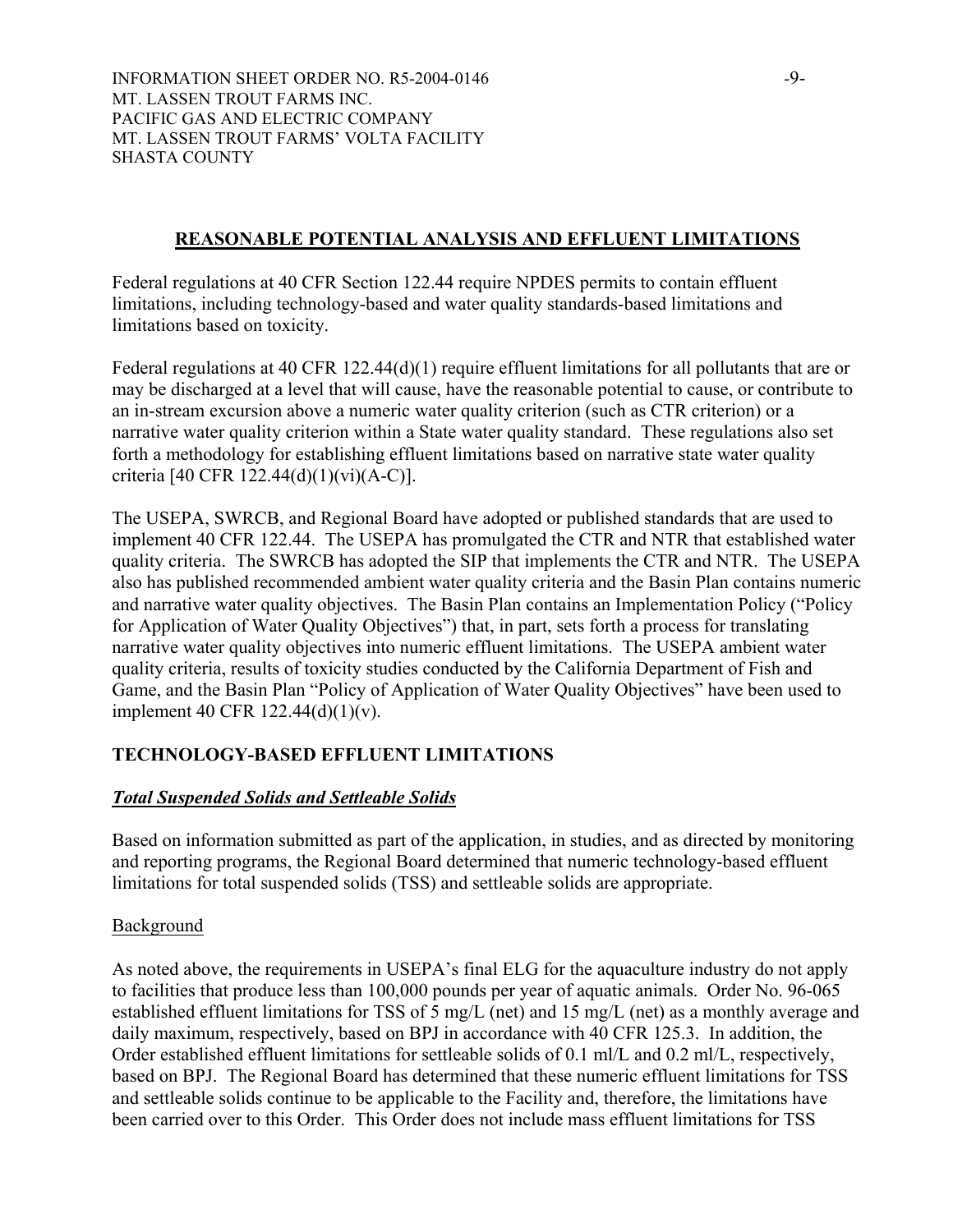## INFORMATION SHEET ORDER NO. R5-2004-0146 -10-MT. LASSEN TROUT FARMS INC. PACIFIC GAS AND ELECTRIC COMPANY MT. LASSEN TROUT FARMS' VOLTA FACILITY SHASTA COUNTY

because there are no standards that specifically require a mass-based effluent limitation, mass of the pollutant discharged is not specifically related to a measure of operation (40 CFR 122.45(f)(iii)), and, in addition, mass-based effluent limitations for TSS are not necessary because this Order includes both concentration-based limitations and a maximum flow limitation.

# Relationship Between Technology-based and Water Quality-based Requirements

In addition to carrying over numeric technology-based requirements based on BPJ, the Regional Board considered the need for water quality-based limitations for TSS and settleable solids. The Regional Board determined that the numeric technology-based TSS and settleable solids limitations, along with the requirement for a BMP plan included in this Order, are sufficient to ensure attainment of Basin Plan water quality objectives for sediment, settleable material, and suspended material.

# **WATER QUALITY-BASED EFFLUENT LIMITATIONS**

Based information submitted as part of the Report of Waste Discharge and discussions with the Discharger, in annual and monthly monitoring reports, and in independent studies, the Regional Board finds that the discharge has a reasonable potential to cause or contribute to an in-stream excursion above numeric or narrative water quality objectives for pH and formaldehyde. Effluent limitations for these constituents are included in this Order. The Regional Board is not obligated to delegate the assimilative capacity of receiving waters to a Discharger. Therefore, the Regional Board establishes water quality-based effluent limitations without benefit of dilution in this Order. Water quality-based effluent limitations are based on the application of water quality criteria or objectives at the point of discharge.

# *CTR Constituents*

The effluent and receiving water have not been monitored for priority pollutants. The Regional Board has monitored similar facilities owned by Mt. Lassen Trout Farms, Inc. during compliance evaluation inspections conducted in April 2003. The Regional Board conducted influent and effluent sampling at the Dales, Jeffcoat, Jeffcoat West, Meadowbrook, and Willow Springs facilities for priority pollutant metals for which there are water quality criteria in the CTR. These metals are antimony, arsenic, beryllium, cadmium, chromium, copper, lead, mercury, nickel, selenium, silver, thallium, and zinc. Based on these data, the Regional Board determined that none of the discharges from the Mt. Lassen Trout Farms, Inc. facilities where priority pollutant metals sampling was conducted would cause, have the reasonable potential to cause, or contribute to an instream excursion of the CTR criteria. The quality of the discharge from the Mt. Lassen Trout Farms, Inc. – Volta Facility is expected to be similar to the quality of the discharges from other Mt. Lassen Trout Farms facilities. Based on this information, and the fact that the Discharger does not use, or plan to use in the future, chemicals containing these constituents, the Regional Board finds that the discharges does not cause, have the reasonable potential to cause, or contribute to an in-stream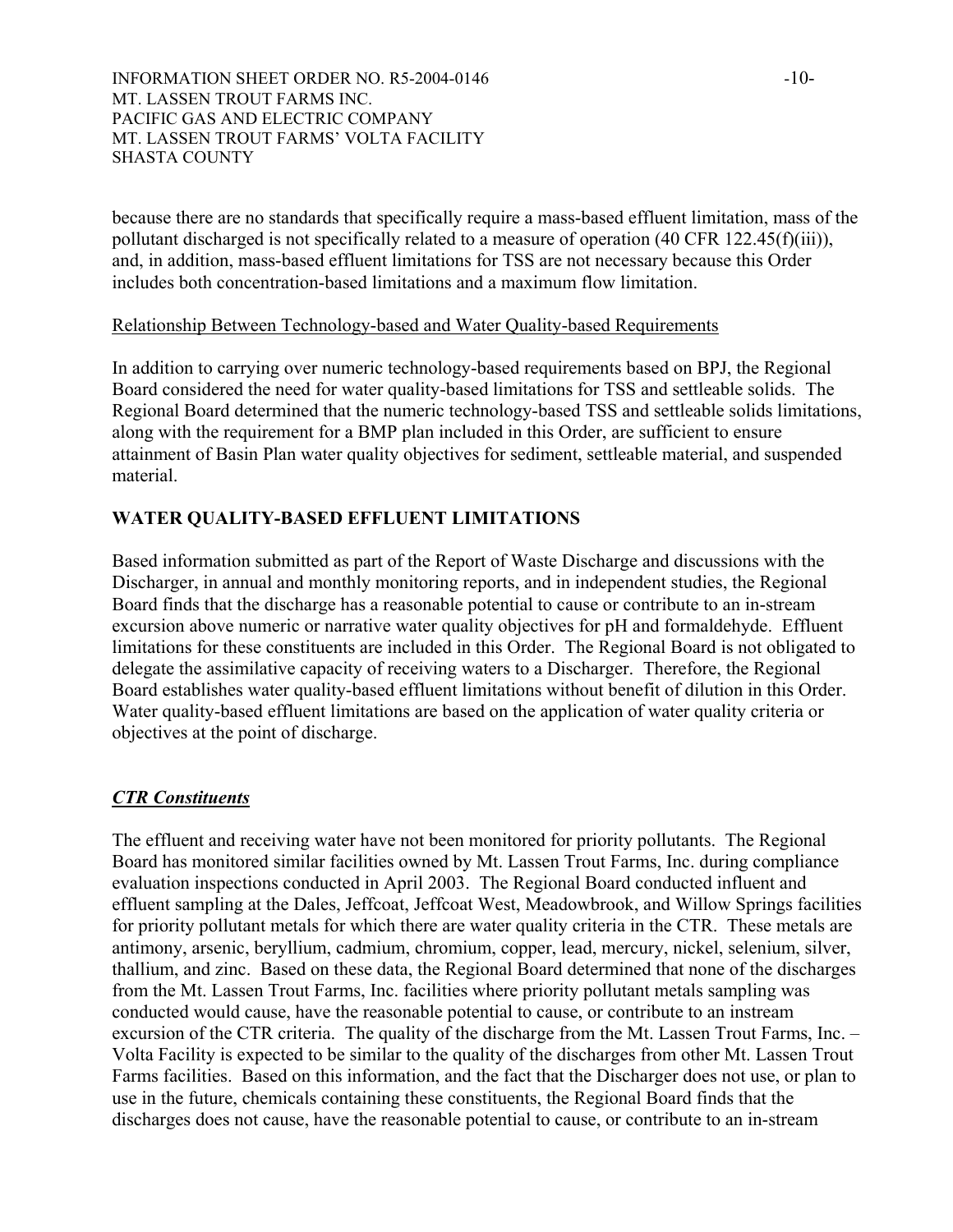excursion above the CTR criteria for these metals. The Monitoring and Reporting Program requires the Discharger to conduct effluent and receiving water monitoring for priority pollutant metals one time during the term of this Order.

# *Non-CTR Constituents*

# *pH*

The Basin Plan contains water quality objectives for pH in the form of a range of acceptable pH values (measured in standard units). In the previous Order, the Regional Board established effluent limitations in the form of an acceptable range of pH between 6.5 and 8.5 standard units for discharges to the PG&E Cross Country Canal. This pH limitation is carried over to this Order.

# *Drugs and Chemicals*

Numeric water quality criteria, or Basin Plan numeric objectives are currently not available for most of the aquaculture drugs and chemicals used by the Discharger or proposed for use at this facility. Therefore, the Regional Board used the narrative water quality objective for toxicity from the Basin Plans and applied the Policy for "Application of Water Quality Objectives" as a basis for determining "reasonable potential" for discharges of these drugs and chemicals. This objective states, in part: "All waters shall be maintained free of toxic substances in concentrations that produce detrimental physiological responses in human, plant, animal, or aquatic life." The Basin Plan states that compliance with this objective will be determined by several factors, including biotoxicity tests of appropriate duration, or other analytical methods as specified by the Regional Board. (Biotoxicity testing involves measuring the toxic effects of an effluent on specified organisms according to nationally approved protocols). USEPA's TSD specifies two toxicity measurement techniques that can be employed in effluent characterization; the first is Whole Effluent Toxicity (WET) testing, and the second is chemical-specific toxicity analyses. WET testing is used most appropriately when the toxic constituents in an effluent are not completely known; whereas chemical-specific analysis is more appropriately used when an effluent contains only one, or very few, well-known constituents. Due to the nature of operations and chemical treatments at most CAAP facilities in the Region, CAAP facility effluents generally contain only one or two known chemicals at any given a time. Therefore, the Regional Board is using a chemical-specific approach to determine "reasonable potential" for discharges of aquaculture drugs and chemicals from CAAP facilities.

# *Sodium Chloride*

Sodium chloride (salt) is used periodically at the Facility as a fish-cleansing agent to control the spread of fish disease and to reduce stress among the confined fish population. In recent monthly monitoring reports, the Discharger reports a maximum annual salt use of 250 lbs. At the minimum reported flow of 2.3 mgd (95,833 gallons in one-hour) and use of 250 lbs. of salt in a raceway during a one-hour treatment with salt could result in a discharge of sodium chloride to the settling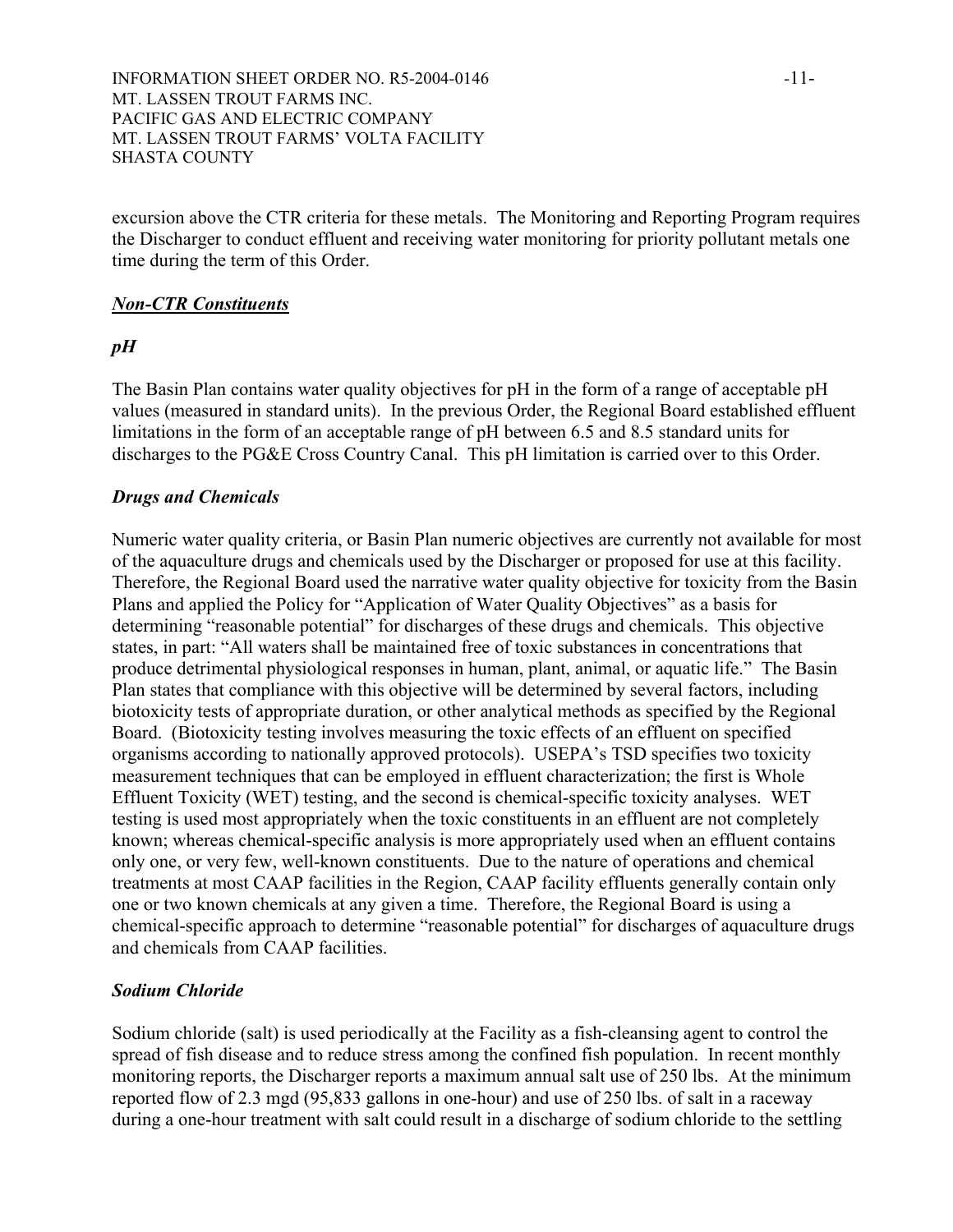INFORMATION SHEET ORDER NO. R5-2004-0146  $-12$ -MT. LASSEN TROUT FARMS INC. PACIFIC GAS AND ELECTRIC COMPANY MT. LASSEN TROUT FARMS' VOLTA FACILITY SHASTA COUNTY

ponds of up to 310 mg/L. FDA considers sodium chloride an unapproved new animal drug of low regulatory priority (LRP drug) for use in aquaculture. Consequently, FDA is unlikely to take regulatory action if an appropriate grade is used, good management practices are followed, and local environmental requirements are met. There are no numeric water quality objectives for conductivity, TDS, or chloride in the NTR, CTR, or Basin Plan for Coleman Canal or Battle Creek. The Basin Plan does contain a narrative objective for chemical constituents that states, in part, "Waters shall not contain chemical constituents in concentrations that adversely affect beneficial uses." Agricultural irrigation is a beneficial use of the receiving water. *Water Quality for Agriculture, Food and Agriculture Organization of the United Nations—Irrigation and Drainage Paper No. 29, Rev. 1* (R.S. Ayers and D.W. Westcot, Rome, 1985), recommends that the conductivity level in waters used for agricultural irrigation not exceed 700 µmhos/cm (Agricultural Water Quality Goal) because it will reduce crop yield for sensitive plants. The Agricultural Water Quality Goal for TDS is 450 mg/L. USEPA's recommended ambient water quality criteria for chloride for the protection of freshwater aquatic life are 230 mg/l as a one-hour average, and 860 mg/l as a four-day average. The Agricultural Water Quality Goal for chloride is 106 mg/L. The Regional Board has determined that the discharge of chloride from the Facility from sodium chloride application rates as described by the Discharger will not cause, have the reasonable potential to cause, or contribute to an in-stream excursion of applicable water quality criteria or objectives. Monitoring of conductivity and chloride is required and use of sodium chloride must be reported as specified in the Monitoring and Reporting Program.

# *Formalin as Formaldehyde*

Formalin (as a 37% formaldehyde solution) is not currently used but may be used by the Discharger in the future. Formalin (also known by the trade names Formalin- $F^{\circledast}$ , Paracide- $F^{\circledast}$ , PARASITE-S $^{\circledast}$ ) is approved through FDA's New Animal Drug Application (NADA) program for use in controlling external protozoa and monogenetic trematodes on fish, and for controlling fungi of the family *Saprolegniacae* in food-producing aquatic species (including trout and salmon). For control of other fungi, formalin may be used under an Investigational New Animal Drug (INAD) exemption. Formalin is used as a "drip" treatment to control fungus on fish eggs, or as a "flush" treatment in raceways of 1-8 hours in duration. Formalin may be applied in multiple treatments over the course of a given month, or may be applied in raceways for up to 8 hours at a time.

The State of California Department of Health Services (DHS) does not have a Maximum Containment Level (MCL) for formaldehyde, however the DHS historic Drinking Water Action Level is listed as 0.1 mg/L based on calculation by standard risk assessment methods, with a Modifying Factor = 10. The USEPA Integrated Risk Information System (IRIS) lists a reference dose of 1.4 mg/L as a drinking water level. There are no recommended criteria for formaldehyde for protection of aquatic life.

The DFG Pesticide Unit conducted biotoxicity studies to determine the aquatic toxicity of formaldehyde using *Pimephales promelas,* and *Ceriodaphnia dubia* (*C. dubia*) in accordance with the analytical methods specified in EPA600/4-91-002, *Short-Term Methods for Estimating the*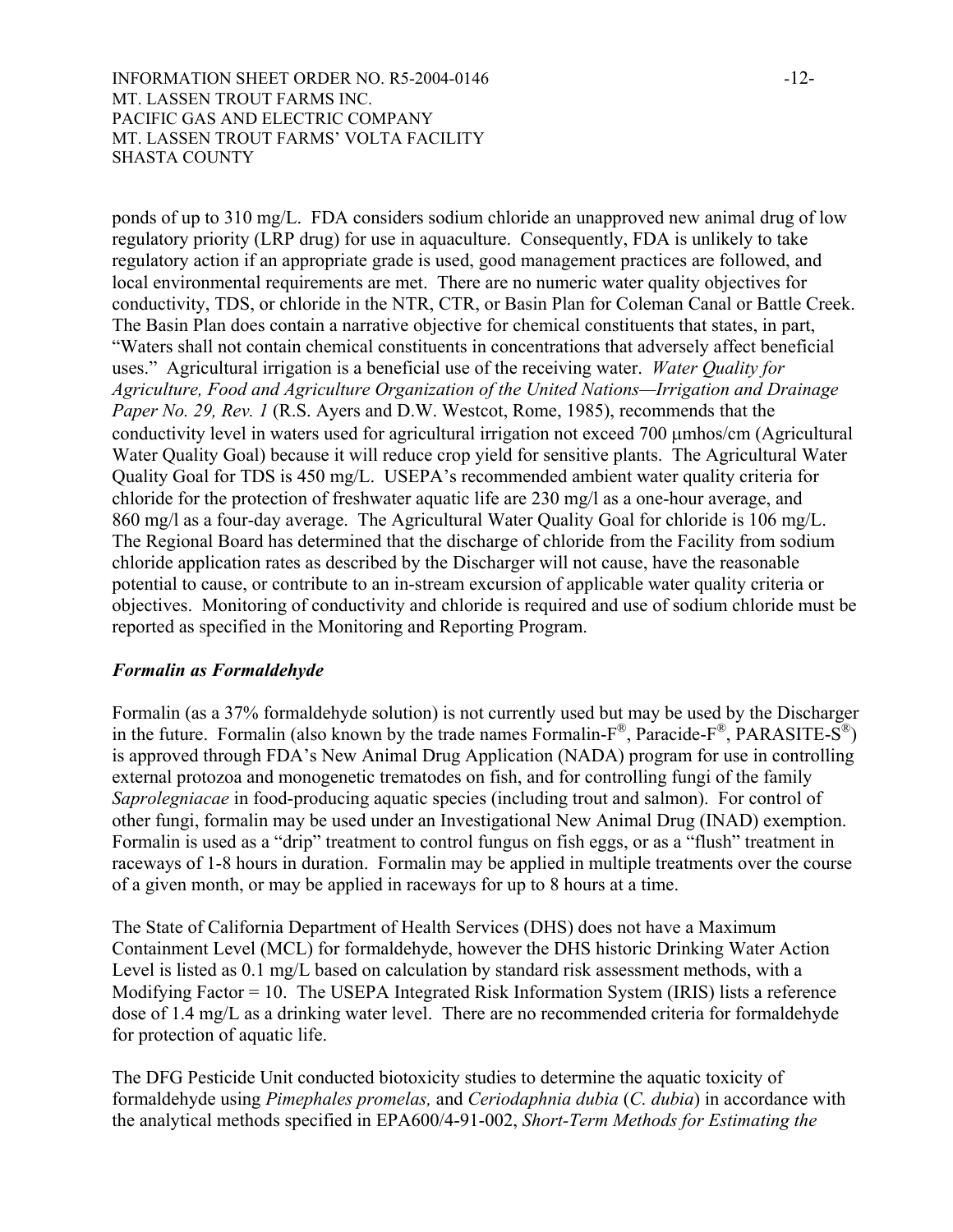INFORMATION SHEET ORDER NO. R5-2004-0146  $-13$ -MT. LASSEN TROUT FARMS INC. PACIFIC GAS AND ELECTRIC COMPANY MT. LASSEN TROUT FARMS' VOLTA FACILITY SHASTA COUNTY

*Chronic Toxicity of Effluents and Receiving Waters to Freshwater Organisms*. These "short-term chronic tests" measure effects such as reduced growth of the organism, reduced reproduction rates, or lethality. Results were reported as a No Observed Effect Concentration (NOEC) and a Lowest Observed Effect Concentration (LOEC). The DFG Pesticide Unit also conducted acute toxicity tests using *C. dubia* in accordance with methods specified in EPA600/4-90/027, *Methods for Measuring the Acute Toxicity of Effluents and Receiving Waters to Freshwater and Marine Organisms.* Acute toxicity test results typically are reported as the No Observed Adverse Effect Level (NOAEL), Lowest Observed Adverse Effect Level (LOAEL), and  $LC_{50}$ .

Results of chronic toxicity tests submitted by the DFG Pesticide Unit indicated *C. dubia* was the most sensitive species with a 7-day No Observable Effect Concentration (NOEC) value of 1.3 mg/L formaldehyde for survival and reproduction. Acute toxicity tests with *C dubia* showed a 96-hour NOAEL of 1.3 mg/L. A summary of the data submitted follows:

| <b>Species</b>            | 7-day LC50<br>(mg/L) | LOEC<br>(mg/L)          | <b>NOEC</b><br>(mg/L) | <b>LOAEL</b><br>(mg/L) | <b>NOAEL</b><br>(mg/L) |
|---------------------------|----------------------|-------------------------|-----------------------|------------------------|------------------------|
| Ceriodaphnia dubia        | 2.4                  | $5.8^{1}$<br>$1 \; 3^2$ | 1.3<br>$\leq 1.3^2$   | 5.8                    | 1.3                    |
| Pimephales promelas       | 23.3                 | 9.09                    | 2.28                  | --                     |                        |
| Selenastrum capricornutum | < 5.2                | $-$                     | --                    | --                     |                        |

 $\frac{1}{1}$ Survival

<sup>2</sup> Reproduction

Since formalin treatments are utilized as a batch or flush treatment which result in discharges from three to eight hours, short-term tests were conducted with *C. dubia*, exposing the organisms for 2-hour and 8-hour periods, removing them from the chemical, and continuing the observation period for 7 days in clean water. The results were as follows:

| <b>Species</b>                   | 7-day LC50<br>(mg/L) | LOAEL<br>(mg/L) | <b>NOAEL</b><br>(mg/L) |
|----------------------------------|----------------------|-----------------|------------------------|
| C. <i>dubia</i> —2-hour exposure | 73.65                | 46.3            | 20.7                   |
| C. <i>dubia</i> —8-hour exposure | 13.99                | 15.3            |                        |

The Regional Board considered the results of both acute and chronic aquatic life toxicity testing conducted by the DFG Pesticide Unit when determining whether water quality-based effluent limits for formalin as formaldehyde were necessary. Results of chronic toxicity tests indicated *C. dubia* was the most sensitive species, with a 7-day NOEC value of 1.3 mg/L formaldehyde for survival and less than 1.3 mg/L for reproduction (the Regional Board used an NOEC of 1.3 mg/L). Acute toxicity tests conducted using *C. dubia* showed a 96-hour NOAEL of 1.3 mg/L formaldehyde. The additional acute toxicity tests conducted using an 8-hour exposure resulted in a 96-hour NOAEL concentration of 6.7 mg/L formaldehyde.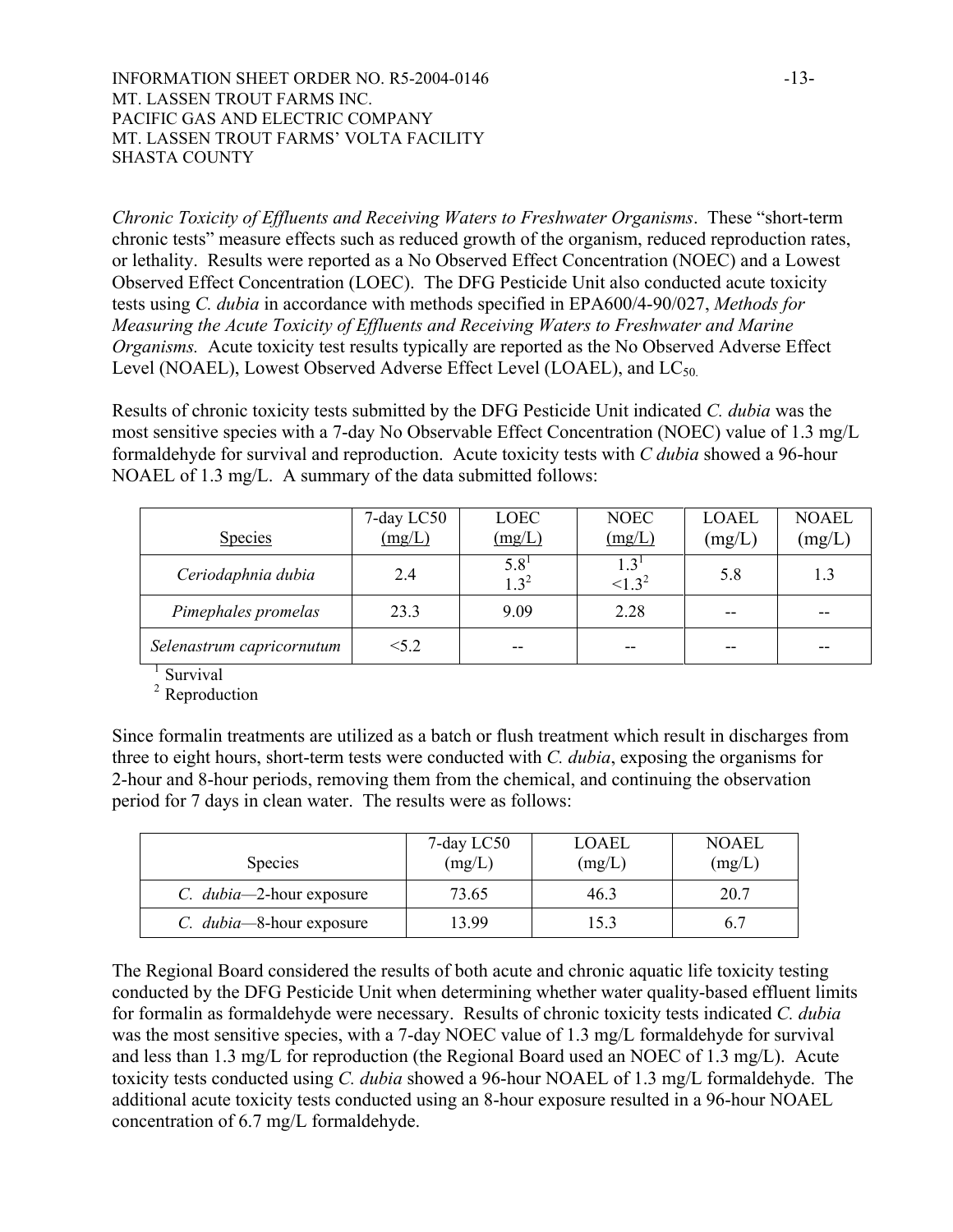INFORMATION SHEET ORDER NO. R5-2004-0146  $-14$ -MT. LASSEN TROUT FARMS INC. PACIFIC GAS AND ELECTRIC COMPANY MT. LASSEN TROUT FARMS' VOLTA FACILITY SHASTA COUNTY

Based on typical application rates for Formalin, the Regional Board determined that if Formalin is used at this Facility in the future, formaldehyde may be discharged at levels that cause, have the reasonable potential to cause, or contribute to an excursion of a narrative water quality objective for toxicity from the Basin Plan. Accordingly, this permit includes water quality-based effluent limitations for formaldehyde. Exposure to formaldehyde may be long-term because of potential application procedures (e.g., successive raceway treatments). Also, because of retention of effluent in settling ponds, exposure times could exceed treatment times. Therefore, an average monthly effluent limitation of 0.65 mg/L and a maximum daily effluent limit of 1.3 mg/L are calculated based on the 96-hour NOAEL value and using the procedure in USEPA's TSD for calculating water quality-based effluent limits. These effluent limits will ensure protection of aquatic life against effects from exposure to formaldehyde the Discharge. The previous Order No. 96-065 included a less stringent daily maximum limitation for formaldehyde of 5 mg/L based on a USEPA Health Advisory for acute 10-day exposure.

The Regional Board used USEPA's TSD guidance to calculate the MDEL and AMEL effluent limitations for formaldehyde as follows:

Assuming:

- No in-stream dilution allowance.
- Coefficient of Variation  $(CV) = 0.6$  for the lognormal distribution of pollutant concentrations in effluent.

# *Effluent Concentration Allowance based on NOAEL (acute toxicity) with no dilution allowance*

 $ECA<sub>a</sub> = 1.3$  mg/L

# *Effluent Concentration Allowance based on NOEC (chronic toxicity) with no dilution allowance*

 $ECA<sub>c</sub> = 1.3$  mg/L

# *Long Term Average concentration based on acute ECA*

 $LTA<sub>a</sub> = 1.3$  mg/L X 0.321 = 0.42 mg/L (where 0.321 = acute ECA multiplier at 99% occurrence probability and 99% confidence)

# *Long Term Average concentration based on chronic ECA*

 $LTA_c = 1.3$  mg/L X  $0.527 = 0.69$  mg/L (where 0.527 = chronic ECA multiplier at 99% occurrence probability and 99% confidence)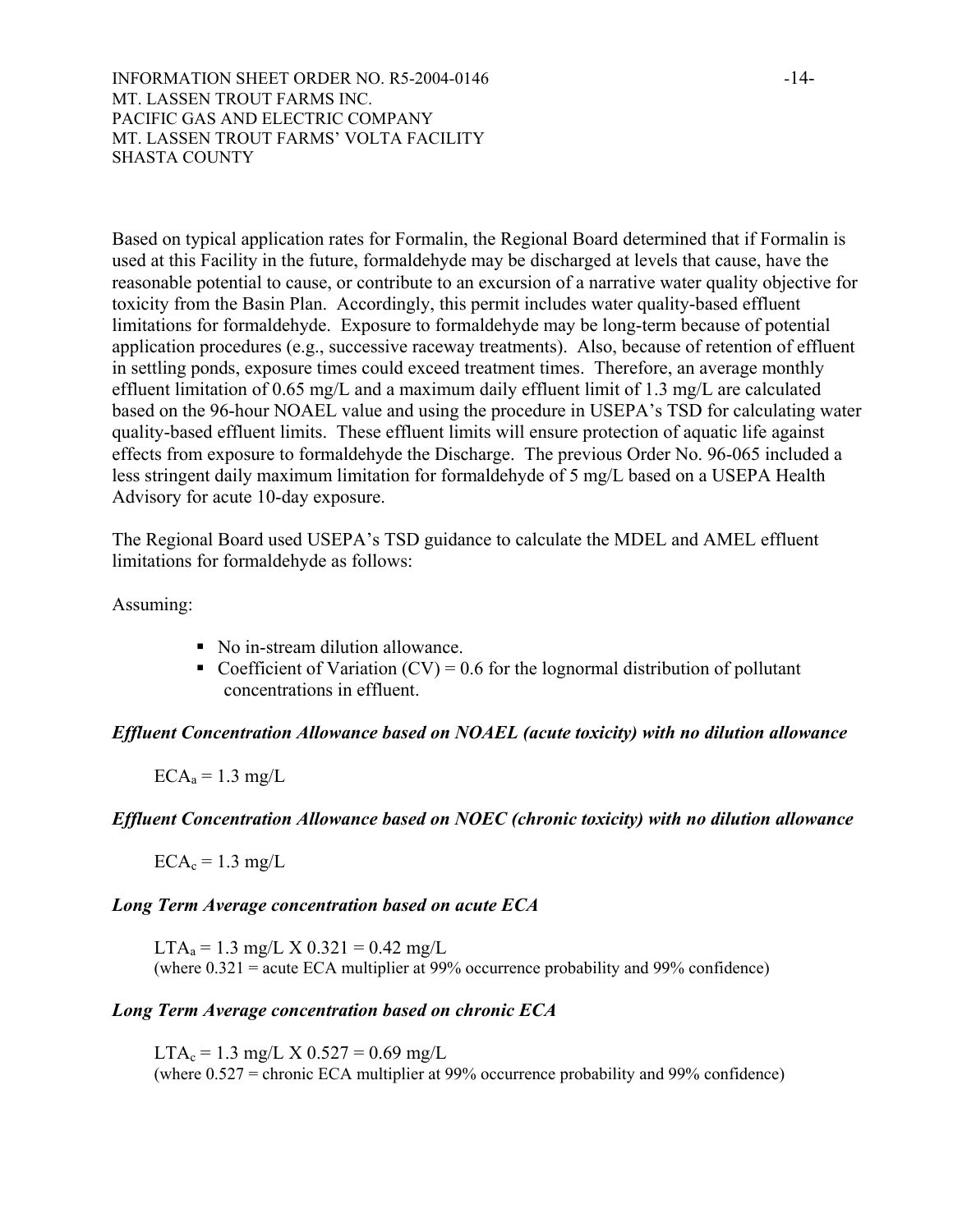## *Most Limiting LTA concentration*

 $LTA = 0.4173$  mg/L

#### *Average Monthly Effluent Limit*

 $AMEL = LTA \times 1.55$ (where  $1.55 = AMEL$  multiplier at 95% occurrence probability, 99% confidence, and  $n = 4$ )

## **AMEL** = 0.42 mg/L X 1.55 = **0.65 mg/L as formaldehyde**

#### *Maximum Daily Effluent Limit*

 $MDEL = LTA \times 3.11$ (where 3.11 = MDEL multiplier at 99% occurrence probability and 99% confidence)

#### **MDEL** = 0.42 mg/L X 3.11 = **1.3 mg/L as formaldehyde**

#### *Acetic Acid*

Acetic acid may be used by the Discharger as a "flush" treatment in raceways for the control of external parasites on fish. The Basin Plan contains water quality objectives for pH in the form of a range of acceptable pH values (measured in standard units). Since acetic acid will lower the pH of the water the Regional Board has included an effluent limit for pH. Use of acetic acid must be reported as specified in the attached Monitoring and Reporting Program.

#### *Hydrogen Peroxide*

Although not currently used, hydrogen peroxide  $(35\% H_2O_2)$  may be used in the future by the Discharger as a short-term immersion bath treatment in holding tanks, or as a raceway flush treatment. FDA considers hydrogen peroxide to be an LRP drug when used to control fungi on fish at all life stages, including eggs. Hydrogen peroxide may also be used under an INAD exemption to control bacterial gill disease in various fish, fungal infections, external bacterial infections, and external parasites. Hydrogen peroxide is a strong oxidizer that breaks down into water and oxygen; however, it exhibits toxicity to aquatic life during the oxidation process. The Regional Board considered the results of acute aquatic life toxicity testing conducted by the DFG Pesticide Unit when determining whether water quality-based effluent limits for hydrogen peroxide were necessary in this Permit. Results of a single acute toxicity test using *C. dubia* showed a 96-hour NOAEL of 1.3 mg/L. There is no toxicity information available for shorter exposure periods. The DFG Pesticide Unit is proposing to conduct additional toxicity testing on hydrogen peroxide to determine NOAEL concentrations for shorter exposure periods. Since there is limited short- and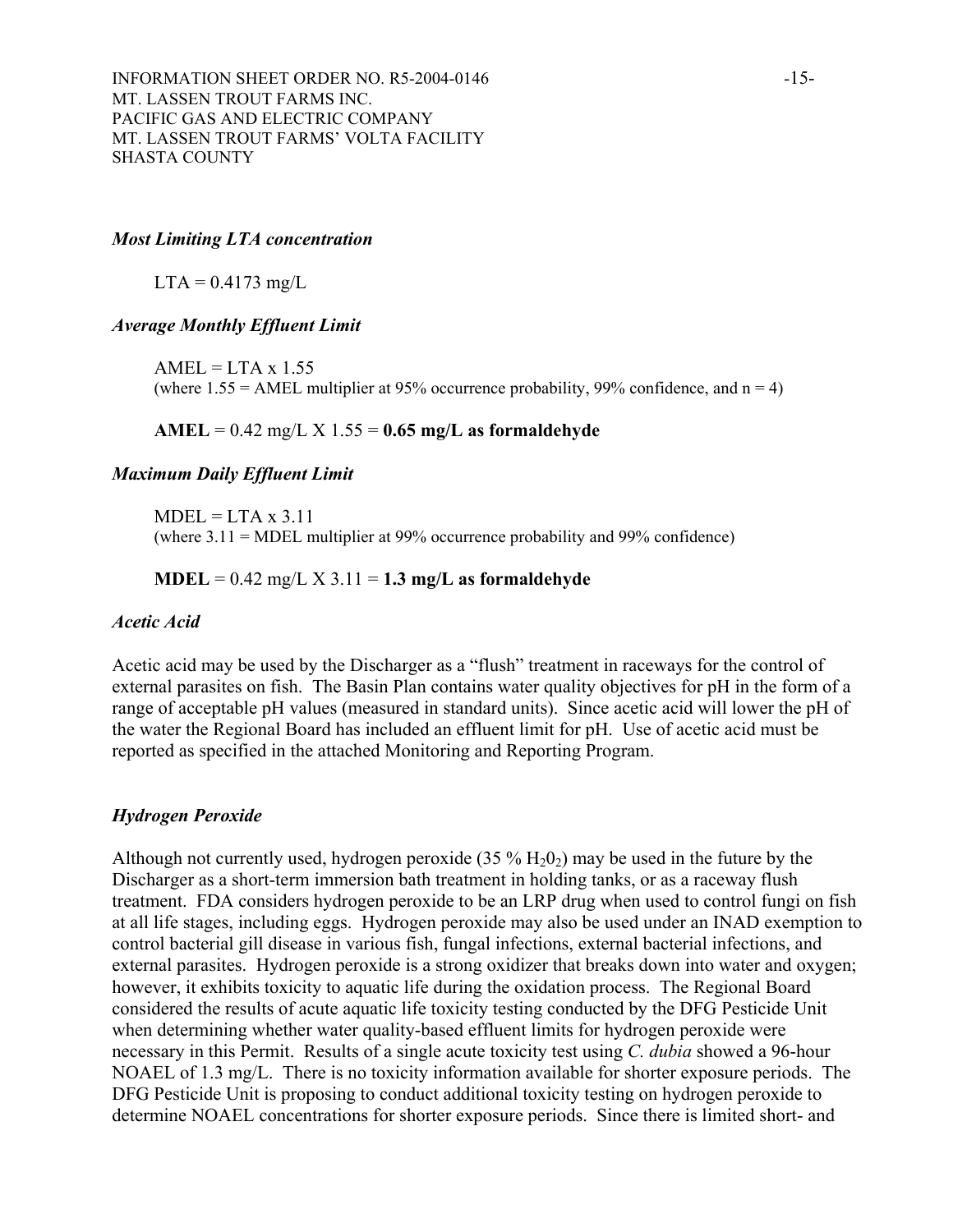INFORMATION SHEET ORDER NO. R5-2004-0146  $-16-$ MT. LASSEN TROUT FARMS INC. PACIFIC GAS AND ELECTRIC COMPANY MT. LASSEN TROUT FARMS' VOLTA FACILITY SHASTA COUNTY

long-term toxicity information available at this time and no information regarding actual discharge concentrations of hydrogen peroxide, this Order does not include water quality-based effluent limitations for hydrogen peroxide. Use and monitoring of hydrogen peroxide must be reported as specified in the attached Monitoring and Reporting Program and the Regional Board may require additional sampling. The Regional Board will review this information, and other information as it becomes available and this permit may be reopened to establish effluent limits based on additional use and toxicity information.

#### *Potassium Permanganate*

Although not currently used, potassium permanganate may be used in the future by the Discharger to control gill disease. Potassium permanganate has a low estimated lifetime in the environment, being readily converted by oxidizable materials to insoluble manganese dioxide  $(MNO<sub>2</sub>)$ . In non-reducing and non-acidic environments,  $MNO<sub>2</sub>$  is insoluble and has a very low bioaccumulative potential. Potassium permanganate is typically applied in a single, short-term treatment, or as a series of closely spaced, short-term treatments. Results of a single acute toxicity test conducted by the DFG Pesticide Unit using *C. dubia* showed a 96-hour NOAEL of 0.25 mg/L for potassium permanganate. Since there is limited toxicity information available at this time, the Discharger does not use hydrogen peroxide nor has near-future plans to use it, and no information is available regarding actual discharge concentrations of potassium permanganate, this Order does not include water quality-based effluent limitations for potassium permanganate. However, the Discharger shall notify the Regional Board prior to use of potassium permanganate and the Regional Board may require additional sampling. The Regional Board will review this information, and other information as it becomes available and this permit may be reopened to establish effluent limits based on additional use and toxicity information.

# *Chloramine-T*

Chloramine-T is not currently used by the Discharger but may be used in the future during outbreaks of bacterial gill disease. Chloramine-T is available for use in accordance with an INAD exemption by FDA. Chloramine-T breaks down into para-toluenesulfonamide (p-TSA) and unlike other chlorine based disinfectants does not form harmful chlorinated compounds. The Discharger has not conducted biotoxicity tests using Chloramine-T, however results of toxicity testing from other sources were submitted and showed a 96-hour  $LC_{50}$  for rainbow trout of 2.8 mg/L. The 48-hour NOEC for *Daphnia magna* was reported as 1.8 mg/L. There is no toxicity information available for shorter exposure periods. Since there is limited toxicity information available for short- and long-term exposure and no information regarding actual discharge concentrations of Chloramine-T, this permit does not include water quality-based effluent limitations for Chloramine-T. However, use and monitoring of Chloramine-T must be reported as specified in the attached Monitoring and Reporting Program. The Regional Board will review this information, and other information as it becomes available and this permit may be reopened to establish effluent limits based on additional use and toxicity information.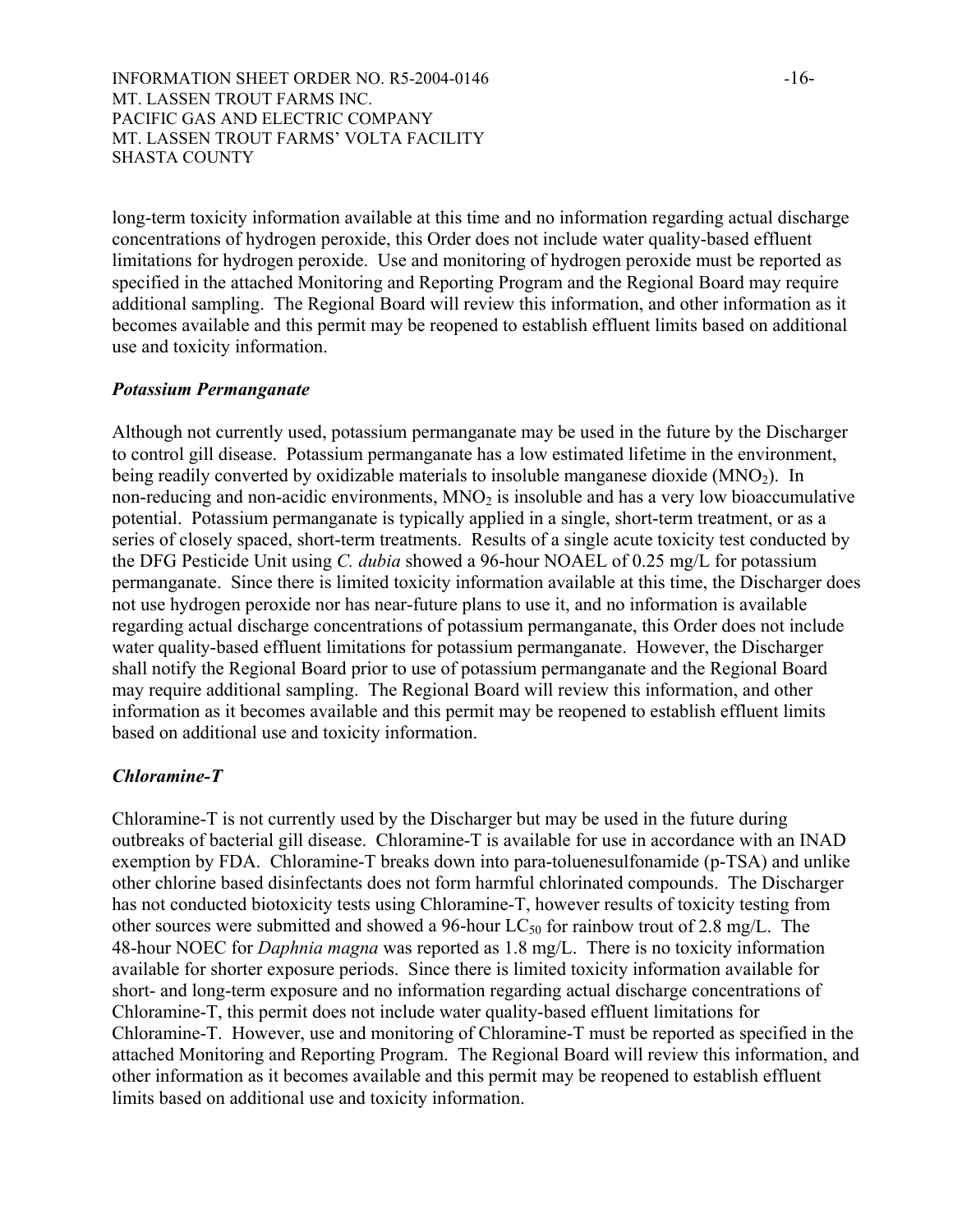INFORMATION SHEET ORDER NO. R5-2004-0146  $-17$ -MT. LASSEN TROUT FARMS INC. PACIFIC GAS AND ELECTRIC COMPANY MT. LASSEN TROUT FARMS' VOLTA FACILITY SHASTA COUNTY

#### *Benzalkonium chloride*

Benzalkonium chloride is a quaternary ammonium compound that the Discharger proposes potentially to use as a disinfectant for rearing troughs. Although the discharger is proposing to potentially use benzalkonium chloride in the future, it is not proposing to discharge it to waters of the United States or waters of the State, but to use other means of disposal. Consequently, this Order does not include water quality-based effluent limitations for benzalkonium chloride, but use and means of disposal of this chemical must be reported as specified in the attached Monitoring and Reporting Program. Also, this Order includes a provision requiring that all aquaculture drugs and chemicals not discharged to receiving waters be disposed of in an environmentally safe manner, according to label guidelines, Material Safety Data Sheet guidelines and BMPs. Any other form of disposal requires approval from the Executive Officer. Furthermore, if the Discharger wishes to discharge benzalkonium chloride, results of toxicity tests for this chemical must be submitted as specified in Provision No. 3. The Regional Board will review this information, and other information as it becomes available and this Order may be reopened to establish effluent limitations for this constituent.

#### *Oxytetracycline*

Oxytetracycline, also known by the brand name Terramycin®, is currently used by the Discharger. Oxytetracycline, is an antibiotic approved through FDA's NADA program for use in controlling ulcer disease, furnuculosis, bacterial hemorrhagic septicemia, and pseudomonas disease in salmonids. Oxytetracycline is most commonly used as a feed additive. However, oxytetracycline may also be used as an extra-label use under a veterinarian's prescription in an immersion bath of approximately six to eight hours in duration. Because oxytetracycline may be applied in an immersion bath for up to eight hours at a time, the Regional Board considered the results of acute and chronic aquatic life toxicity testing conducted by the DFG Pesticide Unit when determining whether water quality-based effluent limits for oxytetracycline used in an immersion bath treatment were necessary in this Permit. Results of acute toxicity tests using *C. dubia* showed a 96-hour NOAEL of 40.4 mg/L. Results of chronic toxicity tests using *C. dubia* showed a 7-day NOEC for reproduction of 48 mg/L. The information available to the Regional Board regarding discharges of oxytetracycline indicates that it is discharged at levels well below the lowest NOEC and NOAEL. Therefore, at this time, the Regional Board determined that oxytetracycline, when used in feed or in an immersion bath treatment, is not discharged at levels that cause, have the reasonable potential to cause, or contribute to an excursion of a narrative water quality objective for toxicity from the Basin Plans. Accordingly, this Permit does not include an effluent limitation for oxytetracycline. However, monthly use of oxytetracycline must be reported as specified in the attached Monitoring and Reporting Program. The Regional Board will review this information, and other information as it becomes available, and this permit may be reopened to establish effluent limits based on additional use and toxicity information.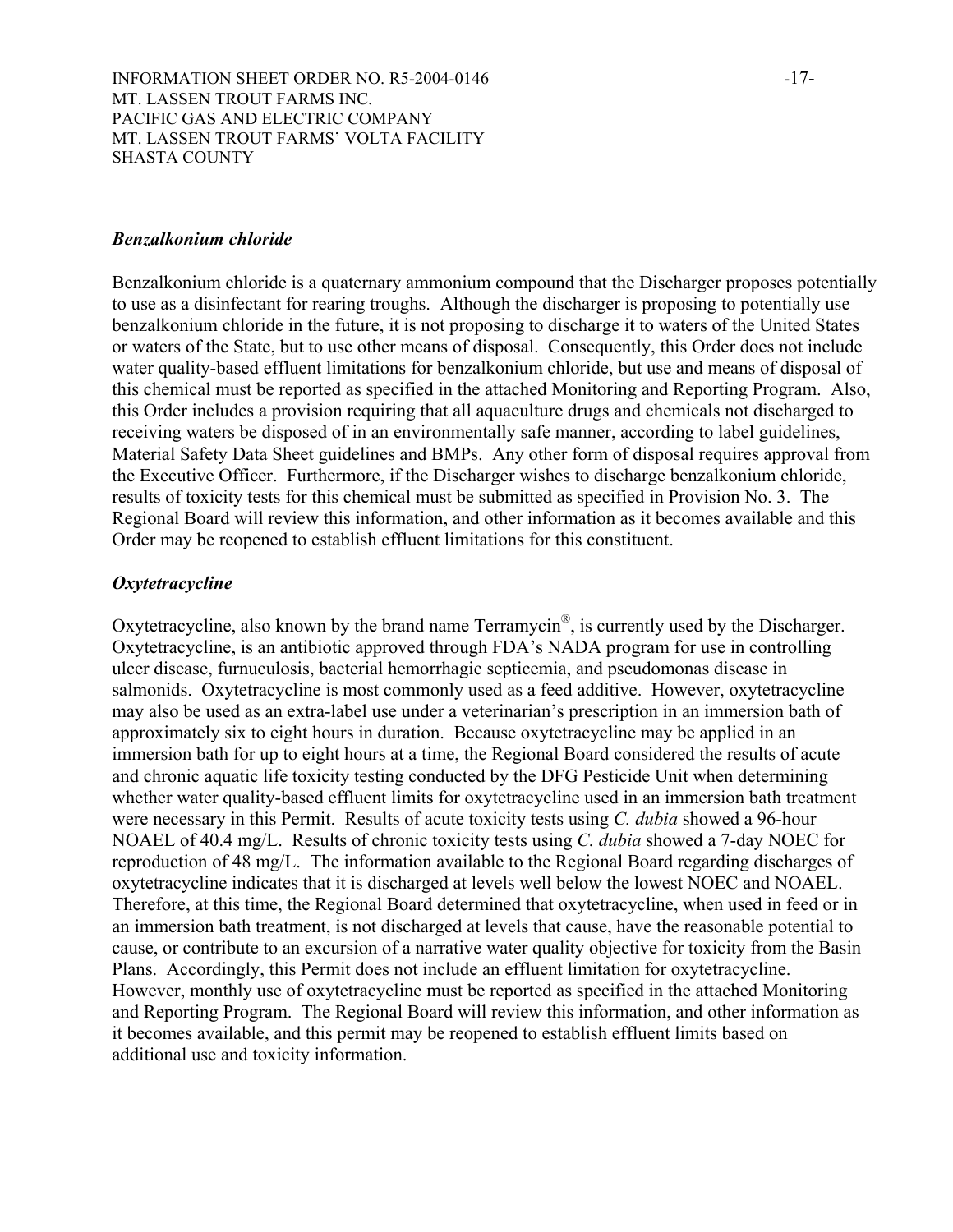# *Penicillin G*

Penicillin G is not currently used by the Discharger but may be used in the future as a six hour bath for the control of bacterial infections. Penicillin G is not approved under FDA's NADA program and its extra-label use in aquaculture requires a veterinarian's prescription. Due to the length of treatment time, the Regional Board considered the results of acute and chronic aquatic life toxicity testing conducted by the DFG Pesticide Unit when determining whether water quality-based effluent limits for Penicillin G were necessary in this Permit. Results of acute toxicity tests using *C. dubia* showed a 96-hour NOAEL of 890 mg/L. Results of 7-day chronic toxicity testing using *Pimephales promelas* showed 7-day NOEC for survival of 350 mg/L. The information available to the Regional Board regarding discharges of Penicillin G indicates that if it is used it would be discharged at levels well below the lowest NOEC and NOAEL. Therefore, at this time, the Regional Board determined that Penicillin G, when used in an immersion bath treatment, would not be discharged at levels that cause, have the reasonable potential to cause, or contribute to an excursion of a narrative water quality objective for toxicity from the Basin Plan. Accordingly, this Permit does not include effluent limitations for Penicillin G. However, monthly use of Penicillin G must be reported as specified in the attached Monitoring and Reporting Program. The Regional Board will review this information, and other information as it becomes available, and this permit may be reopened to establish effluent limits based on additional use and toxicity information.

## *Antibiotics in Feed Formulations and Injected*

Amoxycillin, erythromycin, florfenicol, and Romet-30® are not currently used but may potentially be used by the Discharger. Amoxycillin is injected into fish to control acute disease outbreaks through a veterinarian's prescription for extra-label use. Erythromycin (injected or used in feed formulations) and florfenicol (used in feed formulations) are antibiotics used to control acute disease outbreaks and must be used under an INAD exemption or a veterinarian's prescription for extra-label use. Romet-30 $^{\circ\circ}$ , also known by the trade name Sulfadimethoxine-oremtroprim, is an antibiotic used in feed formulations and is approved for use in aquaculture through FDA's NADA program for control of furunculosis in salmonids. In the NPDES General Permit for Aquaculture Facilities in Idaho (Idaho General Permit), USEPA Region 10 distinguishes between antibiotics applied in feed formulations and antibiotics applied in immersion baths. The Idaho General Permit concludes that drugs or chemicals administered via feed, and ingested by fish, pose little threat to aquatic life or beneficial uses because a majority of the drug is utilized by the fish, though some literature suggests otherwise. As stated in the Idaho General Permit, "USEPA believes that disease control drugs and other chemicals provided for ingestion by fish do not pose a risk of harm or degradation to aquatic life or other beneficial uses." The Regional Board determined that amoxycillin (when injected into fish), erythromycin (when injected into fish or used as a feed additive), florfenicol and Romet-30® (when used as feed additives) are used in a manner that reduces the likelihood of direct discharge of antibiotics to waters of the United States or waters of the State, particularly when Dischargers implement BMPs as required by this Permit. Therefore, the Regional Board determined that amoxycillin, florfenicol, and Romet 30® are not discharged from CAAP facilities in the Region at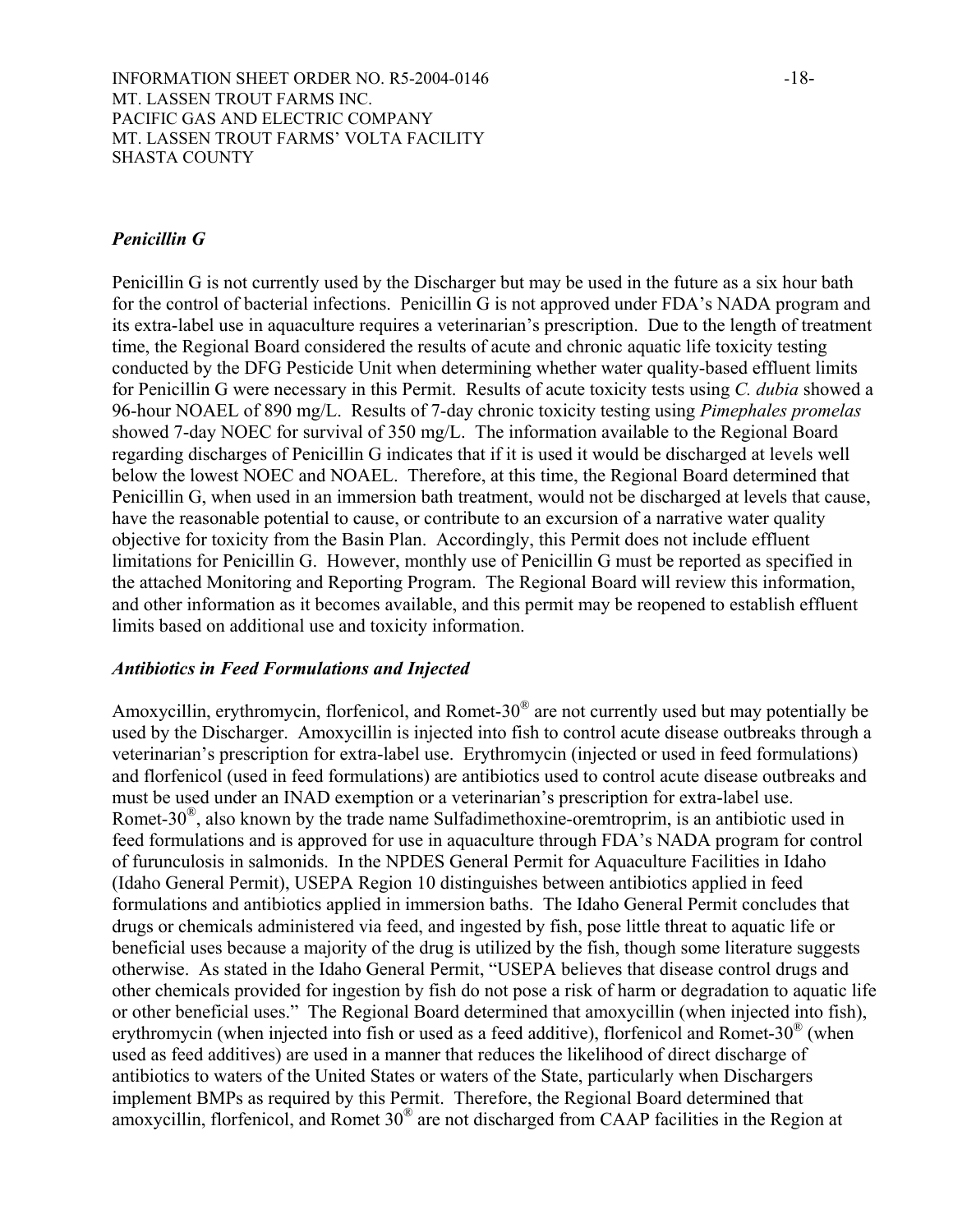INFORMATION SHEET ORDER NO. R5-2004-0146 -19-MT. LASSEN TROUT FARMS INC. PACIFIC GAS AND ELECTRIC COMPANY MT. LASSEN TROUT FARMS' VOLTA FACILITY SHASTA COUNTY

levels that cause, have the reasonable potential to cause, or contribute to an excursion of a narrative water quality objective for toxicity from the Basin Plan. Accordingly, this Permit does not include water quality-based effluent limitations for these substances; however, this Permit does require monthly monitoring and reporting of these substances as specified in the attached Monitoring and Reporting Program. The Regional Board will review this information and this permit may be reopened to establish effluent limits based on additional use and toxicity information.

## *Enteric Redmouth Bacertin*

To treat enteric redmouth disease, the Discharger may administer enteric redmouth bacterin. Enteric redmouth (or yersiniosis) bacterins are formulated from inactivated Yersinia ruckeri bacteria and may be used as an immersion or vaccine to help protect salmonid species from enteric redmouth disease caused by Yersinia ruckeri. These bacertins stimulate the fish's immune system to produce protective antibodies. This veterinary biologic is licensed for use by the US Department of Agriculture's (USDA's) Center for Veterinary Biologics. Veterinarians should be consulted before beginning an immunization program. According to USDA, most biologics leave no chemical residues in animals and most disease organisms do not develop resistance to the immune response by a veterinary biologic. Based upon available information regarding the use of these substances at CAAP facilities, the Regional Board does not believe that enteric redmouth bacertin, when used according to label and veterinarian instructions, are discharged at levels that cause, have the reasonable potential to cause, or contribute to an excursion of Basin Plan narrative water quality objectives for toxicity. Accordingly, this Order does not include water quality-based effluent limitations; however, use must be reported as specified in the attached Monitoring and Reporting Program. In the future, as additional information becomes available regarding the use or toxicity, the Regional Board will re-evaluate whether the discharge to receiving waters may cause, have the reasonable potential to cause, or contribute to an excursion of the Basin Plan objectives for toxicity and, if necessary, re-open this Order to include numeric effluent limitations.

#### **BASIS FOR WASTE DISPOSAL PROVISIONS**

Solid waste disposal provisions in this Permit are based on the requirements of CCR Title 27 and prevention of unauthorized discharge of solid wastes into waters of the United States or waters of the State.

# **BASIS FOR BEST MANAGEMENT PRACTICES PROVISIONS**

Best Management Practices plan requirements are established based on 40 CFR 122.44(k)(4) to help ensure adequate control of solids and other pollutants present in the discharge.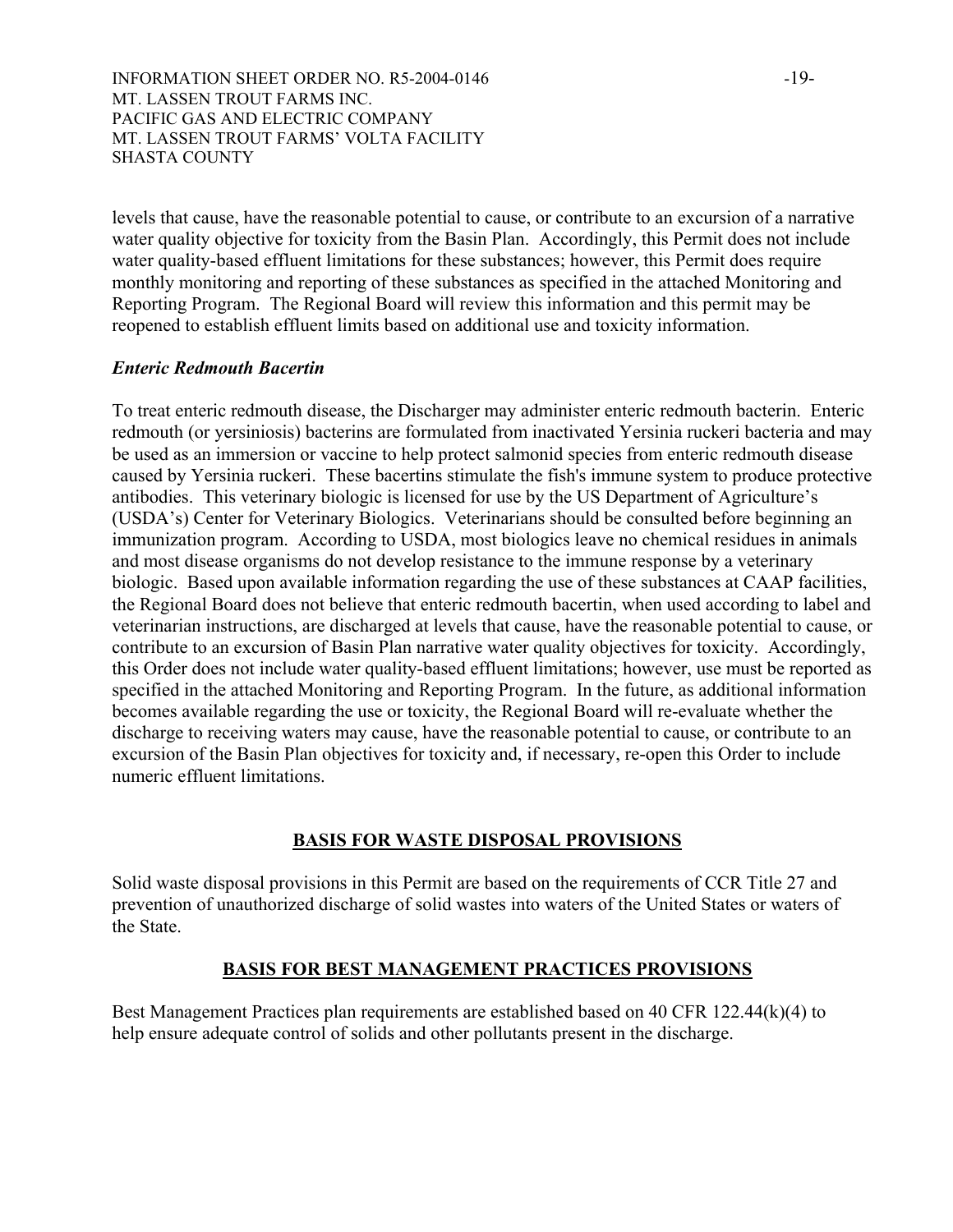INFORMATION SHEET ORDER NO. R5-2004-0146  $-20-$ MT. LASSEN TROUT FARMS INC. PACIFIC GAS AND ELECTRIC COMPANY MT. LASSEN TROUT FARMS' VOLTA FACILITY SHASTA COUNTY

# **BASIS FOR RECEIVING WATER LIMITATIONS**

Receiving water limitations are interpretations of water quality objectives from the Basin Plans. Receiving water limitations in this Permit are included to ensure protection of beneficial uses of receiving waters. A receiving water condition not in conformance with a limitation is not necessarily a violation of the Permit. However, the Regional Board may require an investigation to determine cause and culpability prior to asserting that a violation has occurred.

# **MONITORING AND REPORTING PROGRAM**

Receiving water monitoring requirements are based on the Basin Plan and authorized by California Water Code Section 13267 and 13383. Receiving water monitoring requirements are standard requirements in almost all NPDES permits issued by the Regional Board. The wastewater discharge when it leaves the Facility under control of the Discharger enters the PG&E Cross Country Canal penstock discharge area where it is not possible, because of safety concerns, to sample above and below the discharge point. In lieu of receiving water monitoring in PG&E Cross Country Canal the parameters normally sampled in the receiving water are monitored in the influent and effluent. In addition, the Discharger shall keep a log of the conditions of the water conditions immediately downstream of the last settling basin prior to leaving the Discharger's Facility.

15 October 2004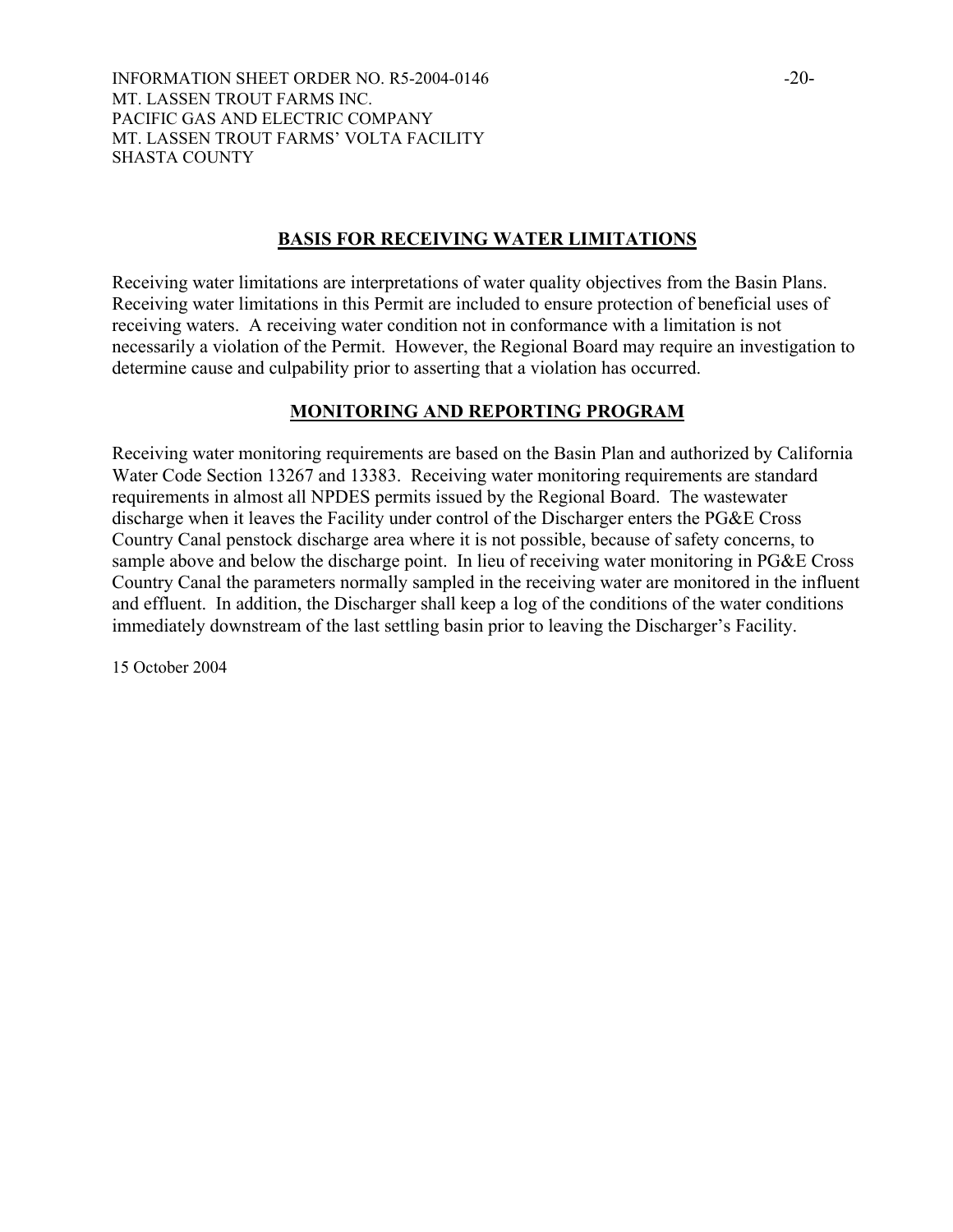# **ORDER NO. R5-2004-0146 ATTACHMENT A**